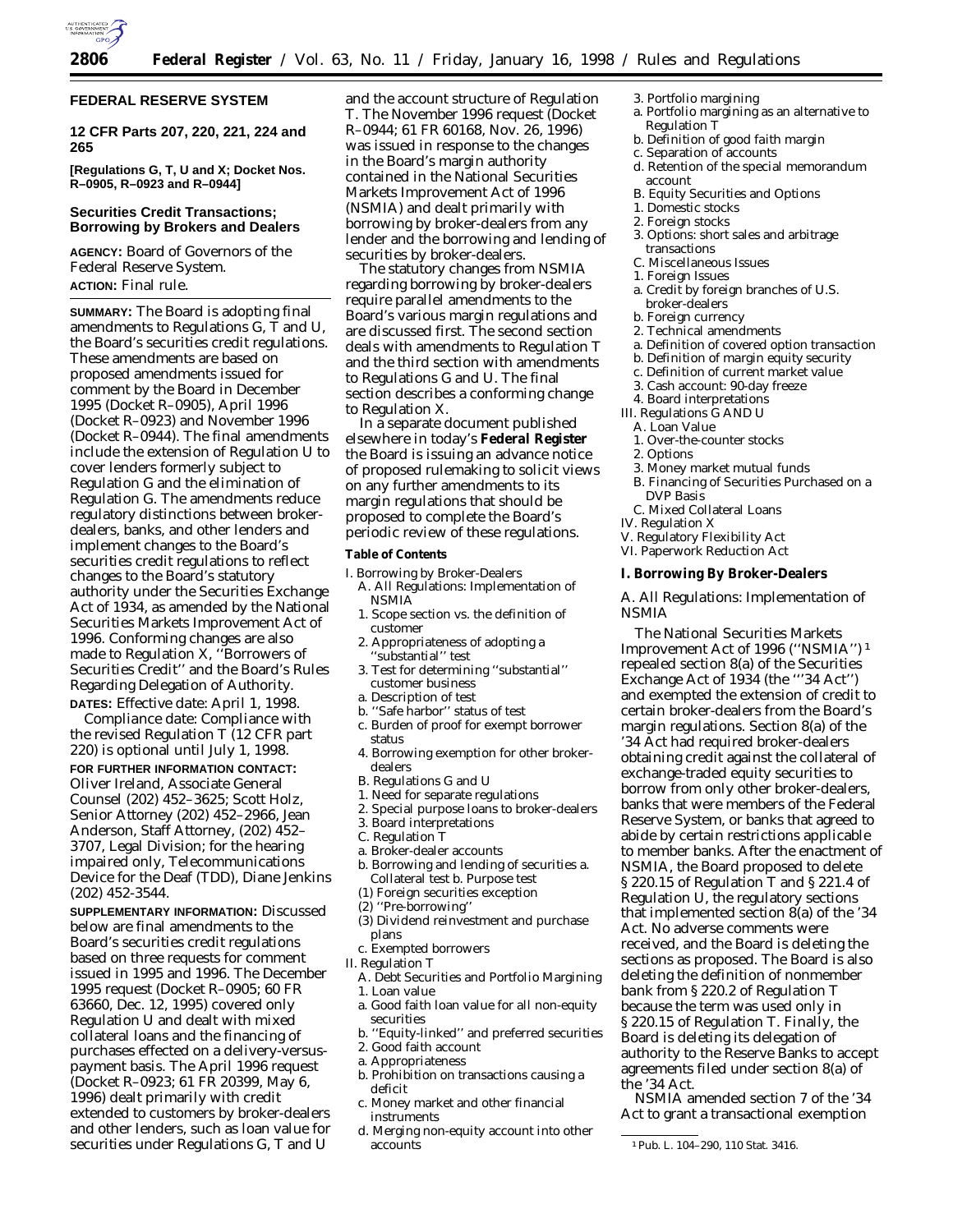for credit extended to a broker-dealer ''to finance its activities as a market maker or an underwriter.'' NSMIA also granted a status exemption for all borrowing by broker-dealers ''a substantial portion of whose business consists of transactions with persons other than brokers or dealers.'' These statutory exemptions apply to borrowers, although the Board's margin regulations generally apply to lenders. It is therefore necessary for the Board to amend Regulations G, T and U to provide uniform treatment for brokerdealers whose borrowings are exempted from the Board rules under NSMIA.

1. Scope Section vs. the Definition of *Customer*

The Board sought comment on whether broker-dealers who qualify for an exemption from the Board's margin regulations when borrowing (''exempted borrowers'') should be excluded from the scope provisions in the first section of each regulation or the definition of *customer* in the second section of each regulation. All but two of the responsive commenters preferred the use of the scope section. The Board is amending the scope section to exclude loans to an ''exempted borrower'' and adding a definition of ''exempted borrower'' to cover those broker-dealers who have a substantial portion of their business conducted with persons other than broker-dealers (when they borrow for any purpose). The Board is also excluding an ''exempted borrower'' from the definition of ''customer'' in each regulation.

2. Appropriateness of Adopting a ''Substantial'' Test

The Board sought comment on whether it needs to provide a test to identify exempted borrowers. Only one commenter expressed its belief that a ''substantial'' test was not needed. The Board is adopting several safe harbor tests to provide guidance to lenders as to those broker-dealers who qualify under NSMIA for exempted borrower status.

One commenter stated that once the Board has decided on an appropriate test, but before it is implemented, the self regulatory organizations (SROs) 2 should survey their member firms to ascertain how many would be qualified. The Board is not adopting this

suggestion as the Board believes that it would delay unnecessarily the ability of some exempted borrowers to take advantage of the Board's implementation of the NSMIA.

## 3. Test for Determining ''Substantial'' Customer Business

*a. Description of test:* The Board is adopting three alternative tests for broker-dealers to qualify as exempted borrowers. Exempted borrowers are being defined to include registered brokers or dealers or members of a national securities exchange who have at least: (1) 1000 active accounts for persons other than brokers, dealers, or persons associated with a broker or dealer; or (2) \$10 million in annual gross revenues from transactions with such persons; or (3) 10 percent of their annual gross revenues derived from transactions with such persons. These tests will be included in the definition of ''exempted borrower'' in §§ 220.2 of Regulation T and 221.2 of Regulation U. The Board believes that these tests should not be excessively onerous to satisfy or monitor, but they should exceed the levels that an entity is likely to be willing or able to achieve artificially merely to obtain exempt credit. The first test provides a straightforward mechanism for large, customer-oriented firms to determine that they meet the substantial customer business requirement. The second test covers large firms that have made a substantial commitment to transacting business with persons other than broker-dealers, but do not have a large number of customer accounts. The third test compares the relative size of a broker-dealer's customer-related securities business to its overall securities business.

The Board believes these tests meet the statutory standard that a substantial portion of an exempted borrower's business consist of transactions with persons other than brokers or dealers. The Board believes that 10 percent of gross revenues is a substantial portion of a broker-dealer's business. Similarly, the Board believes that 1000 customer accounts is a substantial number of accounts, and therefore broker-dealers with this many customer accounts have a substantial portion of their business with persons other than broker-dealers. Finally, the Board believes that having \$10 million in gross customer revenues is a substantial amount of revenue, and therefore these broker-dealers have a substantial portion of their business with customers.

Two of the three tests adopted by the Board today refer to ''revenue.'' Two commenters suggested that the Board

adopt its own definition of ''revenue,'' although one of these commenters suggested that the Board build upon the definition of ''gross revenues from the securities business'' in section 16(9) of the Securities Investor Protection Act of 1970. The Board believes it would be more appropriate for broker-dealers to determine ''revenue'' in accordance with generally accepted accounting principles (GAAP). This should be easier than a new standard because broker-dealers are required under SEC rules to file annual reports that have been audited by an independent public accountant 3 and these reports are prepared according to GAAP. Although the Board is not specifying a methodology for comparing customer revenues to gross revenues, it expects that broker-dealers will develop appropriate methods for doing so and apply them consistently over time.

The Board believes that the statutory requirement that a substantial portion of an exempted borrower's business must consist of transactions with persons other than ''brokers or dealers'' should be interpreted to require that these transactions also be effected with persons other than ''persons associated with a broker or dealer'' as defined in the '34 Act.4 This exclusion is included in the Board's definition of ''exempted borrower'' and will prevent a firm from qualifying as an exempted borrower by engaging in transactions only with related persons and corporate entities.

Several commenters responding to the Board's request for appropriate tests to identify exempted borrowers focused on the appropriate period of time over which to measure whether a brokerdealer has a substantial customer business. Some commenters suggested a broker-dealer should be deemed to have a substantial customer business if it meets one of the Board's tests on an annual basis while others suggested using a six month period. The Board believes an annual test is appropriate. Therefore, to meet any one of the tests, a broker-dealer must have met the test on average for a 12 month period. However, the Board will permit a newly registered broker-dealer to qualify as an exempted borrower if it meets one of the Board's tests after six months.5

The Board believes that broker-dealers with exempt borrowing status should reevaluate their status on an annual basis. If a broker-dealer determines that it is no longer an exempted borrower, it

<sup>2</sup>All SEC-registered broker-dealers belong to one or more SRO, such as the New York Stock Exchange, Chicago Board Options Exchange, or the National Association of Securities Dealers. If a broker-dealer belongs to more than one SRO, one of the SROs is designated as its examining authority and becomes its primary regulator at the SRO level. 'Examining authority'' is defined in § 220.2 of Regulation T.

<sup>3</sup>SEC Rule 17a–5(d); 17 CFR 240.17a–5(d). 4Section 3(a)(18) of the§'34 Act, 15 U.S.C. 78c(a)(18).

<sup>5</sup>*See* Section 220.3(j) of the revised Regulation T and § 221.3(e) of the revised Regulation U.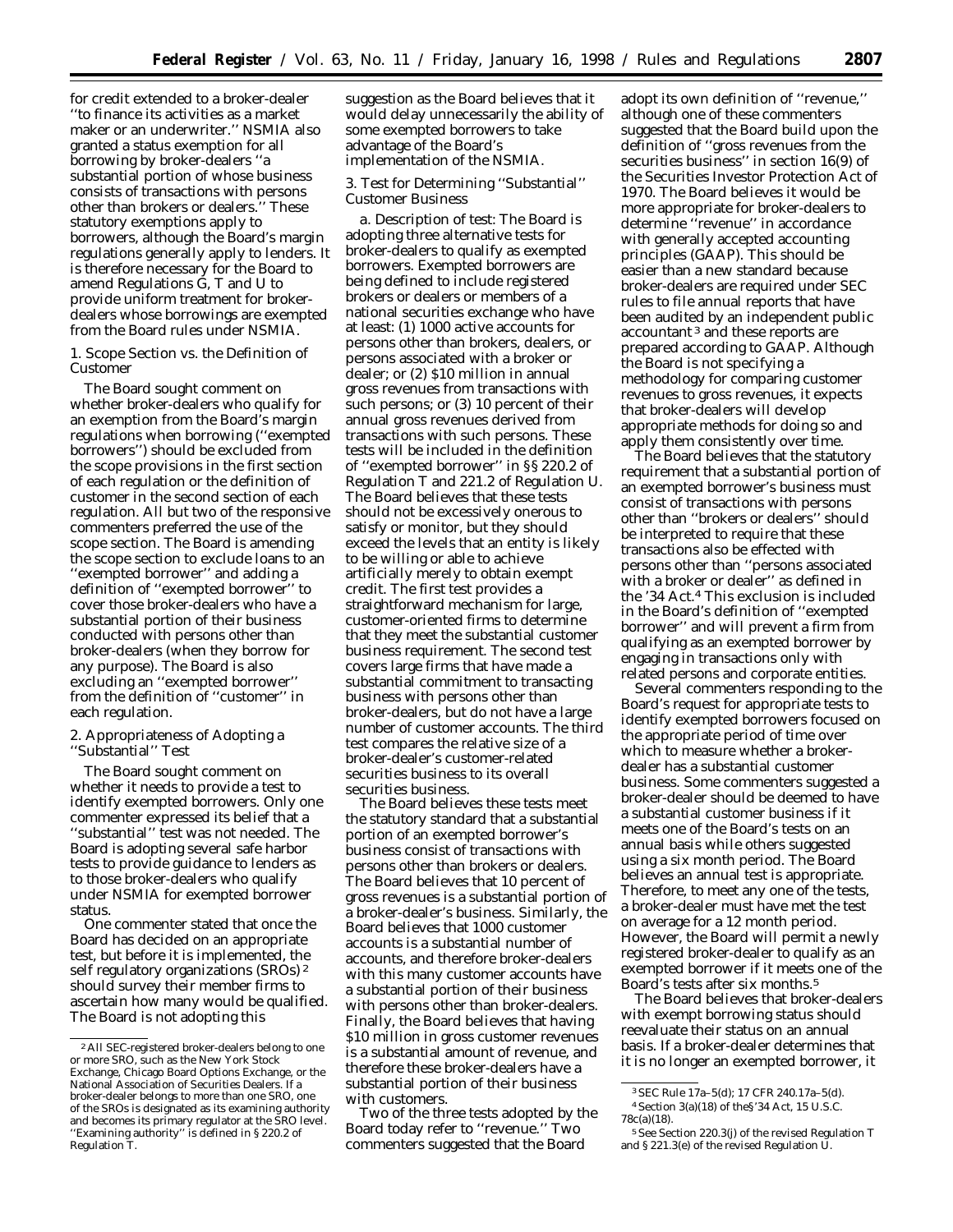should notify its lenders before obtaining additional credit. Once a broker-dealer ceases to be an exempted borrower, credit obtained in reliance on the exempted borrower exception cannot be rolled over or renewed and the lines of credit should be adjusted appropriately as positions are liquidated. If the borrowing brokerdealer maintains its positions, the lender can continue to maintain the credit extended on an exempt basis. Once a borrowing broker-dealer is no longer an exempted borrower any new securities transactions requiring financing must be effected in conformity with the provisions of the Board's margin regulations other than the exempted borrower exception.6

*b. ''Safe harbor'' status of test:* The term *exempted borrower* will be defined to ''include'' the three tests described above. Each of the three alternatives therefore will be a non-exclusive safe harbor. This will allow broker-dealers who meet any one of the three tests to borrow on an exempt basis, but will not preclude the possibility of demonstrating a substantial customer business in other ways.

*c. Burden of proof for exempted borrower status:* A commenter stated that a lender should be able to rely on a borrowing broker-dealer's representation of its exempted status ''irrespective of what additional facts are known by the lender.'' Two other commenters recommended that lenders be able to use a ''good faith'' standard in accepting a borrowing broker-dealer's representation of its exempted status. The Board believes lenders should be required to apply a ''good faith'' standard in determining whether the Board's margin regulations apply to borrowings by specific broker-dealers. Under former Regulations G and U, ''good faith'' in accepting a representation required a lender to be ''alert to the circumstances surrounding the credit, and if in possession of information that would cause a prudent person not to accept the notice or certification without inquiry, investigates and is satisfied that it is truthful.'' 7 The Board believes that in certain situations a lender may be able to determine whether a broker-dealer qualifies as an exempted borrower without requiring a statement from the borrower. Therefore, the Board is modifying the definition of *good faith* in § 221.2 of Regulation U (which will also

cover lenders formerly subject to Regulation G) in a way that will allow lenders to use their judgment as to whether a statement is necessary. The Board is adopting the same definition of *good faith* in § 220.2 of Regulation T so that all lenders will be subject to a uniform standard.

4. Borrowing Exemption for Other Broker-Dealers

CBOE requested the creation of a borrowing exception in Regulations G and U for broker-dealers whose business consists of financing and carrying the accounts of registered market makers.8 CBOE noted that while some brokerdealers that carry the accounts of market makers also engage in a general customer business and may qualify for the exempted borrower exception created under NSMIA, there are a few clearing firms virtually all of whose business consists of carrying the accounts of options market makers. CBOE explained that it has encouraged these firms to refrain from carrying the accounts of public customers so that such firms would not be subject to liquidation proceedings under SIPA, which CBOE believes would make the transfer of market maker accounts to other clearing firms more difficult. CBOE stated its belief that failure of these firms to obtain an exempt borrowing status under Regulations G and U will have negative consequences for the safety and liquidity of the options markets.

The Board is adopting an exception from certain of its margin rules for broker-dealers whose nonproprietary business is limited to transactions with market makers and specialists. This exemption will be found in § 221.5(c)(10) of Regulation U (which is being amended to cover all lenders other than brokers and dealers) and not in Regulation T. This means that brokerdealers who qualify for the exception will not be limited by the Board's margin regulations if they borrow from a lender other than another brokerdealer, but borrowings from brokerdealers will be subject to the provisions of Regulation T. CBOE did not request an exemption in Regulation T for loans to market maker clearing firms and the Board's authority to grant exemptions under Regulations G and U is greater than its ability to grant exemptions under Regulation T. NSMIA amended section 7(d) of the '34 Act (the section which applies to lenders other than broker-dealers and under which the

Board has adopted Regulations G and U) to allow the Board to exempt such credit ''as it may deem necessary or appropriate in the public interest or for the protection of investors.'' The Board believes that establishing a Regulation U borrowing exception for broker-dealers actively engaged in clearing and carrying the accounts of market makers is appropriate in the public interest by enhancing market liquidity and protecting that liquidity in times of market volatility.

### *B. Regulations G and U*

### 1. Need for Separate Regulations

The Board noted last year that the current structure of its margin regulations is based in part on the requirements of recently repealed section 8(a) of the '34 Act. Section 8(a) mandated a distinction between bank and nonbank lenders with respect to loans to broker-dealers. In light of the repeal of section 8(a), the Board sought comment on whether it is still appropriate to distinguish between Regulation G and Regulation U lenders and whether the regulations should be combined. No commenters believed there is a need for differing substantive regulation of banks and Regulation G lenders. The Board is merging Regulation G into Regulation U. Except as otherwise noted, substantive provisions of Regulation G have been incorporated into Regulation U.

On a technical level, the title of Regulation U is being changed to reflect its coverage of persons other than banks, brokers and dealers. Entities that were known as ''lenders'' under Regulation G will be known as ''nonbank lenders'' under Regulation U and the term "lender" will be used in Regulation U to refer to banks and former Regulation G lenders collectively. Similar but not identical provisions, such as the definition of ''affiliate'' in § 221.2 and the requirements for obtaining a purpose statement in § 221.3(c), have been left with their differences intact. The Board is soliciting comment via an advance notice of proposed rulemaking published elsewhere in today's Federal Register to determine whether and how to harmonize further the treatment of bank and nonbank lenders. The Board is also amending its rules regarding delegation of authority to eliminate references to Regulation G.

## 2. Special Purpose Loans to Broker-Dealers

Regulation U has always included an exemption for loans to broker-dealers in

<sup>6</sup>*See* Section 220.3(j) of the revised Regulation T and § 221.3(e) of the revised Regulation U.

<sup>7</sup>This language was found in the definitional section of each regulation (§ 207.2 of Regulation G and § 221.2 of Regulation U).

<sup>8</sup>Although CBOE refers to these member firms as ''market makers,'' the firms qualify as ''specialists'' under the '34 Act.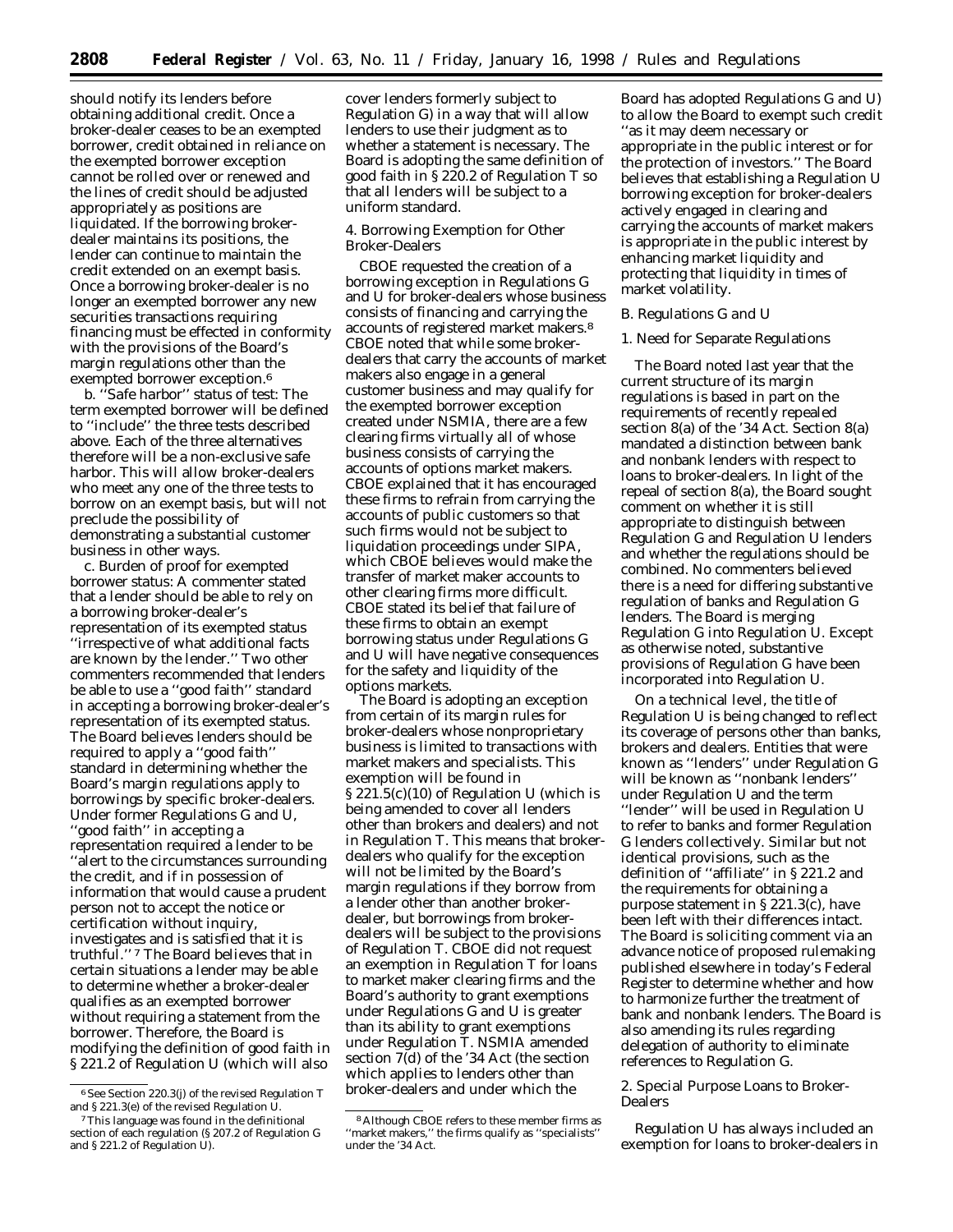specific circumstances.<sup>9</sup> In response to the Board's request for appropriate amendments to Regulation U to reflect the broader exemption for broker-dealer borrowing contained in the NSMIA, two commenters stated their belief that the following special purpose loans to brokers and dealers found in § 221.5(c) of Regulation U no longer need to be listed separately: loans to specialists, OTC market makers, third market makers, block positioners, and odd-lot dealers; and distribution loans.10 The Board is deleting these provisions as unnecessarily detailed in light of the NSMIA amendments to section 7 of the '34 Act and replacing them with a general exclusion for market makers, specialists and underwriters in §§ 221.5(c)(6) and 221.5(c)(7) of Regulation U based on the language of NSMIA. Lenders formerly subject to Regulation G will also be able to extend special-purpose loans to broker-dealers under all of the exemptions contained in § 221.5(c) of Regulation U. As proposed, the Board is adding the definition of *examining authority* currently found only in Regulation T to § 221.2 of Regulation U because the term appears in § 221.5(c)(9) of Regulation U.

#### 3. Board Interpretations

Before its merger into Regulation U, Regulation G contained 14 Board interpretations codified as 12 CFR 207.101–207.114. Seven of these interpretations 11 were already codified in Regulations T or U as well and will be unaffected by the elimination of Regulation G. The interpretation concerning credit extended to purchase mutual shares before July 8, 1969, which has been codified at 12 CFR 207.107 (and 12 CFR 221.119), is being deleted as obsolete. The remaining six Regulation G interpretations are being moved to Regulation U.

The Board has reviewed the 25 interpretations in Regulation U (at 12 CFR 221.101–125) and decided to delete six of them. As noted in the previous paragraph, the interpretation at 12 CFR 221.119 is being deleted as obsolete. The same is true of the interpretation at 12 CFR 221.111, which deals with ''retention requirements'' eliminated by the Board the last time the margin regulations were comprehensively revised. The interpretations at 12 CFR 221.102 and 221.121 are being deleted because they have been superceded by

NSMIA. Deletion of the interpretation at 12 CFR 221.123 (also codified in Regulation T at 12 CFR 220.126) is discussed below in the Regulation T section on the use of options in short sales and arbitrage transactions (*See* section II. B. 3). The interpretation at 12 CFR 221.124 (''Application of the single-credit rule to loan participations'') is being deleted because the Board amended the single-credit rule (§ 221.3(d) of Regulation U) in 1996 to incorporate this interpretation. The six remaining Regulation G interpretations will replace the six Regulation U interpretations being deleted today.

### *C. Regulation T*

## 1. Broker-Dealer Accounts

The former Regulation T required that all financial relations between a brokerdealer and its customer (which may include another broker-dealer) be recorded in one of the eight accounts described in the regulation. The Board requested comment on whether the NSMIA eliminated the need for the following Regulation T accounts that were generally limited to broker-dealers: omnibus account (former § 220.10), broker-dealer credit account (former § 220.11), and the market functions account (former § 220.12). Most commenters requested retention of the omnibus account, which allows financing of a broker-dealer's customers' positions, for broker-dealers who do not have a ''substantial'' customer business but nevertheless finance some customer transactions. Most commenters also requested retention of the broker-dealer credit account, which permits certain extensions of credit to SEC-registered broker-dealers and allows certain other transactions to be effected without regard to the ''90-day freeze'' provision contained in the cash account.12 In support of their request to retain the broker-dealer credit account, commenters cited the provisions of the account that may be used by persons who are not SEC-registered brokerdealers (and therefore not affected by the NSMIA) and stated their belief that the Board should not eliminate the ability of these persons to avail themselves of the account. These provisions allow foreign broker-dealers to buy and sell securities on a deliveryversus-payment (DVP) basis 13 and allow the use of this account for ''primebroker'' customers.14 Most commenters

recommended repeal of the market functions account, which permits good faith credit to be extended to brokerdealers who perform a market function such as acting as a specialist, as long as the Board indicates that its action is based on its belief that the NSMIA exemptions covers all transactions previously recorded in this account.

The Board is eliminating the market functions account because the transactions previously permitted therein have been exempted from Board regulation by the NSMIA, with one exception.15 The Board is also deleting the definitions of *in or at the money, in the money, overlying option, permitted offset*, and *specialist joint account* from § 220.2 of Regulation T because the terms were used only in the market functions account. Consistent with its action regarding customer accounts,16 the Board believes that additional flexibility for broker-dealers can be achieved by merging the omnibus account into the broker-dealer credit account. The different types of credit are described in separate paragraphs; the SEC and/or the SROs may require that broker-dealers keep separate records within this account, for example to segregate omnibus credit (for customers) from other types of (proprietary) brokerdealer credit. The provision allowing certain ''prime broker'' transactions to be effected in the broker-dealer credit account will be moved to the new good faith account to reflect the fact that these transactions are effected on behalf of non-broker-dealer customers. Former § 220.11(b), which defined the term *affiliated corporation*, is being moved to the definitional section of the regulation (§ 220.2).

A commenter recommended that the Board allow foreign broker-dealers to open omnibus accounts at U.S. brokerdealers. This practice was permitted under Regulation T until 1969, as long as the foreign broker-dealer certified that it made its customers margin their transactions in conformity with the requirements of Regulation T. The Board then amended Regulation T to require that the broker-dealer obtaining omnibus credit be registered with the SEC and therefore subject to the jurisdiction of the SEC and SROs to

<sup>9</sup>*See* Section 221.5(c) of Regulation U.

<sup>10</sup>These loans were described in paragraphs (c)(6), (7), (10), (11), (12) and (13) of former § 221.5 of Regulation U.

<sup>&</sup>lt;sup>11</sup>The Regulation G citations for these interpretations were 12 CFR 207.102, 207.103, 207.106, 207.108, 207.110, 207.113, and 207.114.

<sup>12</sup>Section 220.8(c) of Regulation T.

<sup>13</sup>Former § 220.11(a)(1) of Regulation T. 14For a description of ''prime-broker''

arrangements, see SEC no-action letter of January

<sup>25, 1994,</sup> reprinted in *CCH Fed. Sec. L Rptr* ¶ 76,819.

<sup>15</sup>See 220.12(b)(2)(ii) of former Regulation T provided that the margin for the purchase or short sale of a security that does not qualify as a specialist or permitted offset position shall be the margin required by the Supplement. Purchases on credit and short sales of such securities by specialists will henceforth be required to be effected in the margin or good faith account.

<sup>16</sup>See the discussion in section II. A. 2. d of the Supplementary Information.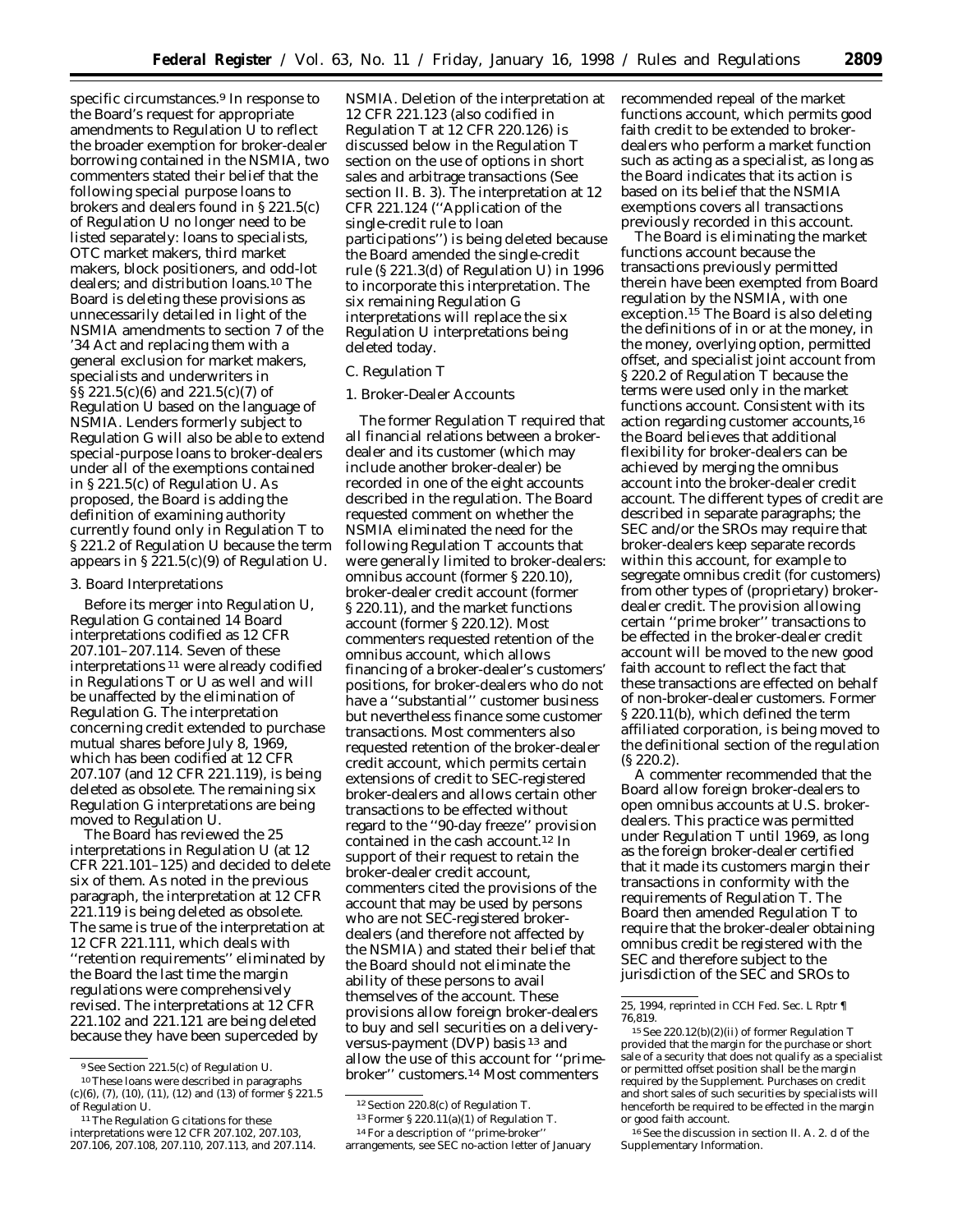ensure Regulation T compliance for customer margin transactions. The Board believes that it is extremely difficult to ensure that an unregulated entity complies with its regulations and does not believe it is appropriate to impose Regulation T on foreign brokerdealers' transactions with customers. Therefore, the Board is not amending the omnibus account at this time.

In response to the Board's request for comment on appropriate amendments to Regulation T to reflect the changes contained in the NSMIA, one commenter recommended incorporation of § 221.5 of Regulation U (''Special purpose loans to brokers and dealers'') into Regulation T, so that broker-dealers may make loans to other broker-dealers on the same basis as other lenders. The Board is adding those portions of § 221.5 of Regulation U that are not already in Regulation T to the brokerdealer credit account. These provisions allow the following types of credit without regard to other Regulation T requirements: credit to finance the purchase or sale of securities for prompt delivery or to finance securities in transit, if the credit is to be repaid upon completion of the transaction, and intraday credit. The broker-dealer credit account is also being amended to allow its use for loans to exempted borrowers, market makers, specialists, and underwriters for those broker-dealers who wish to record such credit in a Regulation T account.

#### 2. Borrowing and Lending of Securities

The Board has regulated the borrowing and lending of securities to prevent a customer from evading the margin requirements by recharacterizing a margin loan from the broker-dealer to the customer (which requires a deposit of 50 percent of the stock's value by the customer) as the lending of securities by the customer to the broker-dealer (in return for which the customer can receive 100 percent of the stock's value in cash from the broker-dealer). With the exception of U.S. government securities,<sup>17</sup> former Regulation T on its face applied to any loan of securities in which a creditor was either borrowing or lending. The Regulation T provision that covers borrowing and lending securities (formerly § 220.16; now § 220.10) has traditionally contained collateral requirements (the ''collateral test'') and limited the situations for which securities may be borrowed or lent (the ''purpose test''). With the

adoption of the good faith account, Regulation T restrictions on the borrowing and lending of securities will only apply to those securities not entitled to good faith loan value.

*a. Collateral test:* Regulation T has reflected industry practice by requiring 100 percent collateral against a borrowing of securities, with the collateral limited to cash and cash equivalents. Although the Board believes requiring 100 percent liquid collateral is consistent with prudent securities lending practices, it sought comment on whether the existing collateral requirements are necessary for Regulation T purposes and proposed three alternatives. Two of the alternatives would retain the 100 percent collateral requirement. Of those two alternatives, one would allow any security as collateral as long as it was valued at its regulatory loan value 18 and the other would allow any collateral without specifying limits as to how the collateral is to be valued. The third alternative would eliminate the collateral requirements in their entirety.

No commenter opposed an expansion of the types of collateral permitted for borrowing and lending securities. Two commenters supported allowing all securities at their regulatory loan value and three commenters supported allowing all collateral. Total elimination of collateral requirements in connection with the borrowing and lending of securities was explicitly supported by four commenters (including two who also supported one of the other alternatives) and specifically opposed by two commenters. One of the opposing commenters gave no reason for its opposition, while the other expressed dissatisfaction with the purpose test and suggested that the collateral test was necessary to make up this deficiency. Commenters supporting elimination of the collateral requirements stated that the purpose test adequately limits circumvention of the margin requirements by limiting the situations in which securities may be lent. The commenters stated that the current collateral requirement of 100 is at odds with the 50 percent requirement for margin loans on equity securities. Commenters also noted that the SEC's customer protection rule specifies acceptable collateral for securities lending transactions conducted by broker-dealers with customers. The Board notes that in addition to the SEC's customer protection rules and the

reasons cited above, the SROs may choose to impose safety and soundness requirements on the borrowing and lending of securities by their member firms. The Board is eliminating the collateral requirements for borrowing and lending securities.

*b. Purpose test:* In addition to the collateral test, Regulation T also contains a ''purpose test'' generally limiting the borrowing or lending of securities by broker-dealers to situations involving short sales or ''fails'' to receive securities needed for delivery. Although the Board did not specifically propose to amend the purpose test, several commenters recommended modifications to the purpose test. These recommendations included: (1) Broadening the exception added last year for foreign securities to cover those that trade in the United States, (2) broadening the exception added last year to permit borrowing of securities before a short sale has occurred to cover fail transactions and to allow more time to borrow foreign securities, and (3) expanding the purpose test to cover dividend reinvestment plans.

### (1) Foreign Securities Exception

Last year the Board created an exception to its general rule regarding the borrowing and lending of securities for certain foreign securities. Under former § 220.16(b) of Regulation T, foreign securities that are not publicly traded in the United States could be lent to foreign persons without regard to the purpose test and on any collateral.19 Although several commenters responding to the Board's proposal of this exception in 1995 objected to the fact that it did not cover foreign securities listed on a U.S. securities exchange or the Nasdaq Stock Market, other commenters, including U.S. securities exchanges, stressed the importance of equal treatment in this area for all securities that are publicly traded in the United States. One commenter responding to last year's request for public comment repeated its earlier comment requesting that the Board eliminate this limitation on the foreign security exception and added an alternative request that the Board narrow this limitation to U.S. traded foreign securities being lent for short sales effected in the United States. The

<sup>17</sup>Borrowing and lending of government (exempted) securities has been permitted in the government securities account without regard to the borrowing and lending of securities provision of Regulation T.

<sup>18</sup>The regulatory loan value of a security is the difference between 100 percent and the margin required by the Supplement to Regulation T (formerly § 220.18, now § 220.12).

<sup>19</sup>When the foreign securities exception was adopted, it permitted the use of any legal collateral, but required that the collateral's value be at all times at least equal to the value of the securities being lent. The requirement for 100 percent collateral against a loan of these securities is being eliminated in conjunction with the Board's elimination of the collateral test for all securities lending transactions.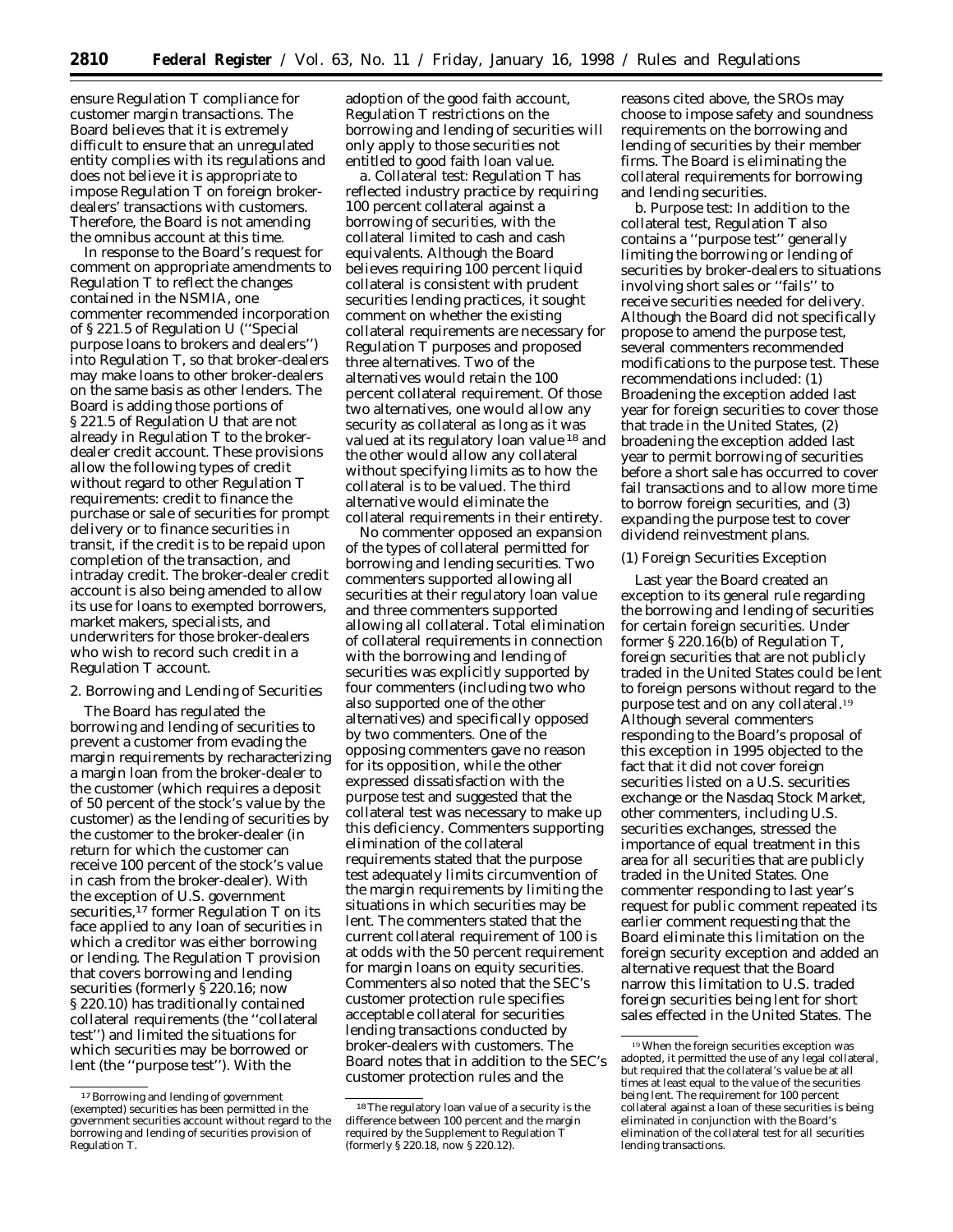commenter pointed out that (1) the foreign securities exception only applies to securities lent to foreign persons and therefore ''equal treatment'' for all U.S. traded securities is already assured for securities lent to U.S. persons; (2) denying the foreign securities exception to U.S. traded foreign securities could create a disincentive to foreign companies considering a dual listing arrangement in the United States; and (3) U.S. broker-dealers are disadvantaged vis-a-vis foreign brokerdealers if their ability to lend foreign securities is curtailed once those securities are listed for trading in the United States. In light of these considerations, the Board is amending the foreign securities exception from the purpose test to cover all foreign securities without regard to whether the securities are traded in the United States.

## (2) ''Pre-borrowing''

Last year the Board also amended Regulation T to allow the borrowing of a security up to one standard settlement cycle 20 in advance of the trade date of a short sale. Two commenters requested that the Board allow creditors to borrow securities three days before the trade date of a transaction they reasonably anticipate will result in a fail to deliver. The Board sees no reason to maintain a different time frame for borrowings to accommodate fails versus short sales, as long as the fail is not intended to evade the requirements of Regulation T. The last sentence of § 220.10(a) of Regulation T (former § 220.16(a)) is therefore being amended to cover fails as well as short sales.

Three commenters also requested that the Board allow creditors to borrow foreign securities with extended settlement periods (i.e., more than three business days) up to one foreign settlement period in advance of the trade date of a short sale or fail to deliver transaction. The Board is not adopting such an amendment. The three day period adopted by the Board last year was an attempt to balance the need to complete short sales and fail transactions while guarding against the potential for manipulative transactions such as squeezes. The Board does not believe there is a compelling reason to treat foreign securities differently.

## (3) Dividend Reinvestment and Purchase Plans

Last year, the Board declined to adopt a suggestion by commenters that the

purpose test for borrowing and lending securities be expanded to allow creditors to borrow securities in order to take advantage of dividend reinvestment programs. Three commenters in this docket repeated the suggestion. The Board continues to believe that allowing a broker-dealer to borrow customer securities to take advantage of a dividend reinvestment and purchase plan could allow customers to obtain greater credit than could be obtained via a conventional margin loan and unlike borrowing to cover a short sale or fail is not necessary for efficient functioning and clearing of transactions in the securities market. Therefore, the Board is not amending Regulation T to accommodate dividend reinvestment and purchase plans.

*c. Exempted borrowers:* In its request for comment on appropriate amendments to implement the changes contained in the NSMIA, the Board stated that it appeared that Regulation T's requirements for borrowing and lending securities no longer applied to the borrowing and lending of securities between two exempted borrowers. The Board requested comment on how to amend the rules regarding borrowing and lending of securities to reflect the NSMIA. Although the SROs that commented responded by stating their belief that borrowing and lending of securities by brokers and dealers should still be subject to a ''purpose test,'' all other responsive commenters supported the Board's view that Regulation T no longer appears to apply to securities lending transactions between exempt broker-dealers. Three commenters suggested that Regulation T also should not apply when only one party to the securities lending transaction is an exempt broker-dealer; however, the commenters were not in agreement as to how this principal should be applied. Following the Board's stated logic that Regulation T has covered the borrowing and lending of securities to prevent a customer from lending securities against 100 percent cash in order to evade the 50 percent maximum otherwise allowed, the Board is amending Regulation T by adding a new paragraph (c) to the section entitled ''Borrowing and lending securities'' (§ 220.10) to exclude a broker-dealer that is an exempted borrower from the restrictions of Regulation T if it is lending securities, but not if it is borrowing securities. In order to prevent circumvention of the Board's margin rules for nonexempted equity securities, a broker-dealer that is an exempted borrower and is therefore entitled to lend securities without regard to

Regulation T will not be permitted to borrow securities from a customer or a broker-dealer that is not an exempted borrower in order to relend them unless the relending is for a permitted purpose such as a short sale or fail transaction.

## **II. Regulation T**

## *A. Debt Securities and Portfolio Margining*

## 1. Loan Value

Debt securities listed on a national securities exchange have always had loan value under Regulation T.21 Beginning in 1978, the Board created the concept of an ''OTC (over-thecounter) margin bond'' to allow loan value for unlisted debt securities that meet Board established criteria. These criteria have been expanded over the years. Nevertheless, not all OTC debt securities qualify as ''OTC margin bonds.'' Debt securities that are neither exchange-listed nor OTC margin bonds have no loan value in a margin account.

*a. Good faith loan value for all nonequity securities:* Last year, the Board amended Regulation T to include all investment-grade debt securities under the definition of *OTC margin bond* and therefore ensured good faith loan value for these securities.22 At the same time, the Board proposed to grant good faith loan value to all non-equity securities.<sup>23</sup> The Board noted that banks and other lenders are not subject to the Board's margin requirements when extending credit on non-equity securities.

The Board's proposal was supported by all responsive commenters except for one commenter. This commenter argued that broker-dealers have a ''salesman's stake'' not shared by non-broker-dealer lenders and this difference justifies the continuation of denying loan value to certain non-investment-grade debt securities. On the other hand, another commenter stated that there is no policy justification for distinguishing between broker-dealers and other U.S. lenders and several commenters noted that allowing good faith loan value for nonequity securities would increase the

<sup>20</sup>The phrase ''standard settlement cycle'' refers to SEC Rule 15c6–1 (17 CFR 240.17c6–1) which currently sets this period at three business days.

<sup>21</sup>From 1934 until 1968, exchange-listed debt securities were subject to the same margin requirements as exchange-listed equity securities. Since 1968, marginable debt securities have been subject to a *good faith margin* requirement.

<sup>22</sup>Many investment-grade debt securities were already covered under the existing definition of ''OTC margin bond.'' However, some classes of debt securities, such as domestic debt securities exempt from SEC registration, were unable to qualify under the existing definition.

<sup>23</sup>Formerly, debt securities met the definition of *margin security* and were entitled to good faith loan value only if they were registered on a national securities exchange, rated investment-grade, or otherwise qualified as *OTC margin bonds.*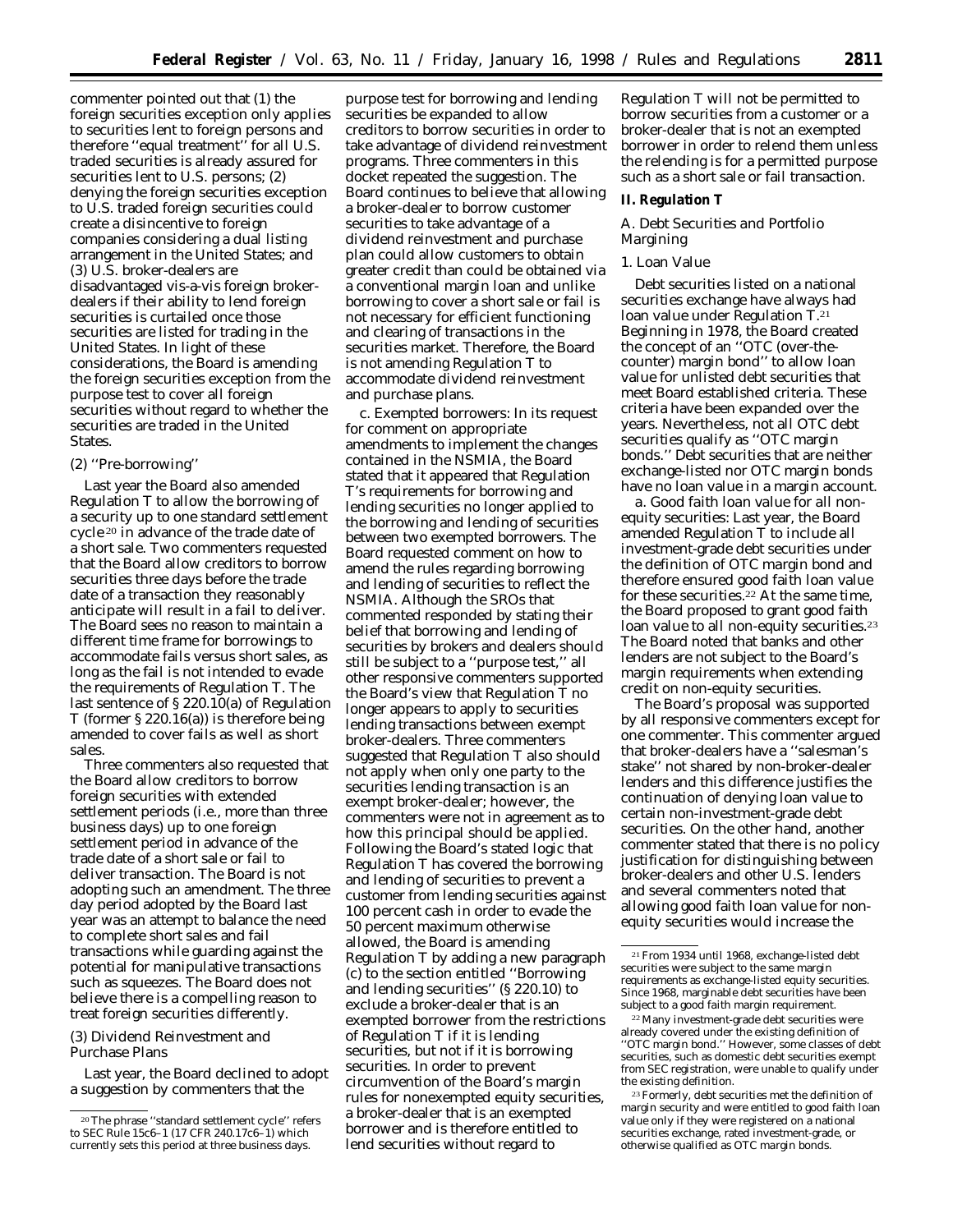ability of U.S. broker-dealers to compete with other domestic and foreign lenders.

The Board is amending Regulation T as proposed to permit broker-dealers to extend good faith credit against all nonequity securities. Broker-dealers should be no less competent to determine the loan value of non-investment-grade debt securities than a bank or other lender would be. In addition, self regulatory organizations (SROs) such as the New York Stock Exchange will still be able to set margin requirements for nonequity security transactions effected by their member brokerage firms. To implement this change, the Board is amending § 220.2 of Regulation T by deleting the definition of *OTC margin bond,* replacing paragraph (3) of the definition of *margin security* (currently ''any OTC margin bond'') with ''any non-equity security'' and changing the Supplement <sup>24</sup> that provides good faith loan value for these securities to refer to any ''non-equity security'' where the regulation currently specifies ''registered nonconvertible debt security or OTC margin bond.'' The Board is also adding the word ''equity'' to paragraph (e) of the Supplement to make clear that the only securities that have no loan value under Regulation T are nonmargin nonexempted equity securities.

*b. ''Equity-linked'' and preferred securities:* The Board proposed to define *non-equity security* as ''a security that is not an equity security.'' 25 Under the proposed definition, debt securities that are equity-linked securities still would be afforded good faith loan value. The Board also sought comment on whether it should modify this proposed definition to exclude ''equity-linked securities,'' and if so, what securities should be excluded. Modification of the proposed definition of *non-equity security* to exclude ''equity-linked'' securities would result in their being treated as equity securities and therefore subject to either a 50 percent or 100 percent margin requirement.

Comment on the appropriate treatment of equity-linked securities was mixed. Several commenters stated that equity-linked securities trade like equity securities and are often priced in reliance on equity securities and therefore should be subject to the same margin requirements as equity

securities.26 Other commenters stated that it was unnecessary for the Board to exclude equity-linked securities from its proposed definition of *non-equity security* in light of the SEC's authority to elaborate on the definition of ''equity security'' under the '34 Act to address questions that may arise regarding novel or hybrid products whose status might otherwise be unclear. Staff of the SEC commented that equity-linked securities, because they present many of the same type of risks as equity securities, should be treated as equity securities for purposes of the Board's margin regulations. SEC staff further commented that they view a equitylinked security as one under which any part of the issuer's obligations is contingent upon, or requires the delivery on an optional or forward basis of, an equity security or group or index of equity securities. The Board is adopting the definition of the term *nonequity security* that was proposed, with the result that equity-linked securities which do not meet the '34 Act definition of *equity security* will be entitled to good faith loan value. The Board will defer to the SEC on the appropriate definition of *equity security*.

One commenter suggested that preferred stock be margined at a good faith level because its dividend rate is generally tied to current interest rates. Another commenter sought confirmation that the term *non-equity security* would include all mortgage and other asset-backed securities, including debt instruments, trust certificates, or partnership/participation interests. As noted above, the Board is deferring to the SEC on the exact parameters of the definition of *equity security*.

### 2. Good Faith Account

*a. Appropriateness:* In addition to proposing good faith loan value for all non-equity securities, the Board proposed creating an account separate from the margin account described in § 220.4 of Regulation T to effect transactions involving these securities. The new account would allow purchases and sales of non-equity securities on a credit or cash basis, repurchase and reverse repurchase agreements on non-equity securities and the purchase or sale of options on nonequity securities. All commenters

supporting good faith loan value for all debt securities supported creation of a new account. The Board is adopting its proposal for a non-equity account and, as discussed below, is merging it with the government securities account and other accounts and naming it the ''good faith account.'' The good faith account replaces the government securities account formerly found in § 220.6 of Regulation T.

*b. Prohibition on transactions causing a deficit:* The Board has generally viewed section 7 of the '34 Act as prohibiting broker-dealers from extending purpose credit 27 that is either unsecured or secured by collateral other than securities. In proposing to create a new non-equity account, the Board included a prohibition on transactions that would cause the account to liquidate to a deficit (i.e., cause the market value of the collateral to fall below the customer's debit balance). This proposed provision was included to prevent broker-dealers from extending unsecured purpose credit, which might be an evasion of the good faith margin requirement. Commenters generally opposed the proposal to prohibit transactions that would cause the account to liquidate to a deficit, stating that the restriction would seriously undermine the usefulness of the proposed account for transactions in fixed-income securities because it would present substantial uncertainty with respect to bilateral extensions of credit such as reverse repurchase agreements, which may liquidate to a deficit, and would continue to place broker-dealers at a disadvantage vis-avis banks and other lenders.

Several commenters argued that section  $7(c)(1)(B)(ii)$  of the '34 Act does not prohibit unsecured credit if the credit is either ''not for the purpose of purchasing or carrying securities'' or not extended for the purpose of ''evading or circumventing'' the Board's rules regarding credit secured by securities. This reading of the statute allows broker-dealers to extend unsecured purpose credit if the Board concludes that such credit is not for the purpose of evading or circumventing its rules regarding secured credit. The Board believes that this interpretation is consistent with the statute and therefore is eliminating the proposed ''liquidate to a deficit'' prohibition for the good faith account. The Board believes that permitting transactions in a non-equity securities account to liquidate to a deficit is not necessarily an evasion or circumvention of the rules permitting

 $\mbox{{}^{24}\rm The}$  Supplement, which contains the margin requirements for various securities transactions, is the last section of each of the Board's margin regulations. The Supplement was formerly § 220.18; the Supplement under the revised Regulation T adopted today is § 220.12.

<sup>25</sup>The term *equity security* is defined in section 3(a)(11) of the Securities Exchange Act of 1934 (15 U.S.C. 78(c)(a)(11)).

<sup>26</sup>Some of these commenters included convertible debt securities in their discussion of the types of ''equity-linked'' securities they believe should be subject to equity margin requirements. The Board has always treated convertible debt securities as equity securities because section 3(a)(11) of the Securities Exchange Act of 1934 defines ''equity security'' to include a security convertible into an equity security.

<sup>27</sup> ''Purpose credit'' is defined as credit for the purpose of buying, carrying, or trading in securities.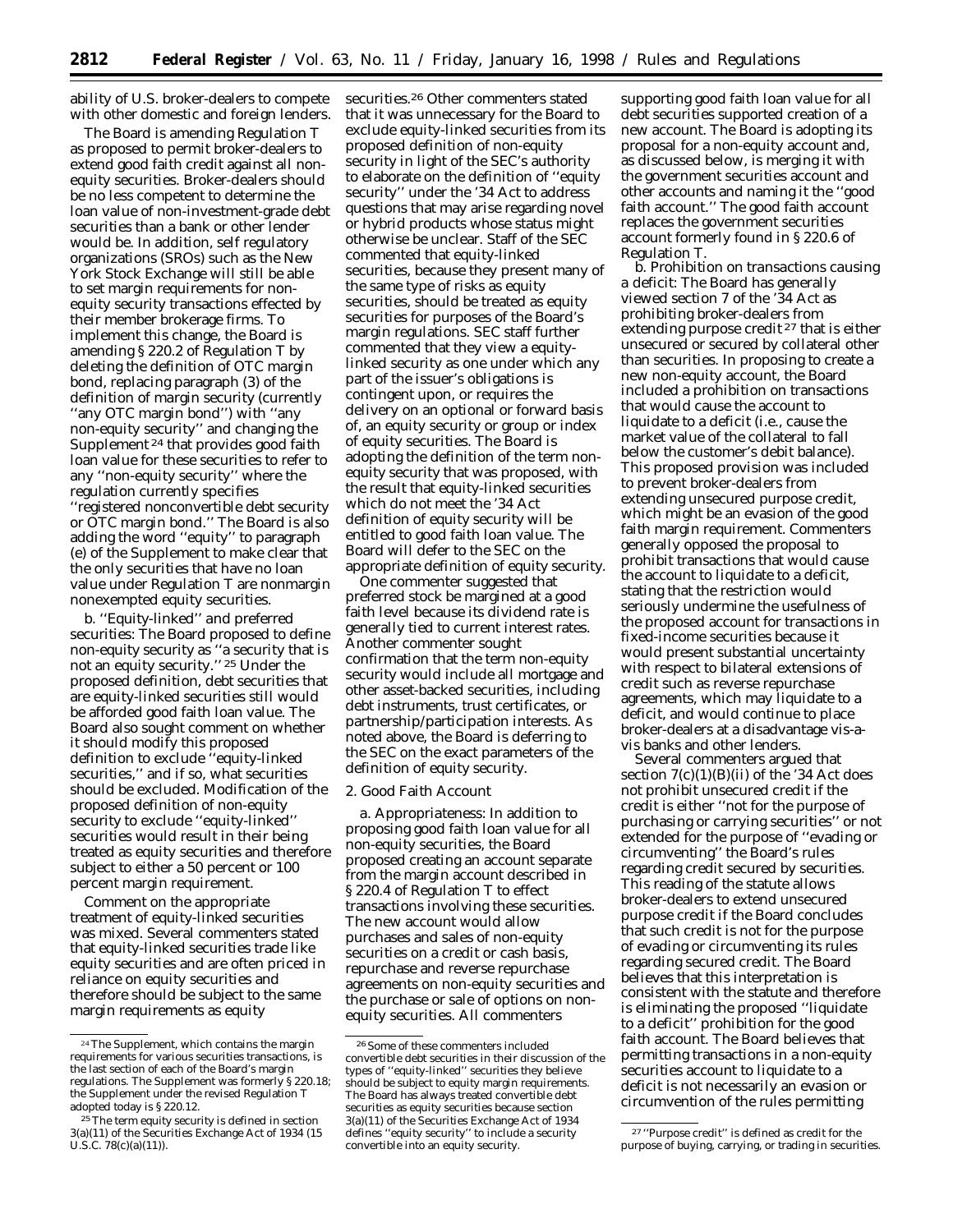good faith loan credit for these securities as a lender extending good faith credit may consider factors other than the immediate liquidation value of the collateral.

*c. Money market and other financial instruments:* In commenting on the Board's proposal to grant good faith loan value to non-equity securities, many commenters sought good faith loan value for money market and other financial instruments such as bankers acceptances, certificates of deposit, and commercial paper when used in a margin account.28 In effect, commenters argued that broker-dealers should be able to consider the collateral value of these financial instruments in extending good faith credit on non-equity securities. The Board believes section 7 of the '34 Act permits the extension of unsecured purpose credit if the Board concludes that such credit is not for the purpose of evading or circumventing its rules regarding credit collateralized by securities. This reasoning also applies to purpose credit secured by collateral that may not meet the definition of a ''security'' in the '34 Act. The Board believes that allowing good faith loan value for all assets other than equity securities in the new good faith account does not evade or circumvent its rules requiring good faith margin for transactions involving non-equity securities. The Board therefore is expressly allowing the inclusion of such assets in the good faith account described below.

*d. Merging non-equity account into other accounts:* The Board sought comment on merging the non-equity account into the government securities account (former § 220.6) and/or the nonsecurities credit account (former § 220.9). Several commenters supported merging the proposed non-equity account into the government securities account. One commenter opposed merging the new account into any existing account because it believes transactions in the proposed non-equity account should be subject to a requirement for timely payment, a requirement not imposed for the other two accounts suggested by the Board. A second commenter opposed allowing purpose and non-purpose credit in the same account, although another commenter noted that purpose and nonpurpose credit could be segregated within the account.

In order to provide maximum flexibility, the Board is merging all three accounts for purposes of Regulation T. The new account will be called the ''good faith account'' and will be described in § 220.6 of the revised Regulation T. Creditors may keep separate records for each type of credit extended within the account. In addition, the Board is amending Regulation T to allow other customer transactions for which the Board does not specify margin or payment requirements to be effected in the good faith account. These include all transactions currently effected in the arbitrage account 29 and those transactions effected in the brokerdealer credit account pursuant to a 'prime brokerage'' arrangement.<sup>30</sup> This merger of accounts will leave most customers with three possible accounts: a cash account, a margin account (with the possibility of a linked special memorandum account) and a good faith account.31 The good faith account could be used for transactions involving securities entitled to good faith margin (including the borrowing and lending thereof), as well as nonpurpose credit, bona fide arbitrage,<sup>32</sup> and prime broker transactions. Rules of the SROs and individual brokerage firms may require separation of specific types of credit within the new account for their own administrative or regulatory purposes, but this would not be required by Regulation T. All credit extended by a

31Customers who are broker-dealers will be able to have a fourth possible account if they take advantage of the broker-dealer credit account.

32The Board is not modifying the scope of transactions that may be effected as ''bona fide arbitrage.'' One commenter suggested permitting margin-free arbitrage that is not based on locking in a profit from a current disparity in the prices of the two securities, and lesser or no margin on transactions that would qualify as arbitrage if they had been effected simultaneously. The Board is not adopting these two suggestions, as they do not comport with the underlying policy of the arbitrage account of allowing special credit for transactions that perform a market function by eliminating realtime disparities in pricing between identical or

broker-dealer to a non-broker-dealer customer that is either subject to good faith margin or not specifically subject to any Regulation T margin requirement could be recorded in the new account. Transactions formerly effected in the margin account could continue to be effected there, and the restrictions contained in the margin account, such as the requirement for timely deposit of payment or margin, would continue to apply to transactions conducted in that account.

### 3. Portfolio Margining

Regulation T prescribes margin requirements for each security held in a margin account. Certain positions involving more than one security, such as a long position in a convertible bond coupled with a short position in the underlying security, are defined as a single position and given lower margin requirements than would be required individually. Any combination of securities not specifically identified in Regulation T must be margined without regard to any possible offsetting positions. The Board noted last year that commenters have requested greater flexibility to engage in cross-margining (using financial futures to offset securities margin requirements) and more broadly "portfolio" or "riskbased'' margining of customer assets. The Board identified several provisions in Regulation T that are impediments to the possible adoption of a portfolio margining system. These include: the definition of *good faith margin,* the requirement that items in one account not be considered in meeting requirements in another account (see § 220.3(b), ''Separation of accounts''), and the special memorandum account (SMA).

*a. Portfolio margining as an alternative to Regulation T:* The Board sought comment on any implementation problems that might arise with a partial or complete move to portfolio margining, including the need for delaying the effective date of any final rule in order to allow the SROs time to amend their rules. A commenter suggested an amendment to Regulation T that would permit a creditor, in lieu of compliance with Regulation T, to comply with any portfolio margining system permitted by an SRO under SECapproved rules. This would not require a delay between Board action and SRO implementation. The Board is amending the scope provision of Regulation  $T^{33}$  to allow portfolio margining to be developed by the industry and approved by the SEC as an alternative to

<sup>28</sup>Money market and other financial instruments that may not meet the definition of ''security'' in the '34 Act are currently valued at good faith when used as collateral for nonpurpose credit in the nonsecurities credit account. These instruments currently have no loan value when used in a margin account.

<sup>29</sup>The arbitrage account was formerly found in § 220.7 of Regulation T.

<sup>30</sup>This provision was formerly found in § 220.11(a)(5) of Regulation T. ''Prime brokerage'' is an arrangement involving a customer and at least two broker-dealers, one of whom is the ''prime broker.'' Transactions on behalf of the customer are effected by the non-prime broker-dealer (known as an ''executing broker'') and immediately sent to the prime broker. The prime broker enforces Regulation T vis-a-vis the customer for all transactions, wherever executed. The broker-dealer credit account is used by the executing broker to record the customers transactions because recordkeeping requirements are less onerous than if the transaction were recorded in a cash or margin account. The new good faith account will eliminate the need to record these customer transactions in the broker-dealer credit account.

<sup>33</sup> Section 220.1(b) of Regulation T.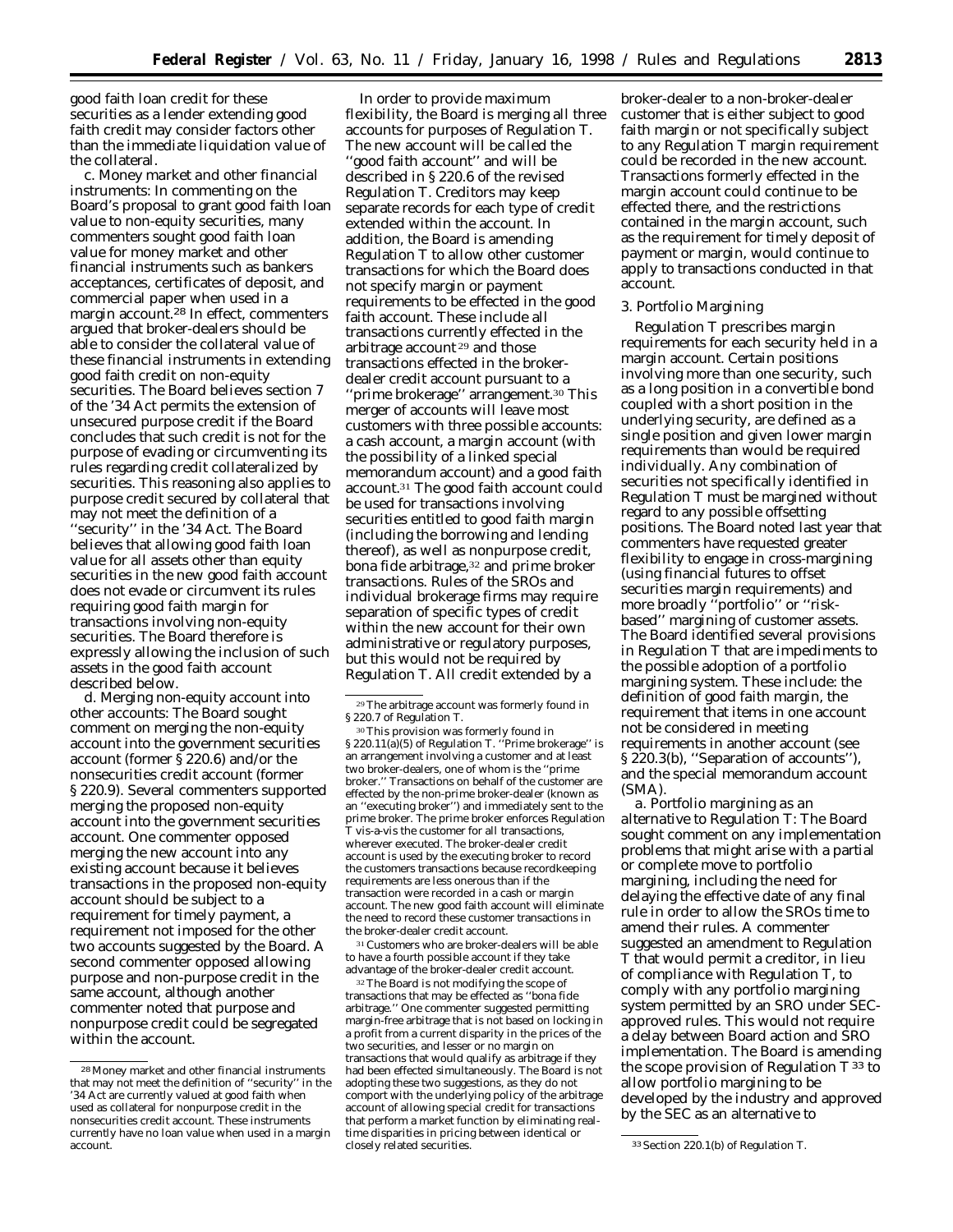compliance with Regulation T by broker-dealers.

*b. Definition of good faith margin:* The Board stated that a revised definition of *good faith margin* 34 is a necessary prerequisite to eventual implementation of a portfolio margining system. The Board requested comment on a proposed amendment that would modify the definition of *good faith margin* by deleting references to a specific security and eliminating the requirement that the credit be extended without regard to the customer's other assets.35 This change would facilitate portfolio margining on good faith basis. Almost all of the responsive commenters supported this proposal. One commenter suggested that the Board determine what type of portfolio margining systems should be adopted before modifying the definition of good faith. The Board believes that brokerdealers will be afforded greater flexibility by changing the definition of good faith at this time while permitting portfolio margining to be developed and implemented at a later date when agreed upon by the SEC and SROs. The Board therefore is adopting a definition of ''*good faith* with respect to margin'' in § 220.2 of Regulation T that substantially follows the proposal.

The Board also sought comment on whether an amended definition of good faith should be limited to the proposed non-equity account or made applicable for all accounts. All of the commenters expressing an opinion supported modifying the definition of good faith for all accounts. The new definition of ''*good faith* with respect to margin'' in § 220.2 of Regulation T will cover transactions recorded in the good faith account. The Board is retaining the requirements of the former definition of *good faith margin* for transactions recorded in the margin account by adding a new paragraph, ''sound credit judgment"  $(\frac{220.4(b)}{(8)})$ , to the provisions concerning the margin account. Allowing a broker-dealer to determine margin requirements by taking into account the customer's other unrelated assets or securities positions is inconsistent with limiting the loan value of equity securities to 50 percent of its current market value. Therefore,

securities entitled to ''good faith'' margin treatment, if used in a margin account, must be valued without regard to the customer's other assets and securities positions held in connection with unrelated transactions.

*c. Separation of accounts:* Section 220.3(b) of Regulation T, ''Separation of accounts,'' generally provides that requirements for an account may not be met by considering items in any other account.36 Consistent with its action last year to allow financial futures to serve in lieu of margin for securities options pursuant to SRO rules, the Board proposed to modify the separation of accounts provision to allow commodities and foreign exchange positions in the nonsecurities credit account to be considered in calculating margin for any securities transaction in the proposed good faith account for non-equity securities transactions or the margin account for any securities transaction. Responsive commenters supported the Board's proposal. The Board is adopting the amendment to § 220.3(b) of Regulation T as proposed.

The Board also invited comment on whether it should modify further the separation of accounts provision in § 220.3(b) of Regulation T to facilitate portfolio margining. Several commenters pointed out that the separation of accounts provision will have to be relaxed if portfolio margining is made part of Regulation T. One commenter supported complete elimination of the separation of accounts provision, while two other commenters did not believe brokerdealers should be required to link accounts, but should be permitted to do so if they wish. The Board is not taking any additional action with respect to § 220.3(b) of Regulation T at this time, as the development of portfolio margining systems can be accommodated as an alternative to compliance with the account-based system contained within Regulation T, as is provided in § 220.1(b)(3)(i) of the revised regulation. Further, the Board notes that the reduction in the number of customer accounts resulting from combining the proposed good faith account with the arbitrage, government securities, nonsecurities credit and prime brokerage portion of the brokerdealer credit account will result in fewer situations in which the separation of accounts provision of Regulation T will apply.

*d. Retention of the special memorandum account:* Section 220.5 of Regulation T provides that a brokerdealer may maintain a special memorandum account (SMA) for a customer in conjunction with the customer's margin account and use the SMA to hold customer moneys not required to be maintained in the margin account. The Board sought comment on eliminating the SMA in conjunction with adoption of a portfolio margining system. Several commenters expressed support for retaining the SMA and one commenter noted that the SMA could be recreated by use of the cash account, which it believes would be less efficient. This commenter also pointed out that the concept of the SMA would not be necessary under a portfolio margining system because initial and maintenance margin requirements would be the same. Another commenter wanted broker-dealers to be able to establish multiple margin accounts for the same person in cases other than those identified in Regulation  $T^{37}$  and operate separate SMAs for each account.

The Board is not making any changes to the SMA at this time. The SMA will continue to be available for use in conjunction with a margin account, but will not be available for use in conjunction with a good faith account. The concept of locking in ''buying power'' from the appreciated value of securities held in an account or monies not required by Regulation T is inconsistent with the revised definition of ''*good faith* with respect to margin'' which is based on the creditor's judgment of the customer's creditworthiness and collateral at a given time. The issue of using an SMA in connection with adoption of portfolio margining systems may be addressed by the SEC, SROs and securities industry.

### *B. Equity Securities and Options*

#### 1. Domestic Stocks

Prior to the adoption of today's amendments, the following United States traded stocks 38 were subject to the Board's 50 percent margin requirement: 39 (1) Stocks traded on a

38Stocks that are not traded in the United States are subject to Regulation T (although they are not covered by Regulations G and U) and their margin status is discussed in section II.B.2 of the Supplementary Information.

39Although section 7 of the '34 Act instructs the Board to limit the amount of credit that can be extended against nonexempted securities, it does not require the Board to make individualized determinations for every security.

Section 7 originally mandated that the Board prescribe rules with respect to the amount of credit that may be extended on ''any security (other than

<sup>34</sup>Margin is the amount of equity a customer must have against a given position and the complement of the security's loan value. A margin requirement of 60 percent for a security is the same as assigning it a loan value of 40 percent. In determining *good faith margin,* a broker-dealer is assigning a ''good faith'' loan value to a specific non-equity security.

<sup>&</sup>lt;sup>35</sup> The Board proposed to modify the current definition to read as follows: ''*good faith margin* means the amount of margin which a creditor would require in exercising sound credit judgment.

<sup>36</sup>An exception is provided for maintaining a special memorandum account (SMA) with a margin account.

<sup>37</sup>The Board allows multiple margin accounts for a single customer under conditions found in § 220.4(a)(2) of Regulation T. These margin accounts may be operated with separate SMAs.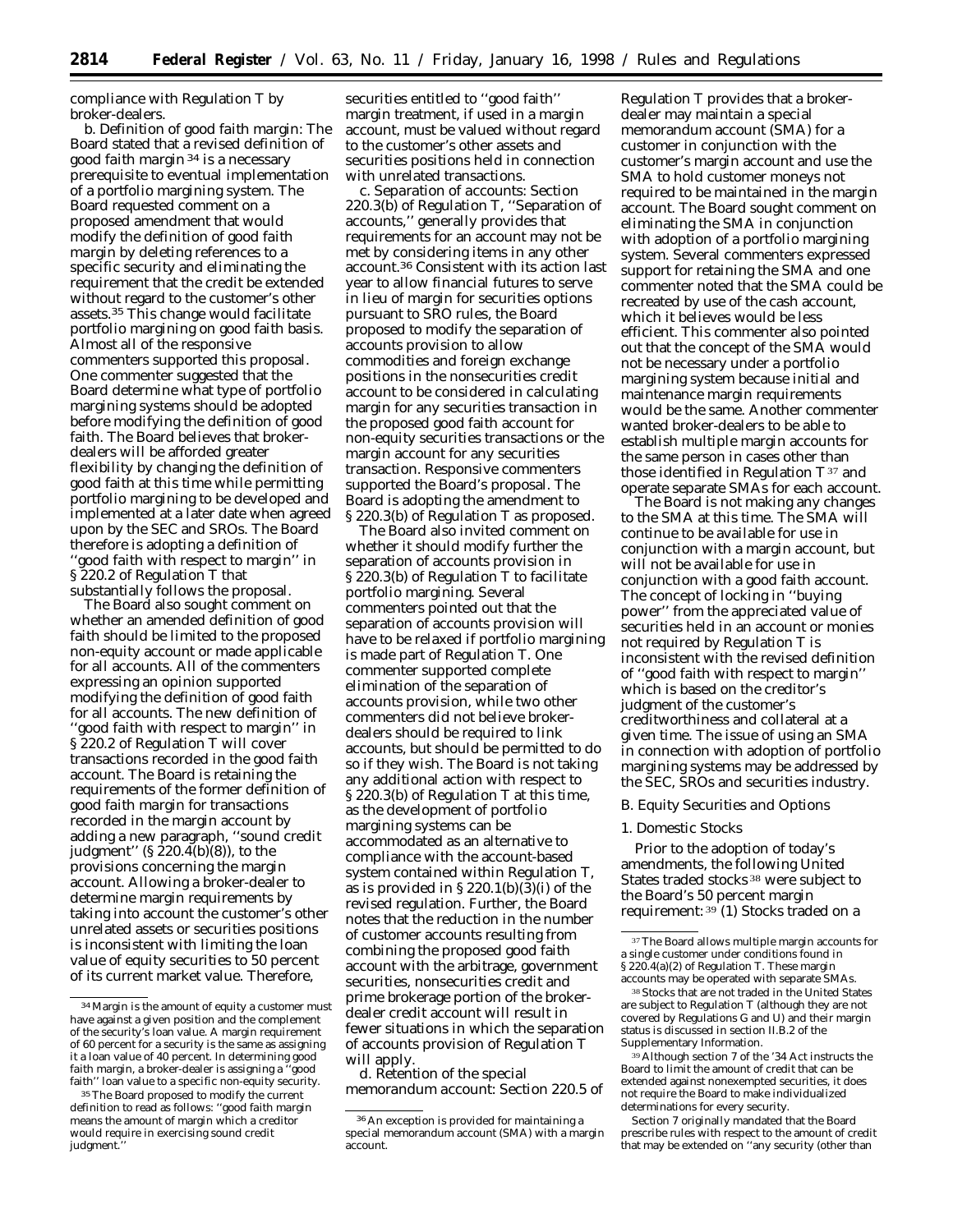national securities exchange, (2) stocks in the National Market tier of the Nasdaq Stock Market (''NMS'' securities), and (3) stocks in the Small Capitalization (''SmallCap'' securities) tier of the Nasdaq Stock Market that are identified by the Board as ''OTC margin stocks.'' These stocks were subject to the same margin requirements regardless of whether the lender is a broker-dealer, bank, or other lender.40

In its request for comment issued last year, the Board noted that although the definition and treatment of domestic margin stocks is currently the same in Regulations G, T and U, nonmargin stocks are treated differently at brokerdealers (where they have no loan value) than at banks and other lenders (where the Board's margin rules do not limit their value). The Board sought comment on the possibility of expanding the types of securities with loan value at broker-dealers by amending the definition of *margin security* in § 220.2 of Regulation T to cover all domestic equity securities that have a ''ready market'' for purposes of the SEC's net capital rule.<sup>41</sup> This would cover all Nasdaq SmallCap stocks 42 and thousands of additional over-thecounter (''OTC'') stocks not traded on Nasdaq. In light of the disparate treatment of nonmargin stock at broker-

In 1968, Congress amended section 7 of the '34 Act to delete the reference to exchange listed securities so that the Board is now instructed to prescribe rules with respect to the amount of credit that may be extended on ''any security (other than an exempted security).'' The Board chose to implement this authority to establish margin requirements for securities not traded on a national securities exchange by subjecting every over-thecounter stock to a set of Board-established criteria and publishing a list of those OTC securities which meet these criteria. However, in 1983 the Board deferred to the listing requirements of Nasdaq's National Market tier as an additional method of qualifying as a *margin security.* Thereafter, domestic stocks that were not listed on a national securities exchange qualified for margin treatment either by being listed on Nasdaq's National Market tier or by appearing on the Board's List of Marginable OTC Stocks after meeting the Board's criteria formerly found in § 220.17 of Regulation T.

40Lenders other than broker-dealers and banks are responsible for applying Federal Reserve margin requirements only after they have extended margin stock secured credit in an amount that surpasses one of two dollar thresholds: \$200,000 in credit extended in one calendar quarter or \$500,000 in credit outstanding at any time.

41 17 CFR 240.15c3–1, ''Net capital requirements for brokers or dealers.'

42The SmallCap tier of the Nasdaq Stock Market contains over 1800 stocks, of which approximately 442 are currently marginable at broker-dealers.

dealers versus other lenders, the Board also sought comment on the appropriate definition of *margin stock* under Regulations G and U and on possible solutions to the current structure of its margin regulations that results in an increase in burden for lenders other than broker-dealers whenever burden is reduced for broker-dealers. The Board suggested its regulations might be amended to cover more securities for broker-dealers and fewer securities for banks and other lenders.

The proposal to make all domestic ''ready market'' stocks marginable under Regulation T was supported by four commenters and opposed by four commenters, while another commenter stated its belief that further clarification is needed before such an amendment could be adopted. Three commenters suggested expanding the definition of *OTC margin stock* at least to cover all stocks listed on the Nasdaq Stock Market.

Regulation T has always included all securities (other than options) registered on any national securities exchange as margin securities.43 In allowing loan value for certain over-the-counter securities, the Board has attempted through its criteria to ensure similar levels of liquidity and transparency.44 The NASD has recently raised listing requirements for both the National Market and SmallCap tiers of the Nasdaq Stock Market.45 The minimum standards for listing on Nasdaq (i.e., the SmallCap tier) generally equal or exceed those of the American, Boston, Chicago, Pacific, and Philadelphia Stock Exchanges. The Board believes that Nasdaq SmallCap issues, which meet or exceed many national securities exchange requirements, should not be denied margin status solely because they are not traded on an ''exchange.'' Therefore the Board is including all Nasdaq listed issues in its definition of

44The Board definition of *OTC margin stock* in the second (definitional) section of Regulations G, T and U referred to stock ''that the Board has determined has the degree of national investor interest, the depth and breadth of market, the availability of information respecting the security and its issuer, and the character and permanence of the issuer to warrant being treated like an equity security traded on a national securities exchange.

45SEC approval was received on August 22, 1997.

margin security.46 The Board's quarterly OTC List will no longer be necessary for broker-dealers because the Board will no longer choose which Nasdaq stocks are marginable, but will instead rely on Nasdaq listing standards to the same extent it relies on the listing standards of U.S. securities exchanges.

SEC staff have asked for a delay in the effective date of the amendment giving 50 percent loan value to all Nasdaq securities to address possible sales practice issues. The Board is delaying the effectiveness of this provision until January 1, 1999 and will cease publication of its quarterly OTC List for U.S. traded securities after publication of the November 1998 list.47 The Board may revisit the issue of allowing credit on other equity securities at a later date.

#### 2. Foreign Stocks

The Board has been identifying those foreign equity securities that are eligible for margin at broker-dealers since 1990 by publishing a *List of Foreign Margin Stocks* (''Foreign List'') on a quarterly basis. As in the case of OTC margin stocks, the Board has based its decisions on criteria aimed at ensuring liquidity and price transparency for all margin securities. Last year, the Board amended its criteria for foreign margin stocks to encompass foreign stocks deemed to have a ''ready market'' under the SEC's net capital rule.48 This action allowed the inclusion of hundreds of additional foreign stocks on the Foreign List, based on a ''no action'' position from the SEC that effectively treats all stocks on the Financial Times/Standard & Poor's World Actuaries Indices (''FT/S&P Indices'') as having a ''ready market'' for capital purposes.49 Although there was considerable overlap between stocks on the FT/S&P Indices and the Board's Foreign List, there were also a significant number of foreign stocks that appeared on the Foreign List but not the FT/S&P Indices. The Board sought comment on whether it should phase

47For a discussion of the effect of the elimination of the OTC List for lenders other than brokerdealers, see section III. A. 1. In the Supplementary Information.

48 17 CFR 240.15c3–1.

49*See*, 58 *FR* 44310; August 20, 1993.

an exempted security) registered on a national securities exchange.'' The Board originally subjected all securities registered on a national securities exchange to the same margin requirement. It later established different margin requirements for convertible and nonconvertible debt securities, but at no time denied loan value (i.e., required 100 percent margin) to exchangelisted securities (with the exception of options).

<sup>43</sup>Although the term ''national securities exchange'' is not defined in the Board's margin regulations or section 3(a) of the '34 Act (whence terms are incorporated by reference into the Board's margin regulations), the Board has always understood the term to mean a securities exchange registered with the SEC under section 6 of the '34 Act (''National securities exchanges,'' 15 U.S.C. 78f). In a separate document published elsewhere in today's **Federal Register**, the Board is requesting comment on whether it should propose to incorporate this definition into its margin regulations.

<sup>46</sup>The definition of *margin security* formerly included ''any OTC security designated as qualified for trading in the national market system under a designation plan approved by the Securities and Exchange Commission (NMS security)'' as well as ''any OTC margin stock.'' The former referred to Nasdaq listed stocks trading in the National Market tier, while the latter referred to those Nasdaq listed stocks trading in the SmallCap tier that the Board identified on a quarterly basis as meeting the requirements found in § 207.6 of Regulation G, § 220.17 of Regulation T, and § 221.7 of Regulation U. These two paragraphs have been replaced with a reference to ''any security listed on the Nasdaq Stock Market.''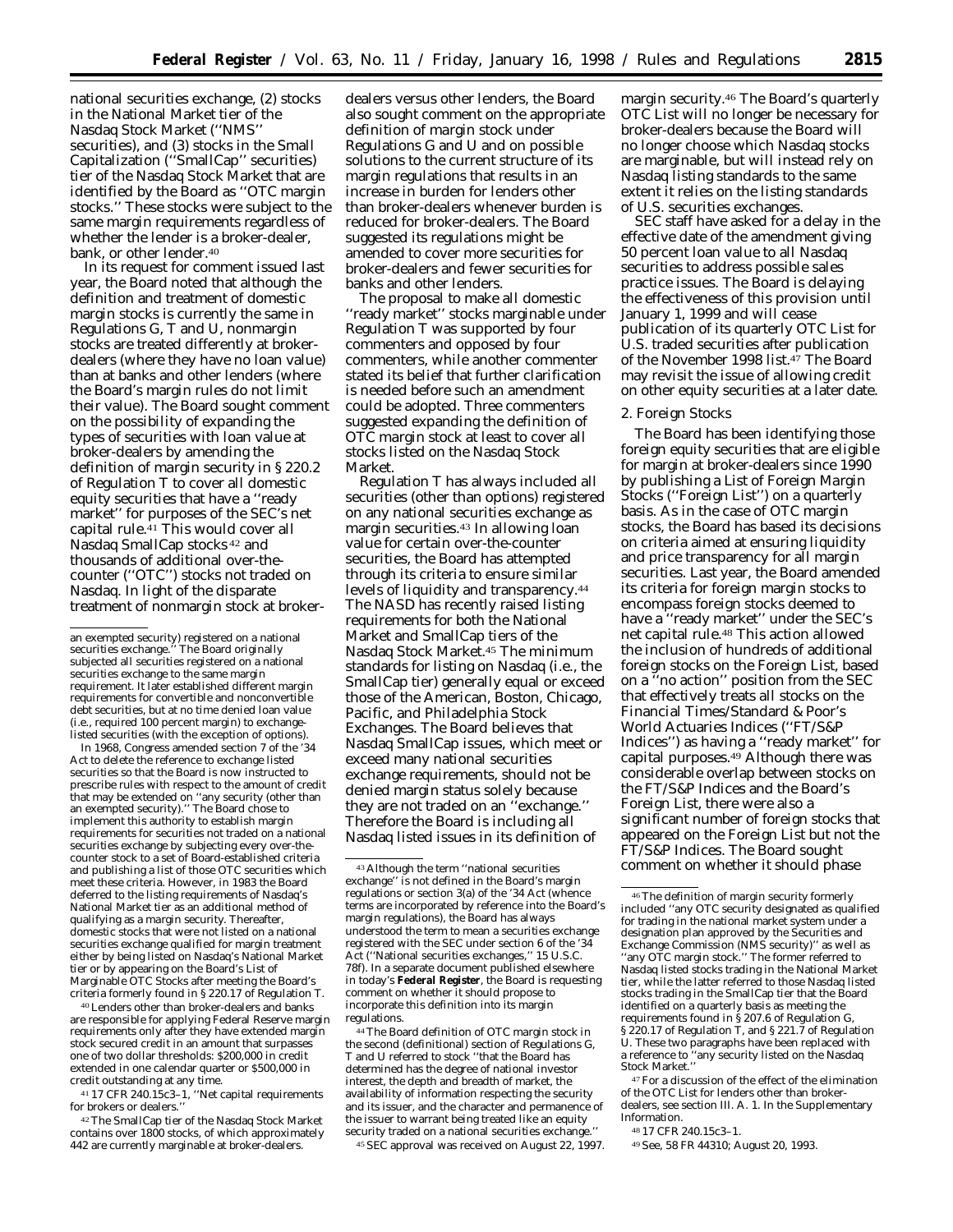out its original criteria and Foreign List and rely exclusively on the SEC's ''ready market'' test.

Most commenters opposed the idea of phasing out the Board's original eligibility requirements for foreign margin stocks in favor of reliance on the FT/S&P Indices or the SEC's ''ready market'' concept because they did not want to eliminate the marginability of stocks that appear on the Board's Foreign List but that may not meet the other tests. The Board therefore is retaining its Foreign List to identify those foreign stocks that have been found to meet the Board's original eligibility and continued listing requirements and amending the definition of *foreign margin stock* in § 220.2 of Regulation T to include both securities on the Board's Foreign List and those deemed to have a ''ready market'' for capital purposes, as determined by the SEC. This will allow a stock appearing on the FT/S&P Indices to qualify as a *margin security* without the need to be included on the Board's Foreign List, a request made by several commenters. Several other commenters also requested the ability to have brokerdealers make their own determination that a specific foreign stock has a ''ready market'' and should therefore be a margin security. The Board views the process of increasing the coverage of its definition of *margin security* as an incremental one and believes it is appropriate at this time to limit the margin status of foreign stocks to those that either meet the Board's original criteria for foreign margin stock and therefore appear on the Board's Foreign List or are deemed by the SEC to have a ''ready market'' for purposes of their net capital rule.50

3. Options: Short Sales and Arbitrage Transactions

When options first began trading on a national securities exchange in 1973, the Board issued an interpretation concluding that options may not be considered securities ''exchangeable or convertible into other securities, within 90 calendar days, without restriction other than the payment of money.'' 51 The quoted language appears in the bona fide arbitrage provision of the good faith account (§ 220.6(b) of Regulation T, formerly the arbitrage account in § 220.7) and in the Supplement (§ 220.12 of Regulation T, formerly § 220.18) under the margin required for

short sales. The effect of the interpretation was to preclude the possibility of effecting ''bona fide arbitrage'' (which requires no margin under Regulation T) between options and their underlying securities and to preclude the use of an option in lieu of the 50 percent margin required for short sales in addition to the short sale proceeds. Last year, the Board proposed to rescind the 1973 interpretation. A majority of commenters supported this proposal, although the Treasury Department commented that this may have merit for certain options but is premature until an approach is more fully developed.

The Board is rescinding its interpretation that options are not convertible securities and amending the Supplement of Regulation T to allow a listed call option to serve as partial margin for short sales of the underlying security. To ensure that a call option adequately covers a customer's obligation in a short sale, the Supplement of Regulation T requires that a call option serving in lieu of part of the required margin is an American style option 52 issued by a registered clearing corporation and traded on a national securities exchange with an exercise (strike) price that is not greater than the price at which the underlying security was sold short. This will ensure that the short sale proceeds and option can be used to cover the short position in the underlying security if necessary. In addition, rescission of the Board interpretation will allow ''bona fide'' arbitrage between options and their underlying securities to be effected without further regulatory changes in the good faith account on the same basis as other convertible securities such as convertible bonds.

In response to the Board's request for comment on using long calls to offset some of the required margin for a short sale, several commenters also suggested that the Board should not require margin for the long purchase of a security if the customer has a long put on that security. The Board believes the use of a put option in lieu of margin for the purchase of a security may be appropriate in the context of a future portfolio margining system, which is permitted as an alternative to Regulation T.53

When the Board adopted amendments to Regulation T in 1996, it made several provisions of the regulation concerning

options effective only until June 1, 1997.54 These provisions have been replaced with SRO rules and the Board is deleting the provisions from the revised Regulation T.

#### *C. Miscellaneous Issues*

### 1. Foreign Issues

*a. Credit by foreign branches of U.S. broker-dealers:* The Board proposed to amend Regulation T to exempt credit extended by foreign branches of U.S. broker-dealers if the credit is extended to foreign persons against foreign securities. This proposal was supported by all responsive commenters, although one commenter expressed concern about foreign securities whose principal trading market is in the United States and another commenter suggested exempting all credit extended by U.S. broker-dealers outside the United States. The Board is adopting its proposal and amending the scope section of Regulation T to exclude financial relations between a foreign branch of a U.S. broker-dealer and a foreign person involving foreign securities. 55 This will remove restrictions from foreign branches of U.S. broker-dealers that are not imposed on foreign branches of U.S. banks or foreign affiliates of U.S. lenders.

*b. Foreign currency:* The Board is moving former § 220.4(b)(8) of Regulation T, which permits a creditor to extend credit in a margin account denominated in any freely convertible foreign currency, to the general provisions section of the regulation (specifically, § 220.3(i)). This will make clear that creditors may also extend credit denominated in any freely convertible currency in the good faith account and the broker-dealer credit account.

#### 2. Technical Amendments

There were no negative comments on the first two technical amendments described below, which were proposed by the Board in April 1996. The third amendment is also technical in nature and was suggested by a commenter.

*a. Definition of covered option transaction:* The Board proposed to amend the definition of *covered option transaction in* § 220.2 of Regulation T to shorten the list of permissible options transactions in the cash account by referring to SRO rules generically. These rules were most recently amended in June of this year and the Board's action should result in a shorter and simpler

<sup>50</sup> In this regard, the Board is confirming that broker-dealers may rely on written ''no action'' or interpretative letters issued by the SEC or its staff regarding its ''ready market'' criteria.

<sup>51</sup> 12 CFR 220.126 and 12 CFR 221.123, reprinted in the *Federal Reserve Regulatory Service* at 5–488.

<sup>52</sup>American style options are exercisable on any business day until expiration. European style options may be exercised only at expiration. 53*See* Section 220.1(b)(3)(i) of the revised

Regulation T.

<sup>54</sup>*See* e.g., §§ 220.4(b)(9) and 220.12(b)(6) of the former Regulation T.

<sup>55</sup>*See* Section 220.1(b)(3)(iv) of the revised Regulation T.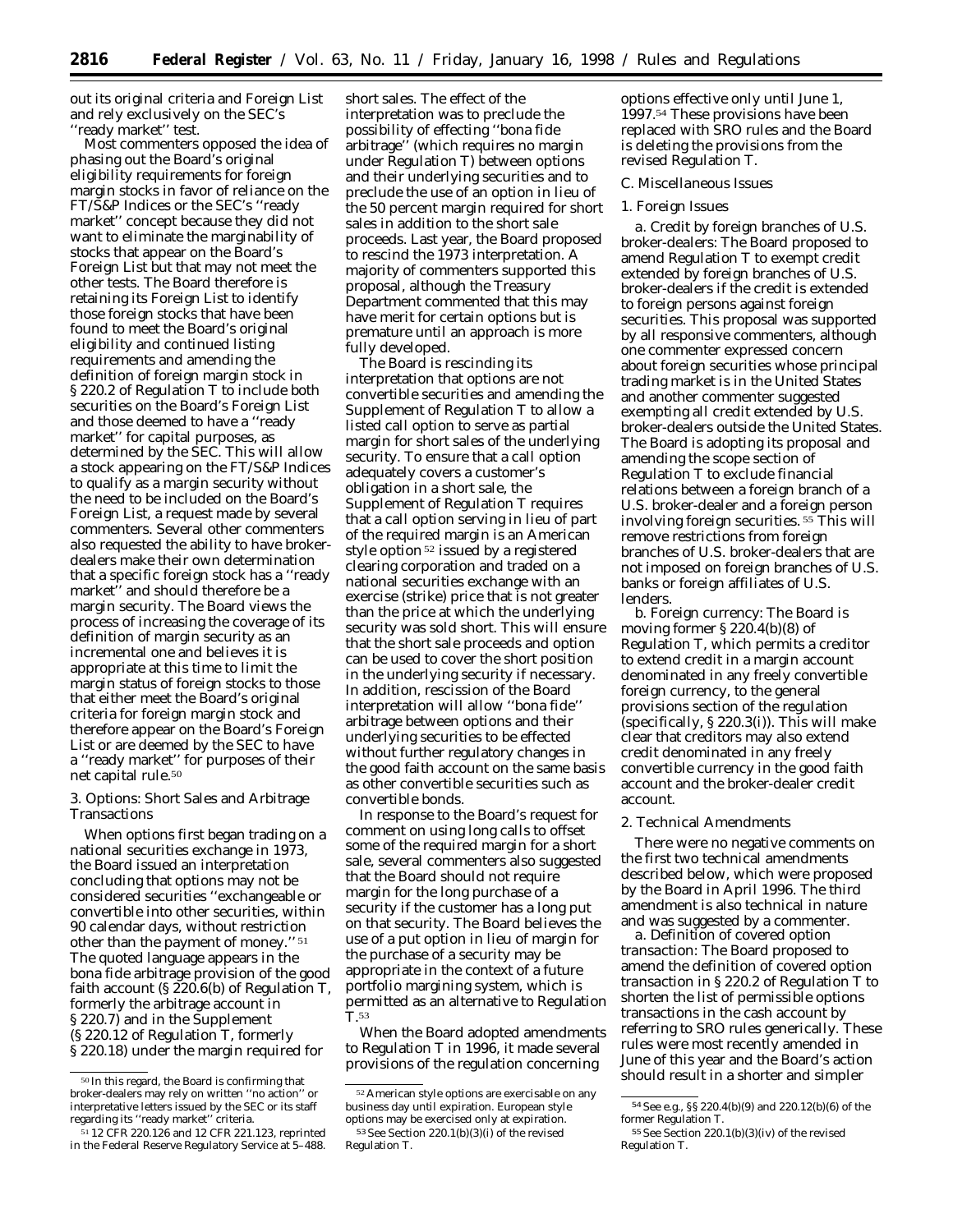Regulation T without having a substantive effect for broker-dealers. The Board is adopting the amendment as proposed.

*b. Definition of margin equity security:* The Board proposed to add a definition of the term *margin equity security,* which appears in the Supplement to Regulation T. No adverse comments were received. The definition, which is being adopted as proposed, states that a *margin equity security* means a *margin security* (as defined in Regulation T) that is an *equity security* (as defined in section 3(a) of the '34 Act, whence definitions are incorporated into the Board's margin regulations if not otherwise defined by the Board).

*c. Definition of current market value:* Regulations G and U each contained a definition of the phrase ''current market value'' used to determine the loan value of margin securities. Regulation T did not contain a definition of *current market value* but addressed the same issue in former § 220.3(g), ''Valuing securities.'' One commenter noted that while Regulation T contains several references to a security's ''current market value,'' it does not contain a definition of this term as do Regulations G and U. The Board is adding a definition of *current market value* to § 220.2 of Regulation T that is the equivalent of former § 220.3(g) and is deleting former § 220.3(g) from Regulation T. This action will have no substantive effect, but will make the structure of the Board's margin regulations more consistent.

### 3. Cash Account: 90-Day Freeze

Customers who do not have sufficient funds in their cash account to pay for a security on trade date must agree to pay for the security before selling it. According to § 220.8(c)(1) of Regulation T, if a nonexempted security ''is sold or delivered to another broker or dealer without having been previously paid for in full by the customer, the privilege of delaying payment beyond the trade date shall be withdrawn for 90 calendar days.'' This is known as a ''90-day freeze.'' However, § 220.8(c)(2) says the freeze ''shall not apply'' if full payment is received within the required payment period and the proceeds from the sale are not withdrawn before payment is received. In response to requests for clarification from commenters, the Board is of the view that when a customer sells or delivers out securities that have not been paid for, the 90-day freeze contained in § 220.8(c) of Regulation T need not be applied until the permissible payment period has passed.

# 4. Board Interpretations

The Board is reviewing its interpretations of Regulation T as part of its periodic review. In 1996, the Board deleted eleven interpretations that had either been incorporated directly into the regulation or had become moot due to subsequent amendments. As discussed above in section II.B.3, the Board is deleting an additional interpretation today that prevented the use of options as margin for short sales of the underlying security and prevented the use of the bona fide arbitrage provision for transactions involving options and their underlying securities.

In an advance notice of proposed rulemaking published elsewhere in today's **Federal Register**, the Board is also specifically soliciting comment on whether it should propose amendments to incorporate and broaden two additional interpretations: a 1962 interpretation $^{56}$  regarding the retirement of stock by an issuer and a 1990 interpretation 57 regarding the application of the arranging provision 58 to broker-dealer activities under SEC Rule 144A.

## **III. Regulations G and U**

### *A. Loan Value*

1. Over-the-Counter Stocks

Prior to the adoption of today's amendments, all of the Board's securities credit regulations permitted 50 percent loan value for: (1) Stocks traded on a national securities exchange, (2) stocks in the National Market tier of the Nasdaq Stock Market (''NMS'' securities), and (3) stocks in the Small Capitalization (''SmallCap'' securities) tier of the Nasdaq Stock Market that are identified by the Board as ''OTC margin stocks.''

In its request for comment issued last year, the Board noted that although the definition and treatment of domestic margin stocks is currently the same in Regulations G, T and U, nonmargin stocks are treated differently at brokerdealers (where they have no loan value) than at banks and other lenders (where the Board's margin rules do not limit their value). In light of the disparate treatment of nonmargin stock at brokerdealers versus other lenders, the Board sought comment on the appropriate definition of *margin stock* under

Regulations G and U and on possible solutions to the current structure of its margin regulations. This structure results in an increase in burden for lenders other than broker-dealers whenever burden is reduced for brokerdealers if the definition of *margin stock* in Regulations G and U is expanded whenever the definition of *margin security* is expanded in Regulation T. The Board suggested its regulations might be amended to cover more securities for broker-dealers and fewer securities for banks and other lenders.

Although three commenters argued for uniform coverage of equity securities under the Board's margin regulations, most commenters opposed increasing the coverage of Regulations G and U if Regulation T is amended to permit broker-dealers to extend credit against more securities. Because banks and other lenders already have experience in valuing smaller issues, the Board believes that definition of *margin stock* in Regulation U (which incorporates Regulation G) can be amended to exclude stocks trading in the SmallCap tier of the Nasdaq Stock Market.59 The Board's quarterly OTC List will no longer be required for banks and other nonbroker lenders because the Board will no longer choose which Nasdaq stocks qualify as a *margin stock* for purposes of Regulation U. These lenders can determine whether an OTC stock is in Nasdaq's National Market tier by consulting a newspaper, contacting the NASD or SEC, or checking the NASD's web site at *http://www.nasdaq.com.* The Board is therefore deleting the requirements for inclusion on the OTC List formerly found in § 221.7 of Regulation U, the definition of *OTC margin stock* in § 221.2 of Regulation U, and the provision concerning ''lack of notice of NMS security designation'' formerly found in § 221.3(j) of Regulation U.

### 2. Options

Options, whether traded on an exchange (also known as listed options) or over-the-counter (also known as unlisted options), have traditionally had no loan value under the Board's margin

<sup>56</sup> 12 CFR 220.119, reprinted in the *FRRS* at 5– 490.

<sup>57</sup> 12 CFR 220.131, reprinted in the *FRRS* at 5– 470.1.

<sup>58</sup>As proposed in 1996, the Board is moving the arranging provision from former § 220.13 of Regulation T to the general provisions found in § 220.3.

<sup>59</sup>Approximately 442 SmallCap issues qualify as ''OTC margin stock'' under the Board's criteria formerly found in § 221.7 of Regulation U. If today's amendments were adopted with an immediate effective date, these stocks would no longer be subject to a 50 percent loan value limitation when used as collateral for purpose loans. The number of stocks that will actually be affected when the new regulation goes into effect is likely to be somewhat smaller once the new Nasdaq listing requirements are fully phased in.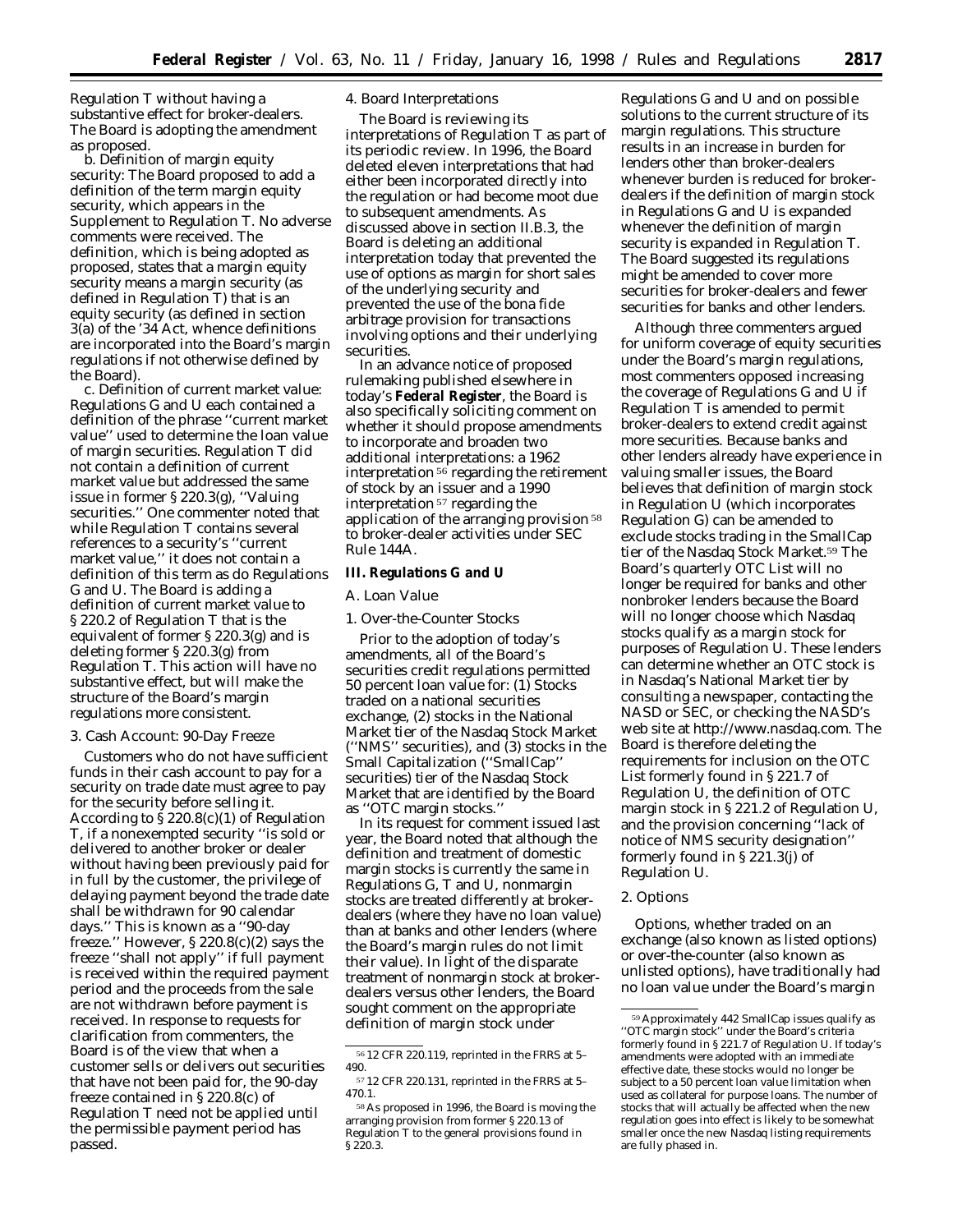regulations. 60 In 1995, the Board proposed giving listed options 50 percent loan value at broker-dealers (under Regulation T) and banks (under Regulation U).61 Based on comments received in connection with the proposed amendments to Regulation T, the Board decided in 1996 to incorporate rules of the options exchanges (also known as selfregulatory organizations or SROs) regarding options loan value into Regulation T instead of the 50 percent requirement it had proposed. At the same time, the Board proposed to amend Regulations G and U to allow these lenders to extend credit against listed options to the extent permitted by the rules of the options exchanges. The Board sought comment on the practicality of requiring banks and others to comply with rules of SROs of which they are not members.62 Five commenters supported uniform margin requirements for all lenders, while four other commenters opposed making lenders who are not broker-dealers, and therefore not members of a securities SRO, comply with SRO rules. The SRO margin rules for options are complex and the Board does not believe it is practical to require banks to comply with the rules of national securities exchanges of which they are not members, nor to expect bank examiners to be familiar with these rules in verifying compliance with Regulation U. The Board is therefore adopting the original 1995 Regulation U proposal and amending the Supplement to Regulation U to allow lenders other than brokerdealers to extend 50 percent loan value against listed options. Unlisted options continue to have no loan value when used as part of a mixed-collateral loan. However, banks and other lenders can extend credit against unlisted options if the loan is not subject to Regulation U. The Board is requesting comment on the future status of unlisted options under Regulation U in an advance notice of

 $\rm ^{61}$  The Regulation T proposal for broker-dealers was part of Docket No. R–0772 and appeared at 60 FR 33763 (June 29, 1995). The Regulation U proposal for banks was part of Docket No. R–0905 and appeared at 60 FR 63660 (December 12, 1995).

<sup>62</sup> The final action on Regulation T and revised proposal for Regulations G and U appeared at 61 FR 20385 (May 6, 1996).

proposed rulemaking published elsewhere in today's **Federal Register**.

### 3. Money Market Mutual Funds

Although Regulation U treats most mutual funds as margin stock subject to 50 percent loan value, it has always allowed good faith loan value for mutual funds whose portfolios consist of exempted securities.63 In 1995, the Board proposed to extend this treatment to all money market mutual funds under both Regulations T and U. All responsive commenters supported this proposal, which was adopted for Regulation T purposes in 1996. The Board is therefore amending the definition of *margin stock* in Regulation U to exclude money market mutual funds. This will have the effect of permitting good faith loan value for these securities when they are used as collateral for a purpose loan that is secured in part by margin stock.<sup>64</sup>

## *B. Financing of Securities Purchased on a DVP Basis*

Banks may act as custodians for their customers' securities. These securities are often purchased at registered brokerdealers and delivered to the bank on a delivery-versus-payment (DVP) basis. In the late 1980s and early 1990s, Federal Reserve System examiners and staff of the SEC alleged that certain banks were accepting the delivery of customer margin securities without having the customer's full payment on hand, thereby extending purpose credit in excess of the Regulation U margin requirements. In many cases, payment for the customer's purchase was made in reliance on the proceeds of the sale of the same security.65

The purchase and same-day sale of a security without independent funds to pay for the purchase is prohibited at a broker-dealer if effected in a cash account (where it is known as ''freeriding''), because the customer is obtaining intraday credit from the broker-dealer to pay for the security so it can own the security in order to sell

it. This practice, however, is not prohibited at a broker-dealer if effected in a margin account, because the brokerdealer has entered into a credit relationship with the customer before extending credit to cover the purchase. In order to allow banks to extend credit in a manner similar to broker-dealers using a margin account, the Board proposed to amend the existing provision in § 221.3(c) of Regulation U for revolving credit agreements to include such credit. The Board stated its belief that applying the revolving credit provision would ensure that banks financing customer securities transactions establish credit limits for their customers, including limits on intraday trading.

Ten commenters, including five Reserve Banks, supported the Board's proposal. Two bank trade associations opposed the proposal. The trade associations made similar arguments. Each acknowledged that in providing custodial services banks sometimes extend credit to pay for customer securities and this credit may be intraday or extend for a longer period of time. The trade associations stated that this credit is extended by a bank in its own discretion and not pursuant to an agreement with their customer. The trade associations stated banks do not have written agreements with their customers because they do not want to be required to extend this type of credit. The trade associations stated that custodial banks generally have a lien only on the assets in a customer's account, and they believed it would be inconsistent for a bank to demand that a customer post additional assets to cover overdraft extensions of credit. The trade associations were also concerned that the Board's proposal might be seen as superseding staff opinions in this area permitting some overdrafts when banks carefully monitor their customer's transactions.

As an alternative to the Board's proposal to cover extensions of credit used to finance a customer's purchase of securities on a DVP basis under the provision for revolving lines of credit, the trade associations suggested exempting these transactions by amending § 221.6(f) of Regulation U. Section 221.6(f) provides that a bank may extend and maintain purpose credit without regard to the requirements of Regulation U if the credit is to ''temporarily finance the purchase or sale of securities for prompt delivery, if the credit is to be repaid in the ordinary course of business upon completion of the transaction.'' The Board proposed to amend this section to restore language inadvertently deleted in 1983 that

<sup>60</sup>Listed options were the only securities denied loan value by the Board under all of its securities credit regulations, in spite of the fact that they qualify as margin stock because they are listed on a national securities exchange. Although unlisted options do not qualify as margin stock and most nonmargin stock has good faith loan value under Regulation U, unlisted options have no loan value if the loan is a purpose credit secured at least in part by margin stock. Of course, Regulations G and U by their terms would not cover a loan that was solely secured by an unlisted option.

<sup>63</sup>Section 221.2 of Regulation U excludes from the definition of ''margin stock'' any security issued by an investment company registered under section 8 of the Investment Company Act of 1940 ''which has at least 95 percent of its assets continuously invested in exempted securities.

<sup>64</sup>Regulation T was amended last year to provide similar treatment for money market mutual funds. The Board is using the same definition used at that time, i.e., a security issued by a registered investment company that is considered a money market fund under SEC Rule 2a–7 (17 CFR 270.2a– 7, ''Money market funds'').

<sup>65</sup> In response to banks who argued that they were relying on the sale proceeds of the unpaid-for security, Board staff opined that reliance on sale proceeds is tantamount to reliance on the security itself.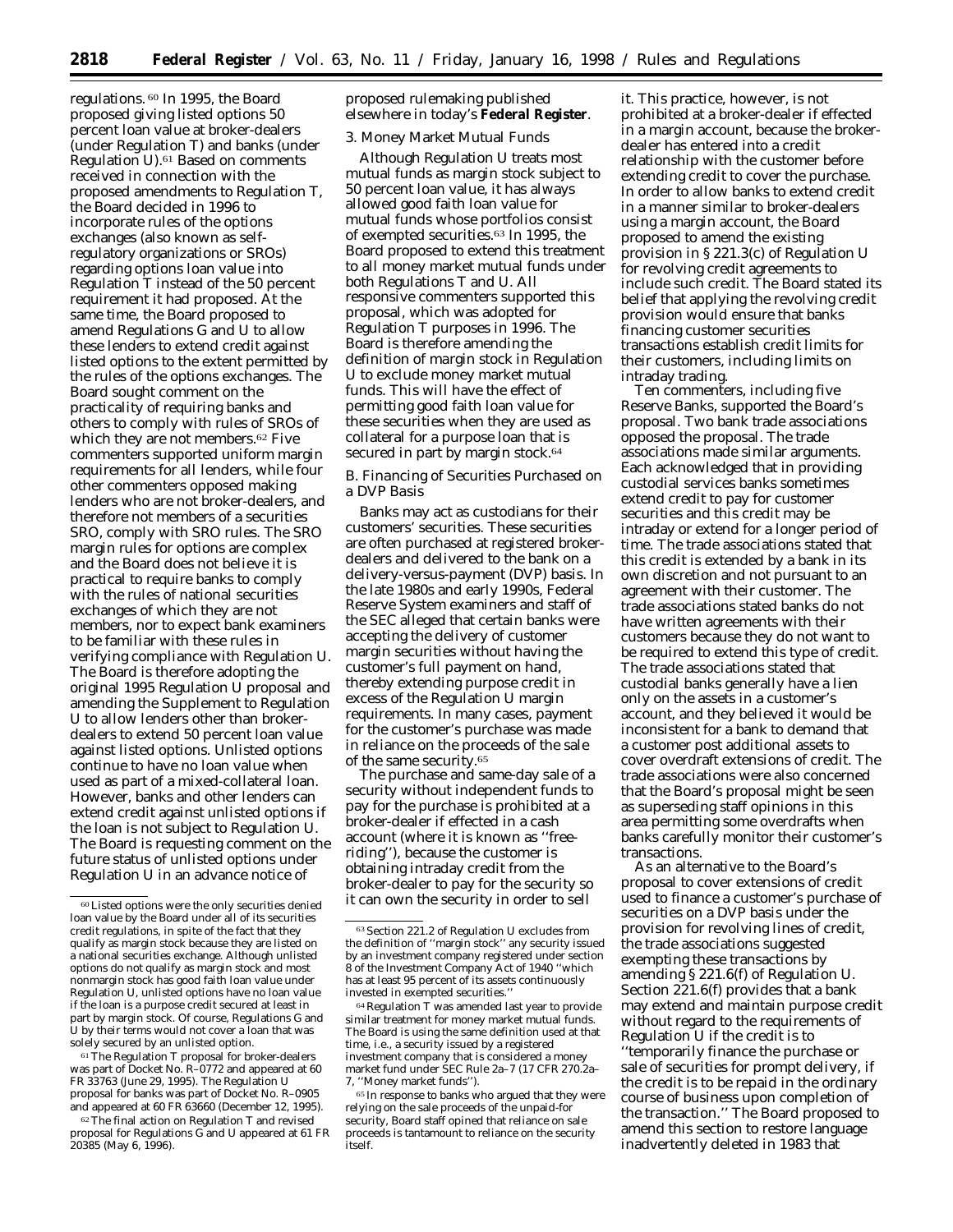makes clear the exception cannot be used to finance the purchase of securities at a broker-dealer (see, e.g. staff opinions at *FRRS* 5–884.68 and 5– 942.2). The trade associations suggested that if the Board's primary concern in this area is preventing banks from aiding and abetting free-riding violations by their customers, § 221.6(f) of Regulation U should be amended not by restating that it cannot be used to finance transactions effected at a brokerdealer, but by stating that the exception is not available if the bank ''knowingly'' relies on the proceeds of a security's sale as a source of payment for the security.

The Board is amending the revolving credit agreement provision in  $\S 221.3(c)(2)(iii)(B)$  of Regulation U as proposed to require a lender to call for additional collateral when the lender is relying on margin stock which is insufficient to cover an extension of purpose credit. This will clarify that a lender who has an agreement with its customer covering credit extended in connection with custodial or clearing services is properly secured or truly unsecured and should therefore be free from allegations of aiding and abetting customer free-riding violations. The Board is also readopting the language inadvertently dropped from § 221.6(f) of Regulation U, as proposed. The exemption in § 221.6(f) of Regulation U has never been available to cover the same-day purchase and sale of a security bought in a cash account at a broker-dealer, and the restoration of the former language will eliminate any ambiguity. Finally, the Board notes that its action is not intended to supersede the staff opinions in this area.

In the advance notice of proposed rulemaking published elsewhere in today's **Federal Register**, the Board is soliciting comment on proposals to address the supervisory and credit implications of free-riding.

## *C. Mixed Collateral Loans*

Regulation U does not apply to extensions of securities credit that are not secured at least in part by margin stock. Purpose loans secured in part by margin stock and in part by other collateral are known as ''mixedcollateral'' loans and Regulation U has always required some kind of separation for these types of loans.66 Section 221.3(e) of Regulation U provided that mixed collateral loans ''shall be treated as two separate loans.'' This was intended to prevent a bank from inflating the value of nonmargin stock

collateral to make up for the 50 percent limitation for purpose loans secured by margin stock.

The provision for mixed collateral loans did not present a problem when applied at the time the loan commitment is made, as it merely required a bank to determine the loan value of margin stock collateral and then verify that the other collateral has a good faith loan value sufficient to make up the difference between the loan value of the margin stock and the amount of credit being extended and allocate the credit secured by each tranche.

The Board has received a number of inquiries about the interplay of the provision for mixed-collateral loans and § 221.3(f) of Regulation U, which covers withdrawals and substitution of collateral. For example, if the value of a customer's nonmargin stock collateral has increased since a mixed collateral loan was made, but the value of the margin stock has stayed the same, the customer cannot withdraw margin stock even though the overall value of the collateral has increased, because the ''separate'' loan secured by margin stock does not have excess value that would permit its withdrawal. In other words, changes in collateral value in one tranche have no effect on the other.

Noting that the separation requirement for mixed collateral loans makes collateral management extremely difficult, the Board proposed to modify the provision on mixed-collateral loans so that instead of separating margin stock from all other collateral, a bank would separate margin stock and other financial instruments such as nonmargin stock, bonds, and cash equivalents. This collateral would secure one loan and nonfinancial instruments (such as real estate), if any, would be treated as securing a ''separate'' loan. The Board noted that financial instruments generally have readily available prices and are therefore less susceptible to being assigned an inflated value to offset the 50 percent loan value limitation for margin stock. The Board also invited comment on the continuing need for separation of financial and nonfinancial collateral.

Ten commenters supported the Board's proposal and no commenter expressed a preference for maintaining the status quo. One commenter suggested providing additional flexibility by amending the regulation to provide that margin stock and other financial instruments *may* be treated as a single loan. Three commenters supported complete elimination of any separation requirements.

The Board is deleting the mixed collateral loan provision in former § 221.3(e) of Regulation U. Banks will still be required to make a good faith determination that nonmargin stock collateral, if any, has sufficient good faith loan value to make up the difference between the regulatory loan value of margin stock and the amount of credit extended for a purpose loan. Although nonfinancial instruments are often more difficult to value than securities, the Board believes the requirement of good faith on the part of the lender is sufficient to guard against circumvention of the Board's margin requirements for equity securities. With the elimination of the requirement to separate purpose loans secured by margin stock from other purpose loans will allow a bank to release any type of collateral if the overall loan value of the pool of collateral is greater than the amount required under Regulation U.

### **IV. Regulation X**

Regulation X (''Borrowers of securities credit'') applies the Board's margin regulations to United States persons and related parties who obtain credit outside the United States to purchase or carry United States securities. Borrowers must conform the credit they receive with one of the Board's other margin regulations, according to the lender involved. The regulation also applies to borrowers who obtain credit within the United States to purchase or carry any security if the borrower willfully causes the credit to be extended in contravention of the Board's other margin regulations. Both of these provisions refer to Regulation G. The Board is amending Regulation X to remove the references to Regulation G. Borrowers obtaining credit outside the United States who were formerly required to conform their credit to Regulation G will now be required to conform their credit to Regulation U as it applies to nonbank lenders.

### **V. Regulatory Flexibility Act**

The amendments being adopted are intended to accomplish two goals. As discussed in the preamble, some of the amendments have been developed to implement the National Securities Markets Improvement Act (Pub. L. 104– 290), which reduced the scope of the Board's statutory authority for margin regulation. The others are intended to simplify regulatory requirements and eliminate restrictions currently imposed on broker-dealers, other lenders of securities credit, and their customers. For example, smaller companies whose stock is listed on Nasdaq's Small Capitalization market will no longer be

<sup>66</sup>The mixed-collateral loan provision does not apply to nonpurpose loans.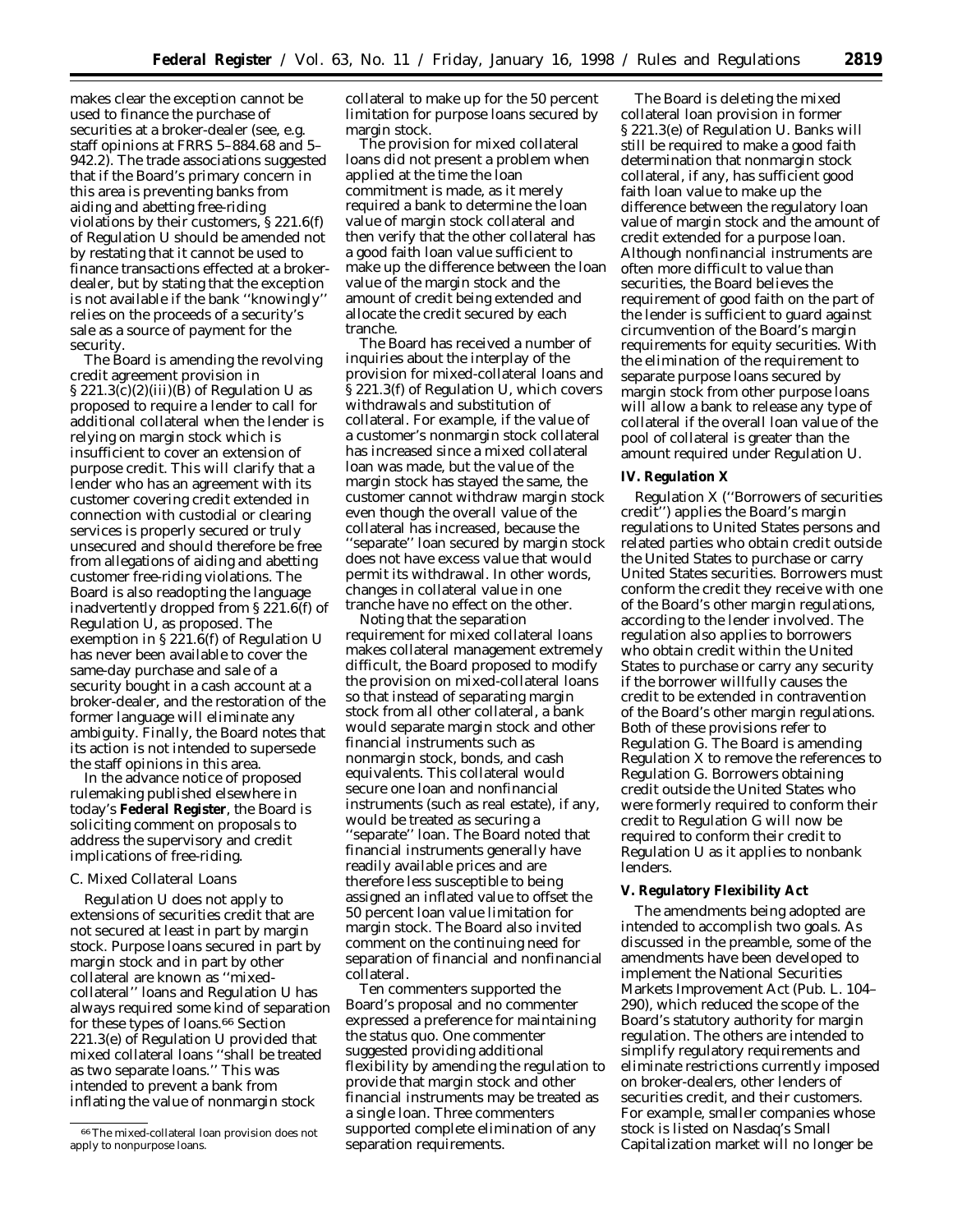subject to Regulation G registration and reporting requirements if they extend credit to employees secured by company stock. The Board believes the amendments will not have a substantial adverse effect on a significant number of small lenders.

#### **VI. Paperwork Reduction Act**

In accordance with the Paperwork Reduction Act of 1995 (44 U.S.C. 3506; 5 CFR 1320 Appendix A.1), the Board reviewed the rule under the authority delegated to the Board by the Office of Management and Budget. The Federal Reserve may not conduct or sponsor, and an organization is not required to respond to, an information collection unless it displays a currently valid OMB control number. The OMB control numbers are listed below.

The collections of information that may be affected by this rulemaking are found in 12 CFR 207 and 12 CFR 221. These information collections are mandatory (15 U.S.C. 78g and 78w). The respondents and recordkeepers are forprofit financial institutions, including

banks and nonbank lenders. The Federal Reserve collects the information in order to identify lenders subject to Regulation G, to verify compliance with Regulation G, and to monitor the size of the market for margin credit. The purpose statements collect information on the amount and purpose of the loans secured by margin stock. The burden associated with the FR U–1 and the FR G–3 is recordkeeping burden. Because the records would be maintained by respondents and are not provided to the Federal Reserve, no issue of confidentiality under the Freedom of Information Act arises. The FR G–2 does not contain confidential information. The information in the FR G–1 and the FR G–4 are given confidential treatment under the Freedom of Information Act  $(5 \text{ U.S.C. } $552 \text{ (b)}(4))$ .

In a separate document published elsewhere in today's **Federal Register**, the Board is soliciting comment on the disposition of certain reporting forms currently used by Regulation G lenders, the FR G–1, FR G–2, and FR G–4, and on further amendments to Regulation U that would affect the margin credit ''purpose statements,'' the FR G–3 and the FR U–1. Accordingly, until the Board has collected and analyzed such comments as may be forthcoming, it will extend for three years, without revision, under delegated authority by the Office of Management and Budget, the following collections of information: FR G–1 (OMB No. 7100–0011), FR G–2 (OMB No. 7100–0011), FR G–3 (OMB No. 7100–0018), FR G–4 (OMB No. 7100–0011), and FR U–1 (OMB No. 7100–0115). The Board anticipates that these information collections will be revised before the full three-year period has ended.

In proposed amendments issued for comment by the Board in December 1995 (Docket R–0905), April 1996 (Docket R–0923), and November 1996 (Docket R-0944), no comments specifically addressing the burden estimates for these information collections were received.

The estimated annual burden for these information collections is summarized in the table below.

|                                   | <b>Fstimated</b><br>number of re-<br>spondents | Annual fre-<br>quency | Estimated av-<br>erage hours<br>per response | Estimated an-<br>nual burden<br>hours  |
|-----------------------------------|------------------------------------------------|-----------------------|----------------------------------------------|----------------------------------------|
| $FR-1$<br>$FR-4$<br><b>FR U-1</b> | 81<br>68<br>700<br>629<br>10.637               | 20<br>212             | 2.50<br>0.25<br>0.16<br>2.00<br>0.07         | 203<br>17<br>2,240<br>1,258<br>157,853 |
| Tota                              |                                                |                       |                                              | 161,571                                |

The Federal Reserve has a continuing interest in the public's opinions of our collections of information. At any time, comments regarding the burden estimate, or any other aspect of this collection of information, including suggestions for reducing the burden, may be sent to: Secretary, Board of Governors of the Federal Reserve System, 20th and C Streets, N.W., Washington, DC 20551; and to the Office of Management and Budget, Paperwork Reduction Projects (7100– 0011, 7100–0018, and 7100–0115), Washington, DC 20503.

#### **List of Subjects**

### *12 CFR Part 207*

Banks, banking, Credit, Federal Reserve System, Reporting and recordkeeping requirements, Securities.

### *12 CFR Part 220*

Banks, banking, Brokers, Credit, Federal Reserve System, Reporting and recordkeeping requirements, Securities.

## *12 CFR Part 221*

Banks, banking, Brokers, Credit, Federal Reserve System, Reporting and recordkeeping requirements, Securities.

### *12 CFR Part 224*

Banks, banking, Brokers, Credit, Federal Reserve System, Reporting and recordkeeping requirements, Securities.

#### *12 CFR Part 265*

Authority delegations (Government agencies), Banks, banking, Federal Reserve System.

For the reasons set out in the preamble, and under the authority of 12 U.S.C. 78c, 78g, 78q, and 78w, 12 CFR chapter II is amended as follows:

# **PART 207—[REMOVED]**

1. Part 207 is removed.

## **PART 220—CREDIT BY BROKERS AND DEALERS (REGULATION T)**

2. The authority citation for part 220 continues to read as follows:

**Authority:** 15 U.S.C. 78c, 78g, 78q, and 78w.

3. Sections 220.1 through 220.12 are revised to read as follows:

### **§ 220.1 Authority, purpose, and scope.**

(a) *Authority and purpose.* Regulation T (this part) is issued by the Board of Governors of the Federal Reserve System (the Board) pursuant to the Securities Exchange Act of 1934 (the Act) (15 U.S.C.78a *et seq.*). Its principal purpose is to regulate extensions of credit by brokers and dealers; it also covers related transactions within the Board's authority under the Act. It imposes, among other obligations, initial margin requirements and payment rules on certain securities transactions.

(b) *Scope.* (1) This part provides a margin account and four special purpose accounts in which to record all financial relations between a customer and a creditor. Any transaction not specifically permitted in a special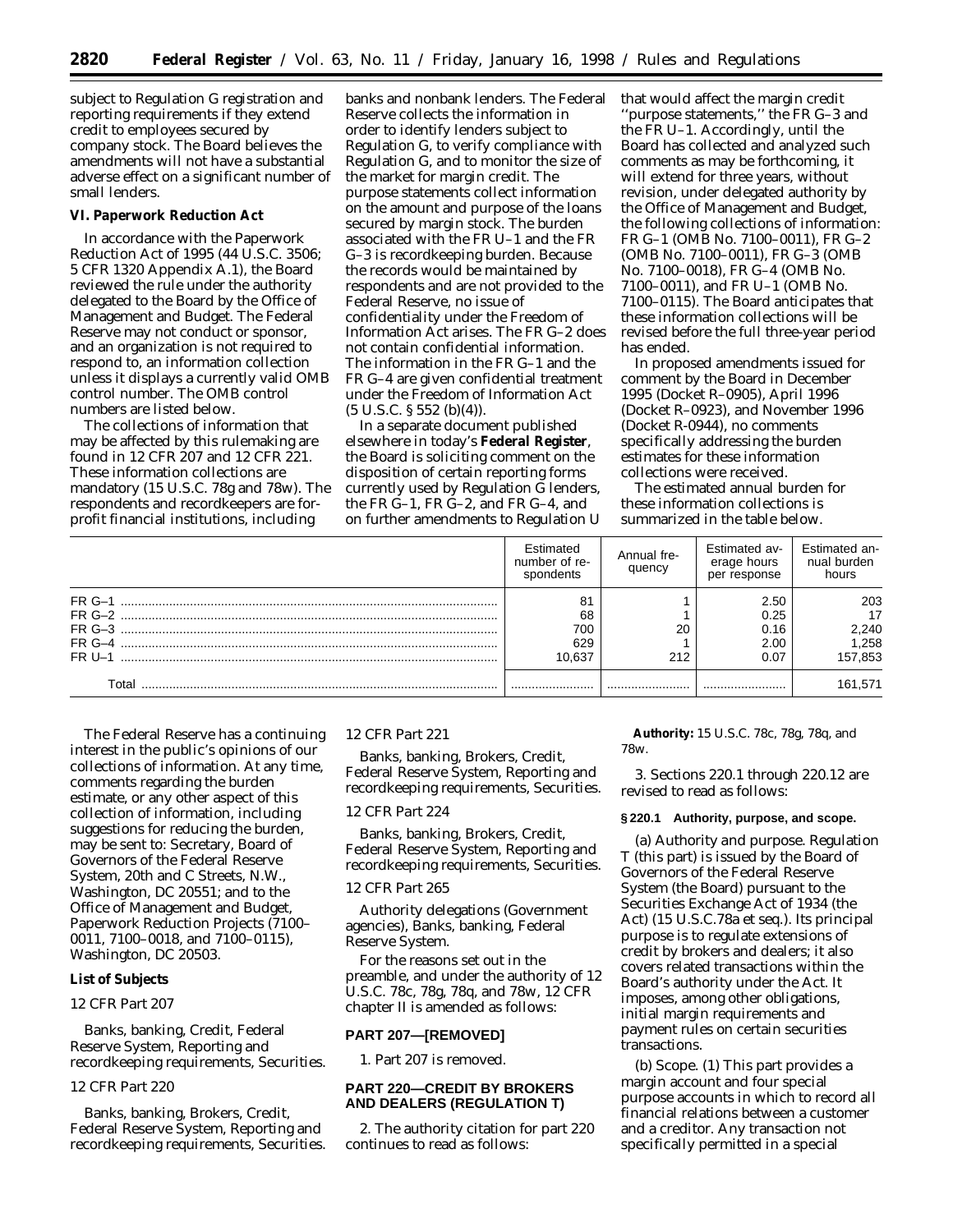purpose account shall be recorded in a margin account.

(2) This part does not preclude any exchange, national securities association, or creditor from imposing additional requirements or taking action for its own protection.

(3) This part does not apply to:

(i) Financial relations between a customer and a creditor to the extent that they comply with a portfolio margining system under rules approved or amended by the SEC;

(ii) Credit extended by a creditor based on a good faith determination that the borrower is an exempted borrower;

(iii) Financial relations between a customer and a broker or dealer registered only under section 15C of the Act; and

(iv) Financial relations between a foreign branch of a creditor and a foreign person involving foreign securities.

### **§ 220.2 Definitions.**

The terms used in this part have the meanings given them in section 3(a) of the Act or as defined in this section as follows:

*Affiliated corporation* means a corporation of which all the common stock is owned directly or indirectly by the firm or general partners and employees of the firm, or by the corporation or holders of the controlling stock and employees of the corporation, and the affiliation has been approved by the creditor's examining authority.

*Cash equivalent* means securities issued or guaranteed by the United States or its agencies, negotiable bank certificates of deposit, bankers acceptances issued by banking institutions in the United States and payable in the United States, or money market mutual funds.

*Covered option transaction* means any transaction involving options or warrants in which the customer's risk is limited and all elements of the transaction are subject to contemporaneous exercise if:

(1) The amount at risk is held in the account in cash, cash equivalents, or via an escrow receipt; and

(2) The transaction is eligible for the cash account by the rules of the registered national securities exchange authorized to trade the option or warrant or by the rules of the creditor's examining authority in the case of an unregistered option, provided that all such rules have been approved or amended by the SEC.

*Credit balance* means the cash amount due the customer in a margin account after debiting amounts transferred to the special memorandum account.

*Creditor* means any broker or dealer (as defined in sections 3(a)(4) and 3(a)(5) of the Act), any member of a national securities exchange, or any person associated with a broker or dealer (as defined in section 3(a)(18) of the Act), except for business entities controlling or under common control with the creditor.

*Current market value* of:

(1) A security means:

(i) Throughout the day of the purchase or sale of a security, the security's total cost of purchase or the net proceeds of its sale including any commissions charged; or

(ii) At any other time, the closing sale price of the security on the preceding business day, as shown by any regularly published reporting or quotation service. If there is no closing sale price, the creditor may use any reasonable estimate of the market value of the security as of the close of business on the preceding business day.

(2) Any other collateral means a value determined by any reasonable method.

*Customer* excludes an exempted borrower and includes:

(1) Any person or persons acting jointly:

(i) To or for whom a creditor extends, arranges, or maintains any credit; or

(ii) Who would be considered a customer of the creditor according to the ordinary usage of the trade;

(2) Any partner in a firm who would be considered a customer of the firm absent the partnership relationship; and

(3) Any joint venture in which a creditor participates and which would be considered a customer of the creditor if the creditor were not a participant.

*Debit balance* means the cash amount owed to the creditor in a margin account after debiting amounts transferred to the special memorandum account.

*Delivery against payment, Payment against delivery, or a C.O.D. transaction* refers to an arrangement under which a creditor and a customer agree that the creditor will deliver to, or accept from, the customer, or the customer's agent, a security against full payment of the purchase price.

*Equity* means the total current market value of security positions held in the margin account plus any credit balance less the debit balance in the margin account.

*Escrow agreement* means any agreement issued in connection with a call or put option under which a bank or any person designated as a control location under paragraph (c) of SEC Rule 15c3–3 (17 CFR 240.15c3–3(c)), holding the underlying asset or required cash or cash equivalents, is obligated to deliver to the creditor (in the case of a

call option) or accept from the creditor (in the case of a put option) the underlying asset or required cash or cash equivalent against payment of the exercise price upon exercise of the call or put.

*Examining authority* means: (1) The national securities exchange or national securities association of which a creditor is a member; or

(2) If a member of more than one selfregulatory organization, the organization designated by the SEC as the examining authority for the creditor.

*Exempted borrower* means a member of a national securities exchange or a registered broker or dealer, a substantial portion of whose business consists of transactions with persons other than brokers or dealers, and includes a borrower who:

(1) Maintains at least 1000 active accounts on an annual basis for persons other than brokers, dealers, and persons associated with a broker or dealer;

(2) Earns at least \$10 million in gross revenues on an annual basis from transactions with persons other than brokers, dealers, and persons associated with a broker or dealer; or

(3) Earns at least 10 percent of its gross revenues on an annual basis from transactions with persons other than brokers, dealers, and persons associated with a broker or dealer.

*Exempted securities mutual fund* means any security issued by an investment company registered under section 8 of the Investment Company Act of 1940 (15 U.S.C. 80a-8), provided the company has at least 95 percent of its assets continuously invested in exempted securities (as defined in section  $3(a)(12)$  of the Act).

*Foreign margin stock* means a foreign security that is an equity security that:

(1) Appears on the Board's periodically published List of Foreign Margin Stocks; or

 $(2)$  Is deemed to have a "ready" market'' under SEC Rule 15c3–1 (17 CFR 240.15c3–1) or a ''no-action'' position issued thereunder.

*Foreign person* means a person other than a United States person as defined in section 7(f) of the Act.

*Foreign security* means a security issued in a jurisdiction other than the United States.

*Good faith* with respect to: (1) Margin means the amount of margin which a creditor would require in exercising sound credit judgment;

(2) Making a determination or accepting a statement concerning a borrower means that the creditor is alert to the circumstances surrounding the credit, and if in possession of information that would cause a prudent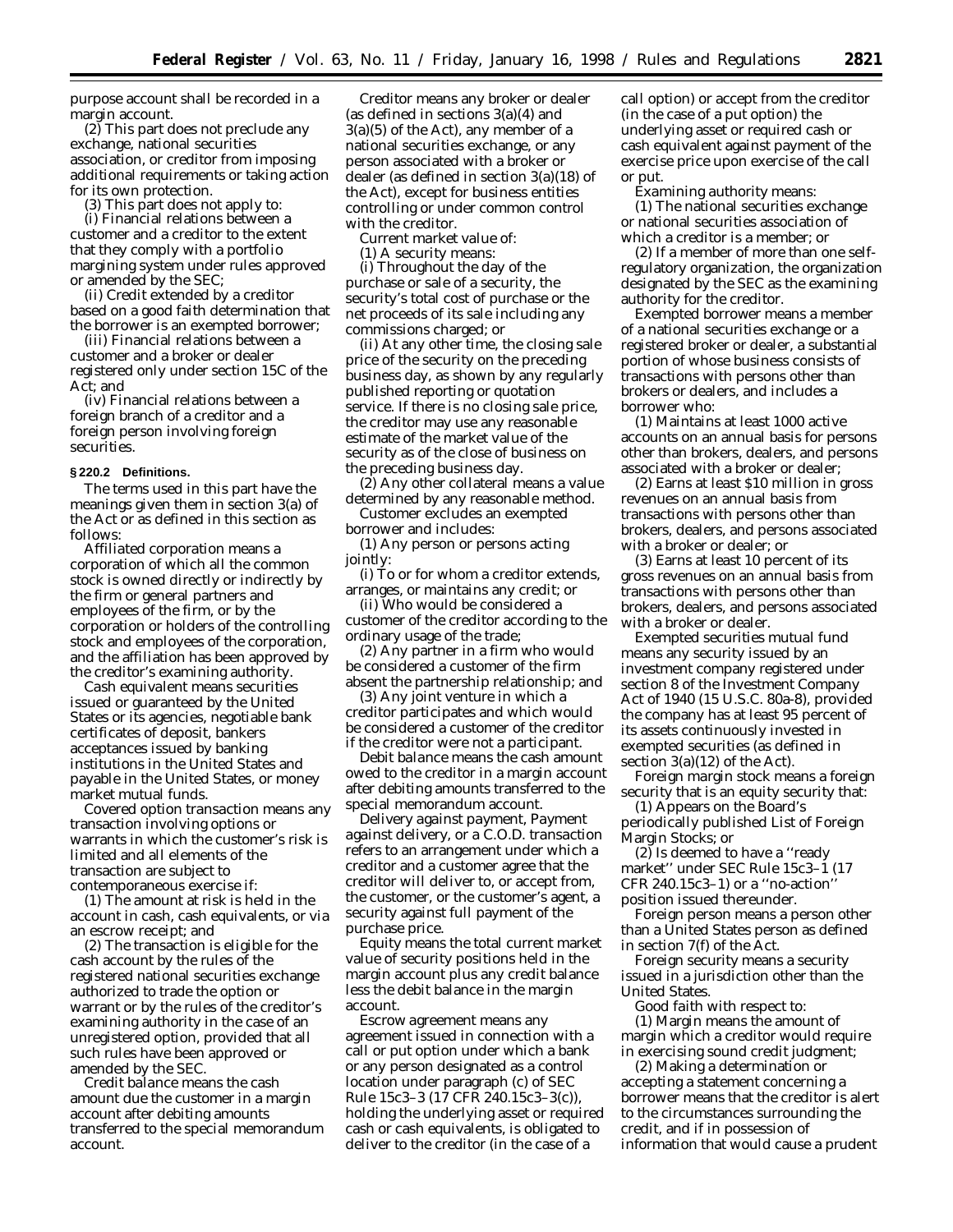person not to make the determination or accept the notice or certification without inquiry, investigates and is satisfied that it is correct.

*Margin call* means a demand by a creditor to a customer for a deposit of additional cash or securities to eliminate or reduce a margin deficiency as required under this part.

*Margin deficiency* means the amount by which the required margin exceeds the equity in the margin account.

*Margin equity security* means a margin security that is an equity security (as defined in section 3(a)(11) of the Act).

*Margin excess* means the amount by which the equity in the margin account exceeds the required margin. When the margin excess is represented by securities, the current value of the securities is subject to the percentages set forth in § 220.12 (the Supplement).

*Margin security* means:

(1) Any security registered or having unlisted trading privileges on a national securities exchange;

(2) After January 1, 1999, any security listed on the Nasdaq Stock Market;

(3) Any non-equity security;

(4) Any security issued by either an open-end investment company or unit investment trust which is registered under section 8 of the Investment Company Act of 1940 (15 U.S.C. 80a–8);

(5) Any foreign margin stock;

(6 ) Any debt security convertible into a margin security;

(7) Until January 1, 1999, any OTC margin stock; or

(8) Until January 1, 1999, any OTC security designated as qualified for trading in the national market system under a designation plan approved by the Securities and Exchange Commission (NMS security).

*Money market mutual fund* means any security issued by an investment company registered under section 8 of the Investment Company Act of 1940 (15 U.S.C. 80a–8) that is considered a money market fund under SEC Rule 2a– 7 (17 CFR 270.2a–7).

*Non-equity security* means a security that is not an equity security (as defined in section  $3(a)(11)$  of the Act).

*Nonexempted security* means any security other than an exempted security (as defined in section 3(a)(12) of the Act).

*OTC margin stock* means any equity security traded over the counter that the Board has determined has the degree of national investor interest, the depth and breadth of market, the availability of information respecting the security and its issuer, and the character and permanence of the issuer to warrant being treated like an equity security

treaded on a national securities exchange. An OTC stock is not considered to be an OTC margin stock unless it appears on the Board's periodically published list of OTC margin stocks.

*Payment period* means the number of business days in the standard securities settlement cycle in the United States, as defined in paragraph (a) of SEC Rule 15c6–1 (17 CFR 240.15c6–1(a)), plus two business days.

*Purpose credit* means credit for the purpose of:

(1) Buying, carrying, or trading in securities; or

(2) Buying or carrying any part of an investment contract security which shall be deemed credit for the purpose of buying or carrying the entire security.

*Short call or short put* means a call option or a put option that is issued, endorsed, or guaranteed in or for an account.

(1) A short call that is not cash-settled obligates the customer to sell the underlying asset at the exercise price upon receipt of a valid exercise notice or as otherwise required by the option contract.

(2) A short put that is not cash-settled obligates the customer to purchase the underlying asset at the exercise price upon receipt of a valid exercise notice or as otherwise required by the option contract.

(3) A short call or a short put that is cash-settled obligates the customer to pay the holder of an in the money long put or long call who has, or has been deemed to have, exercised the option the cash difference between the exercise price and the current assigned value of the option as established by the option contract.

*Underlying asset* means:

(1) The security or other asset that will be delivered upon exercise of an option; or

(2) In the case of a cash-settled option, the securities or other assets which comprise the index or other measure from which the option's value is derived.

#### **§ 220.3 General provisions.**

(a) *Records.* The creditor shall maintain a record for each account showing the full details of all transactions.

(b) *Separation of accounts—*(1) *In general.* The requirements of one account may not be met by considering items in any other account. If withdrawals of cash or securities are permitted under this part, written entries shall be made when cash or securities are used for purposes of meeting requirements in another account.

(2) *Exceptions.* Notwithstanding paragraph (b)(1) of this section:

(i) For purposes of calculating the required margin for a security in a margin account, assets held in the good faith account pursuant to  $\S 220.6(e)(1)(i)$ or (ii) may serve in lieu of margin;

(ii) Transfers may be effected between the margin account and the special memorandum account pursuant to §§ 220.4 and 220.5.

(c) *Maintenance of credit.* Except as prohibited by this part, any credit initially extended in compliance with this part may be maintained regardless of:

(1) Reductions in the customer's equity resulting from changes in market prices;

(2) Any security in an account ceasing to be margin or exempted; or

(3) Any change in the margin requirements prescribed under this part. (d) *Guarantee of accounts.* No

guarantee of a customer's account shall be given any effect for purposes of this part.

(e) *Receipt of funds or securities.* (1) A creditor, acting in good faith, may accept as immediate payment:

(i) Cash or any check, draft, or order payable on presentation; or

(ii) Any security with sight draft attached.

(2) A creditor may treat a security, check or draft as received upon written notification from another creditor that the specified security, check, or draft has been sent.

(3) Upon notification that a check, draft, or order has been dishonored or when securities have not been received within a reasonable time, the creditor shall take the action required by this part when payment or securities are not received on time.

(4) To temporarily finance a customer's receipt of securities pursuant to an employee benefit plan registered on SEC Form S–8 or the withholding taxes for an employee stock award plan, a creditor may accept, in lieu of the securities, a properly executed exercise notice, where applicable, and instructions to the issuer to deliver the stock to the creditor. Prior to acceptance, the creditor must verify that the issuer will deliver the securities promptly and the customer must designate the account into which the securities are to be deposited.

(f) *Exchange of securities.* (1) To enable a customer to participate in an offer to exchange securities which is made to all holders of an issue of securities, a creditor may submit for exchange any securities held in a margin account, without regard to the other provisions of this part, provided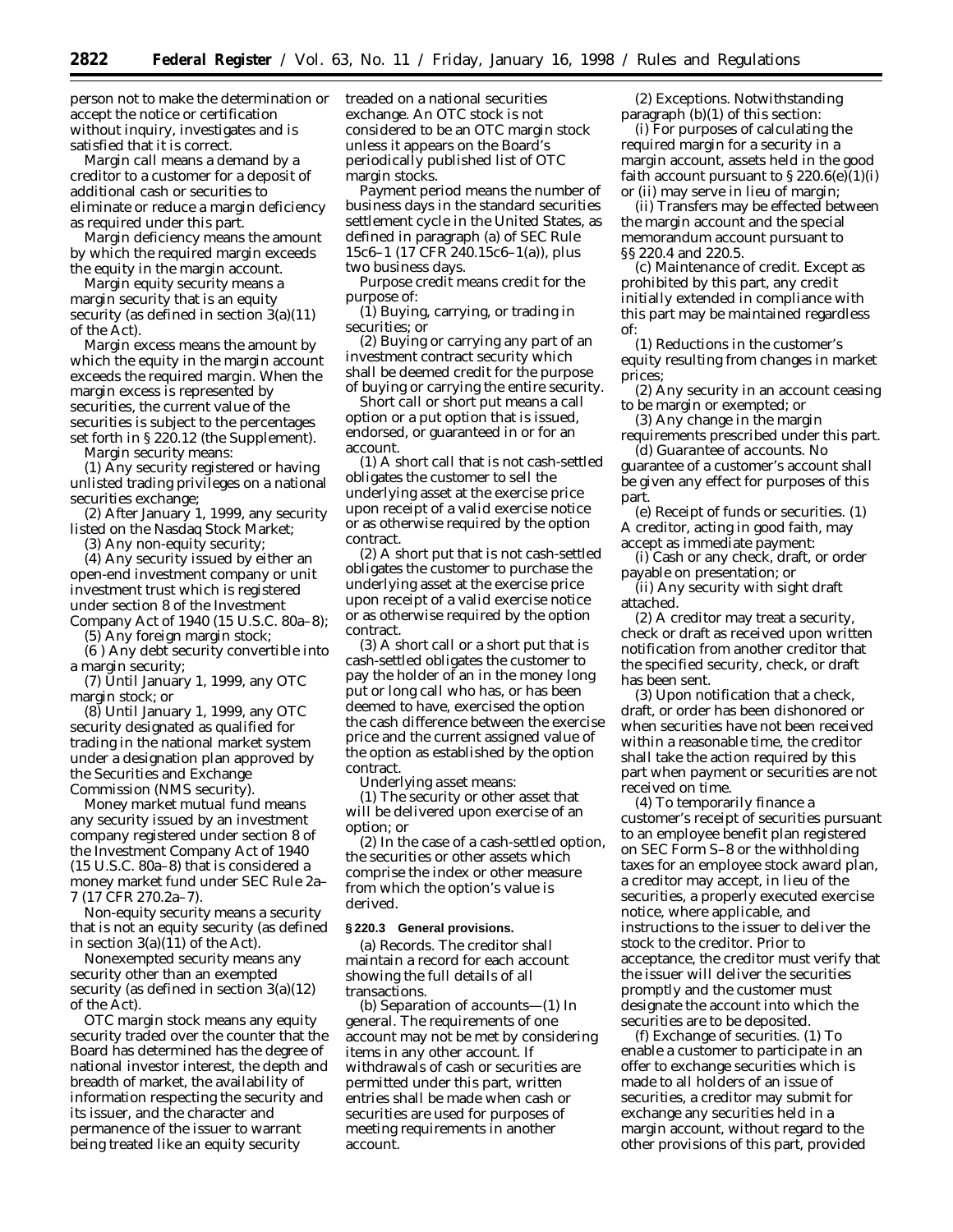the consideration received is deposited into the account.

(2) If a nonmargin, nonexempted security is acquired in exchange for a margin security, its retention, withdrawal, or sale within 60 days following its acquisition shall be treated as if the security is a margin security.

(g) *Arranging for loans by others.* A creditor may arrange for the extension or maintenance of credit to or for any customer by any person, provided the creditor does not willfully arrange credit that violates parts 221 or 224 of this chapter.

(h) *Innocent mistakes.* If any failure to comply with this part results from a mistake made in good faith in executing a transaction or calculating the amount of margin, the creditor shall not be deemed in violation of this part if, promptly after the discovery of the mistake, the creditor takes appropriate corrective action.

(i) *Foreign currency.* (1) Freely convertible foreign currency may be treated at its U.S. dollar equivalent, provided the currency is marked-tomarket daily.

(2) A creditor may extend credit denominated in any freely convertible foreign currency.

(j) *Exempted borrowers.* (1) A member of a national securities exchange or a registered broker or dealer that has been in existence for less than one year may meet the definition of exempted borrower based on a six-month period.

(2) Once a member of a national securities exchange or registered broker or dealer ceases to qualify as an exempted borrower, it shall notify its lender of this fact before obtaining additional credit. Any new extensions of credit to such a borrower, including rollovers, renewals, and additional draws on existing lines of credit, are subject to the provisions of this part.

#### **§ 220.4 Margin account.**

(a) *Margin transactions.* (1) All transactions not specifically authorized for inclusion in another account shall be recorded in the margin account.

(2) A creditor may establish separate margin accounts for the same person to:

(i) Clear transactions for other creditors where the transactions are introduced to the clearing creditor by separate creditors; or

(ii) Clear transactions through other creditors if the transactions are cleared by separate creditors; or

(iii) Provide one or more accounts over which the creditor or a third party investment adviser has investment discretion.

(b) *Required margin*—(1) *Applicability.* The required margin for each long or short position in securities is set forth in § 220.12 (the Supplement) and is subject to the following exceptions and special provisions.

(2) *Short sale against the box.* A short sale ''against the box'' shall be treated as a long sale for the purpose of computing the equity and the required margin.

(3) *When-issued securities.* The required margin on a net long or net short commitment in a when-issued security is the margin that would be required if the security were an issued margin security, plus any unrealized loss on the commitment or less any unrealized gain.

(4) *Stock used as cover.* (i) When a short position held in the account serves in lieu of the required margin for a short put, the amount prescribed by paragraph (b)(1) of this section as the amount to be added to the required margin in respect of short sales shall be increased by any unrealized loss on the position.

(ii) When a security held in the account serves in lieu of the required margin for a short call, the security shall be valued at no greater than the exercise price of the short call.

(5) *Accounts of partners.* If a partner of the creditor has a margin account with the creditor, the creditor shall disregard the partner's financial relations with the firm (as shown in the partner's capital and ordinary drawing accounts) in calculating the margin or equity of the partner's margin account.

(6) *Contribution to joint venture.* If a margin account is the account of a joint venture in which the creditor participates, any interest of the creditor in the joint account in excess of the interest which the creditor would have on the basis of its right to share in the profits shall be treated as an extension of credit to the joint account and shall be margined as such.

(7) *Transfer of accounts.* (i) A margin account that is transferred from one creditor to another may be treated as if it had been maintained by the transferee from the date of its origin, if the transferee accepts, in good faith, a signed statement of the transferor (or, if that is not practicable, of the customer), that any margin call issued under this part has been satisfied.

(ii) A margin account that is transferred from one customer to another as part of a transaction, not undertaken to avoid the requirements of this part, may be treated as if it had been maintained for the transferee from the date of its origin, if the creditor accepts in good faith and keeps with the transferee account a signed statement of the transferor describing the circumstances for the transfer.

(8) *Sound credit judgment.* In exercising sound credit judgment to determine the margin required in good faith pursuant to § 220.12 (the Supplement), the creditor shall make its determination for a specified security position without regard to the customer's other assets or securities positions held in connection with unrelated transactions.

(c) *When additional margin is required*—(1) *Computing deficiency.* All transactions on the same day shall be combined to determine whether additional margin is required by the creditor. For the purpose of computing equity in an account, security positions are established or eliminated and a credit or debit created on the trade date of a security transaction. Additional margin is required on any day when the day's transactions create or increase a margin deficiency in the account and shall be for the amount of the margin deficiency so created or increased.

(2) *Satisfaction of deficiency.* The additional required margin may be satisfied by a transfer from the special memorandum account or by a deposit of cash, margin securities, exempted securities, or any combination thereof.

(3) *Time limits.* (i) A margin call shall be satisfied within one payment period after the margin deficiency was created or increased.

(ii) The payment period may be extended for one or more limited periods upon application by the creditor to its examining authority unless the examining authority believes that the creditor is not acting in good faith or that the creditor has not sufficiently determined that exceptional circumstances warrant such action. Applications shall be filed and acted upon prior to the end of the payment period or the expiration of any subsequent extension.

(4) *Satisfaction restriction.* Any transaction, position, or deposit that is used to satisfy one requirement under this part shall be unavailable to satisfy any other requirement.

(d) *Liquidation in lieu of deposit.* If any margin call is not met in full within the required time, the creditor shall liquidate securities sufficient to meet the margin call or to eliminate any margin deficiency existing on the day such liquidation is required, whichever is less. If the margin deficiency created or increased is \$1000 or less, no action need be taken by the creditor.

(e) *Withdrawals of cash or securities.* (1) Cash or securities may be withdrawn from an account, except if:

(i) Additional cash or securities are required to be deposited into the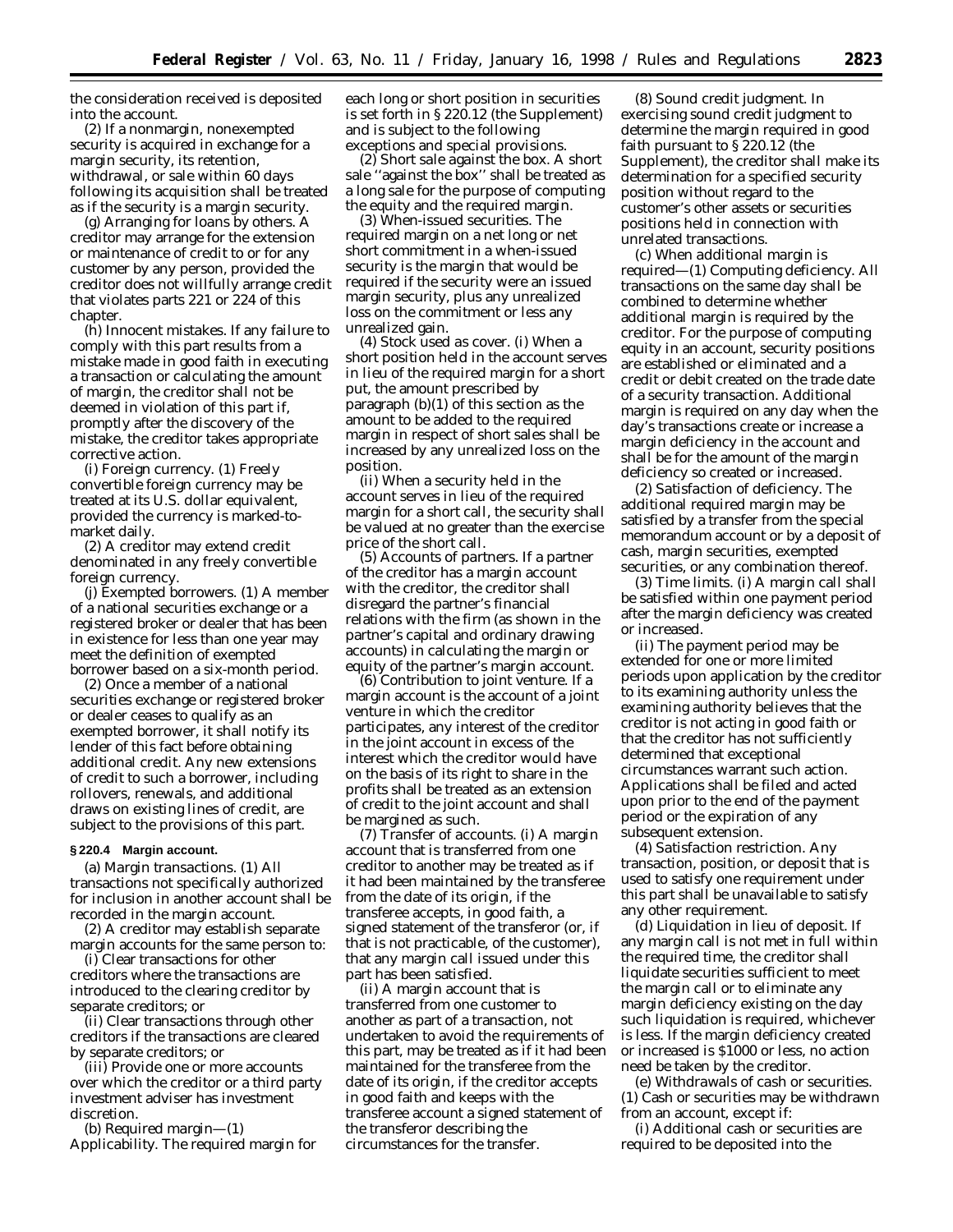account for a transaction on the same or a previous day; or

(ii) The withdrawal, together with other transactions, deposits, and withdrawals on the same day, would create or increase a margin deficiency.

(2) Margin excess may be withdrawn or may be transferred to the special memorandum account (§ 220.5) by making a single entry to that account which will represent a debit to the margin account and a credit to the special memorandum account.

(3) If a creditor does not receive a distribution of cash or securities which is payable with respect to any security in a margin account on the day it is payable and withdrawal would not be permitted under this paragraph (e), a withdrawal transaction shall be deemed to have occurred on the day the distribution is payable.

(f) *Interest, service charges, etc.* (1) Without regard to the other provisions of this section, the creditor, in its usual practice, may debit the following items to a margin account if they are considered in calculating the balance of such account:

(i) Interest charged on credit maintained in the margin account;

(ii) Premiums on securities borrowed in connection with short sales or to effect delivery;

(iii) Dividends, interest, or other distributions due on borrowed securities;

(iv) Communication or shipping charges with respect to transactions in the margin account; and

(v) Any other service charges which the creditor may impose.

(2) A creditor may permit interest, dividends, or other distributions credited to a margin account to be withdrawn from the account if:

(i) The withdrawal does not create or increase a margin deficiency in the account; or

(ii) The current market value of any securities withdrawn does not exceed 10 percent of the current market value of the security with respect to which they were distributed.

### **§ 220.5 Special memorandum account.**

(a) A special memorandum account (SMA) may be maintained in conjunction with a margin account. A single entry amount may be used to represent both a credit to the SMA and a debit to the margin account. A transfer between the two accounts may be effected by an increase or reduction in the entry. When computing the equity in a margin account, the single entry amount shall be considered as a debit in the margin account. A payment to the customer or on the customer's behalf or

a transfer to any of the customer's other accounts from the SMA reduces the single entry amount.

(b) The SMA may contain the following entries:

(1) Dividend and interest payments; (2) Cash not required by this part, including cash deposited to meet a maintenance margin call or to meet any requirement of a self-regulatory organization that is not imposed by this part;

(3) Proceeds of a sale of securities or cash no longer required on any expired or liquidated security position that may be withdrawn under § 220.4(e); and

(4) Margin excess transferred from the margin account under § 220.4(e)(2).

## **§ 220.6 Good faith account.**

In a good faith account, a creditor may effect or finance customer transactions in accordance with the following provisions:

(a) *Securities entitled to good faith margin*—(1) *Permissible transactions*. A creditor may effect and finance transactions involving the buying, carrying, or trading of any security entitled to ''good faith'' margin as set forth in § 220.12 (the Supplement).

(2) *Required margin*. The required margin is set forth in § 220.12 (the Supplement).

(3) *Satisfaction of margin*. Required margin may be satisfied by a transfer from the special memorandum account or by a deposit of cash, securities entitled to ''good faith'' margin as set forth in § 220.12 (the Supplement), any other asset that is not a security, or any combination thereof. An asset that is not a security shall have a margin value determined by the creditor in good faith.

(b) *Arbitrage*. A creditor may effect and finance for any customer bona fide arbitrage transactions. For the purpose of this section, the term ''bona fide arbitrage'' means:

(1) A purchase or sale of a security in one market together with an offsetting sale or purchase of the same security in a different market at as nearly the same time as practicable for the purpose of taking advantage of a difference in prices in the two markets; or

(2) A purchase of a security which is, without restriction other than the payment of money, exchangeable or convertible within 90 calendar days of the purchase into a second security together with an offsetting sale of the second security at or about the same time, for the purpose of taking advantage of a concurrent disparity in the prices of the two securities.

(c) *''Prime broker'' transactions.* A creditor may effect transactions for a customer as part of a ''prime broker''

arrangement in conformity with SEC guidelines.

(d) *Credit to ESOPs.* A creditor may extend and maintain credit to employee stock ownership plans without regard to the other provisions of this part.

(e) *Nonpurpose credit.* (1) A creditor may:

(i) Effect and carry transactions in commodities;

(ii) Effect and carry transactions in foreign exchange;

(iii) Extend and maintain secured or unsecured nonpurpose credit, subject to the requirements of paragraph (e)(2) of this section.

(2) Every extension of credit, except as provided in paragraphs  $(e)(1)(i)$  and  $(e)(1)(ii)$  of this section, shall be deemed to be purpose credit unless, prior to extending the credit, the creditor accepts in good faith from the customer a written statement that it is not purpose credit. The statement shall conform to the requirements established by the Board.

### **§ 220.7 Broker-dealer credit account.**

(a) *Requirements.* In a broker-dealer credit account, a creditor may effect or finance transactions in accordance with the following provisions.

(b) *Purchase or sale of security against full payment.* A creditor may purchase any security from or sell any security to another creditor or person regulated by a foreign securities authority under a good faith agreement to promptly deliver the security against full payment of the purchase price.

(c) *Joint back office.* A creditor may effect or finance transactions of any of its owners if the creditor is a clearing and servicing broker or dealer owned jointly or individually by other creditors.

(d) *Capital contribution.* A creditor may extend and maintain credit to any partner or stockholder of the creditor for the purpose of making a capital contribution to, or purchasing stock of, the creditor, affiliated corporation or another creditor.

(e) *Emergency and subordinated credit.* A creditor may extend and maintain, with the approval of the appropriate examining authority:

(1) Credit to meet the emergency needs of any creditor; or

(2) Subordinated credit to another creditor for capital purposes, if the other creditor:

(i) Is an affiliated corporation or would not be considered a customer of the lender apart from the subordinated loan; or

(ii) Will not use the proceeds of the loan to increase the amount of dealing in securities for the account of the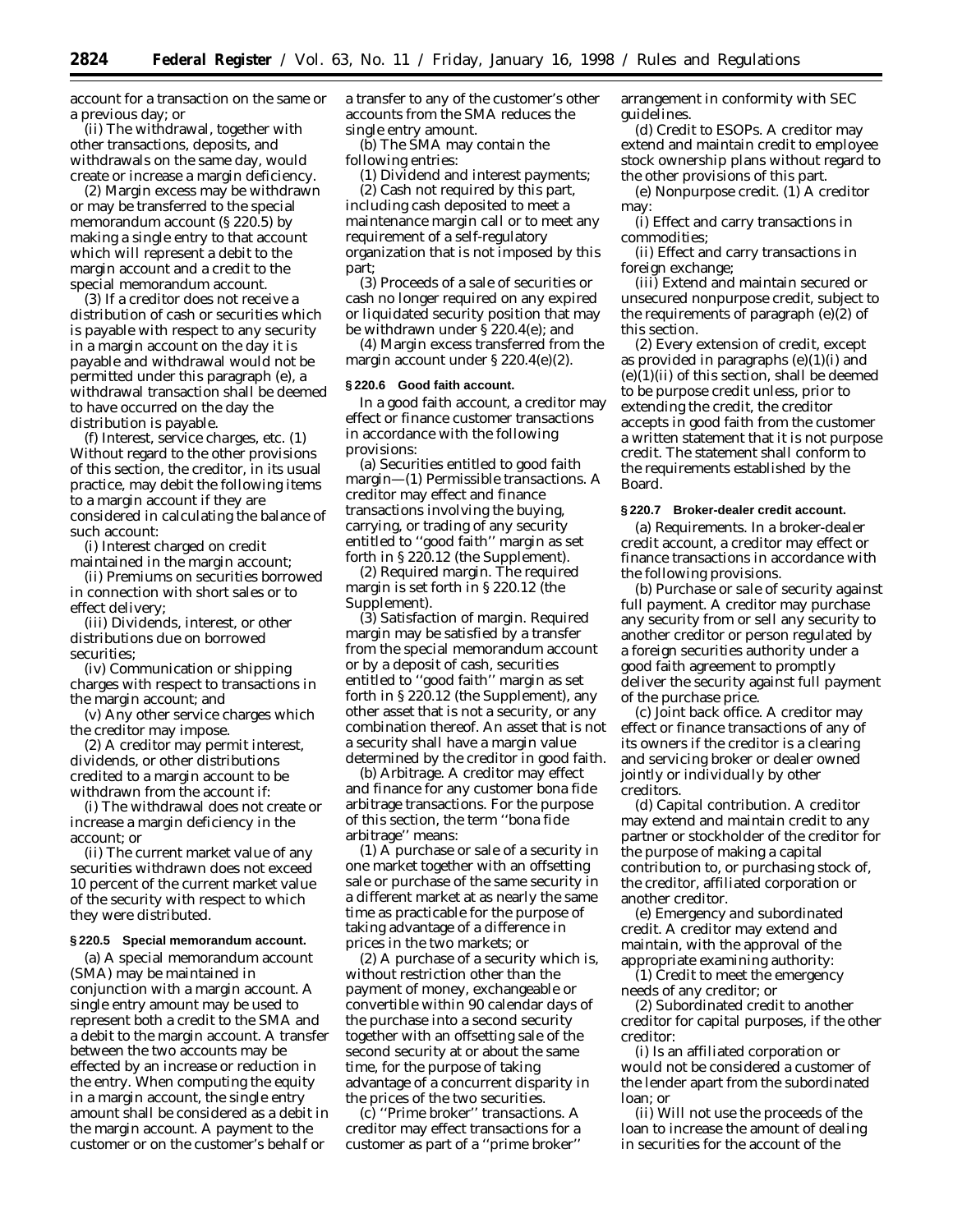creditor, its firm or corporation or an affiliated corporation.

(f) *Omnibus credit* (1) A creditor may effect and finance transactions for a broker or dealer who is registered with the SEC under section 15 of the Act and who gives the creditor written notice that:

(i) All securities will be for the account of customers of the broker or dealer; and

(ii) Any short sales effected will be short sales made on behalf of the customers of the broker or dealer other than partners.

(2) The written notice required by paragraph (f)(1) of this section shall conform to any SEC rule on the hypothecation of customers' securities by brokers or dealers.

(g) *Special purpose credit.* A creditor may extend the following types of credit with good faith margin:

(1) Credit to finance the purchase or sale of securities for prompt delivery, if the credit is to be repaid upon completion of the transaction.

(2) Credit to finance securities in transit or surrendered for transfer, if the credit is to be repaid upon completion of the transaction.

(3) Credit to enable a broker or dealer to pay for securities, if the credit is to be repaid on the same day it is extended.

(4) Credit to an exempted borrower.

(5) Credit to a member of a national securities exchange or registered broker or dealer to finance its activities as a market maker or specialist.

(6) Credit to a member of a national securities exchange or registered broker or dealer to finance its activities as an underwriter.

## **§ 220.8 Cash account.**

(a) *Permissible transactions.* In a cash account, a creditor, may:

(1) Buy for or sell to any customer any security or other asset if:

(i) There are sufficient funds in the account; or

(ii) The creditor accepts in good faith the customer's agreement that the customer will promptly make full cash payment for the security or asset before selling it and does not contemplate

selling it prior to making such payment; (2) Buy from or sell for any customer any security or other asset if:

(i) The security is held in the account; or

(ii) The creditor accepts in good faith the customer's statement that the security is owned by the customer or the customer's principal, and that it will be promptly deposited in the account;

(3) Issue, endorse, or guarantee, or sell an option for any customer as part of a covered option transaction; and

(4) Use an escrow agreement in lieu of the cash, cash equivalents or underlying asset position if:

(i) In the case of a short call or a short put, the creditor is advised by the customer that the required securities, assets or cash are held by a person authorized to issue an escrow agreement and the creditor independently verifies that the appropriate escrow agreement will be delivered by the person promptly; or

(ii) In the case of a call issued, endorsed, guaranteed, or sold on the same day the underlying asset is purchased in the account and the underlying asset is to be delivered to a person authorized to issue an escrow agreement, the creditor verifies that the appropriate escrow agreement will be delivered by the person promptly.

(b) *Time periods for payment; cancellation or liquidation.* (1) *Full cash payment.* A creditor shall obtain full cash payment for customer purchases:

(i) Within one payment period of the date:

(A) Any nonexempted security was purchased;

(B) Any when-issued security was made available by the issuer for delivery to purchasers;

(C) Any ''when distributed'' security was distributed under a published plan;

(D) A security owned by the customer has matured or has been redeemed and a new refunding security of the same issuer has been purchased by the customer, provided:

(*1*) The customer purchased the new security no more than 35 calendar days prior to the date of maturity or redemption of the old security;

(*2*) The customer is entitled to the proceeds of the redemption; and

(*3*) The delayed payment does not exceed 103 percent of the proceeds of the old security.

(ii) In the case of the purchase of a foreign security, within one payment period of the trade date or within one day after the date on which settlement is required to occur by the rules of the foreign securities market, provided this period does not exceed the maximum time permitted by this part for delivery against payment transactions.

(2) *Delivery against payment.* If a creditor purchases for or sells to a customer a security in a delivery against payment transaction, the creditor shall have up to 35 calendar days to obtain payment if delivery of the security is delayed due to the mechanics of the transaction and is not related to the customer's willingness or ability to pay.

(3) *Shipment of securities, extension.* If any shipment of securities is incidental to consummation of a

transaction, a creditor may extend the payment period by the number of days required for shipment, but not by more than one additional payment period.

(4) *Cancellation; liquidation; minimum amount.* A creditor shall promptly cancel or otherwise liquidate a transaction or any part of a transaction for which the customer has not made full cash payment within the required time. A creditor may, at its option, disregard any sum due from the customer not exceeding \$1000.

(c) *90 day freeze.* (1) If a nonexempted security in the account is sold or delivered to another broker or dealer without having been previously paid for in full by the customer, the privilege of delaying payment beyond the trade date shall be withdrawn for 90 calendar days following the date of sale of the security. Cancellation of the transaction other than to correct an error shall constitute a sale.

(2) The 90 day freeze shall not apply if:

(i) Within the period specified in paragraph (b)(1) of this section, full payment is received or any check or draft in payment has cleared and the proceeds from the sale are not withdrawn prior to such payment or check clearance; or

(ii) The purchased security was delivered to another broker or dealer for deposit in a cash account which holds sufficient funds to pay for the security. The creditor may rely on a written statement accepted in good faith from the other broker or dealer that sufficient funds are held in the other cash account.

(d) *Extension of time periods; transfers.* (1) Unless the creditor's examining authority believes that the creditor is not acting in good faith or that the creditor has not sufficiently determined that exceptional circumstances warrant such action, it may upon application by the creditor:

(i) Extend any period specified in paragraph (b) of this section;

(ii) Authorize transfer to another account of any transaction involving the purchase of a margin or exempted security; or

(iii) Grant a waiver from the 90 day freeze.

(2) Applications shall be filed and acted upon prior to the end of the payment period, or in the case of the purchase of a foreign security within the period specified in paragraph (b)(1)(ii) of this section, or the expiration of any subsequent extension.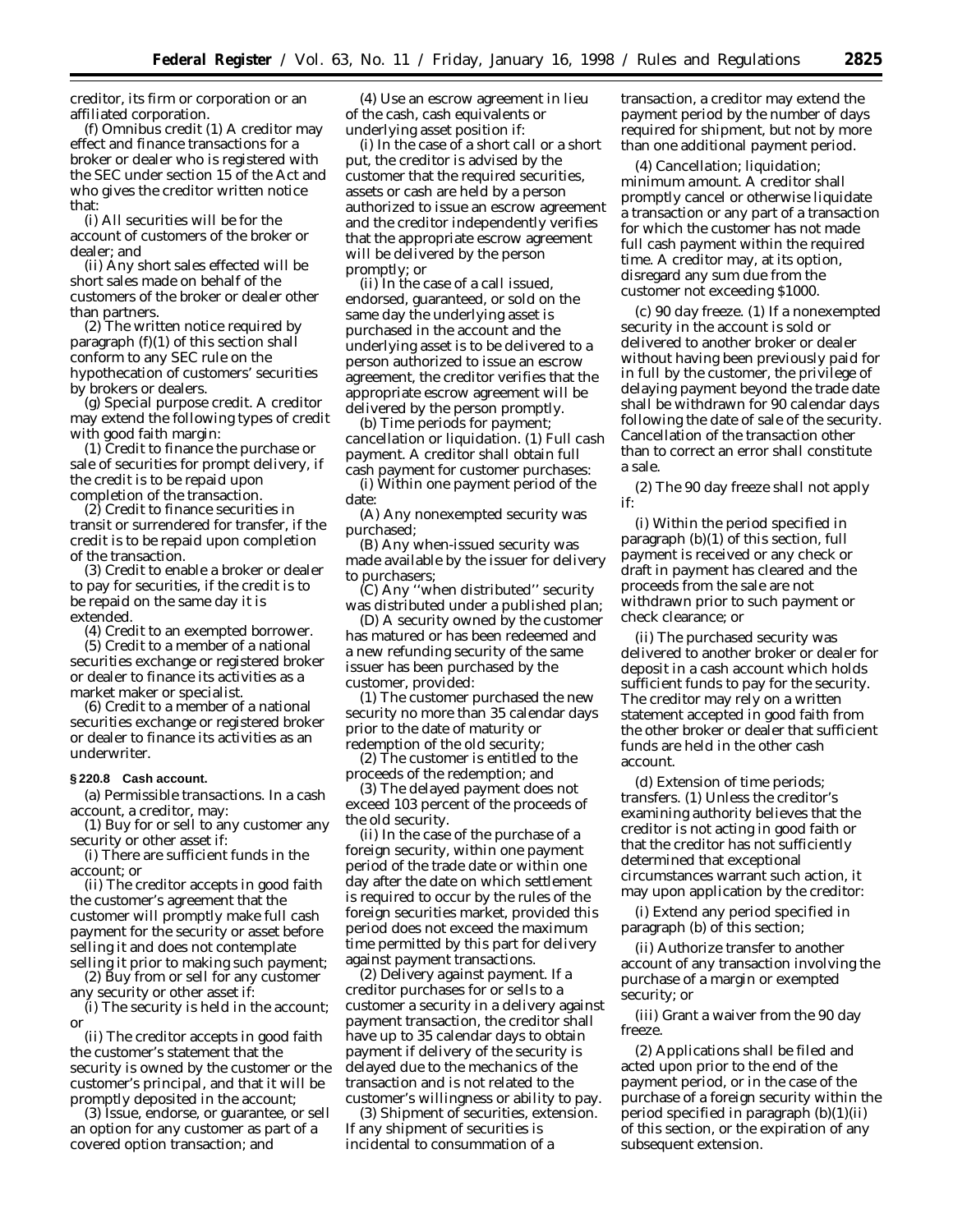### **§ 220.9 Clearance of securities, options, and futures.**

(a) *Credit for clearance of securities.* The provisions of this part shall not apply to the extension or maintenance of any credit that is not for more than one day if it is incidental to the clearance of transactions in securities directly between members of a national securities exchange or association or through any clearing agency registered with the SEC.

(b) *Deposit of securities with a clearing agency.* The provisions of this part shall not apply to the deposit of securities with an option or futures clearing agency for the purpose of meeting the deposit requirements of the agency if:

(1) The clearing agency:

(i) Issues, guarantees performance on, or clears transactions in, any security (including options on any security, certificate of deposit, securities index or foreign currency); or

(ii) Guarantees performance of contracts for the purchase or sale of a commodity for future delivery or options on such contracts;

(2) The clearing agency is registered with the Securities and Exchange Commission or is the clearing agency for a contract market regulated by the Commodity Futures Trading Commission; and

(3) The deposit consists of any margin security and complies with the rules of the clearing agency that have been approved by the Securities and Exchange Commission or the Commodity Futures Trading Commission.

#### **§ 220.10 Borrowing and lending securities.**

(a) Without regard to the other provisions of this part, a creditor may borrow or lend securities for the purpose of making delivery of the securities in the case of short sales, failure to receive securities required to be delivered, or other similar situations. If a creditor reasonably anticipates a short sale or fail transaction, such borrowing may be made up to one standard settlement cycle in advance of trade date.

(b) A creditor may lend foreign securities to a foreign person (or borrow such securities for the purpose of relending them to a foreign person) for any purpose lawful in the country in which they are to be used.

(c) A creditor that is an exempted borrower may lend securities without regard to the other provisions of this part and a creditor may borrow securities from an exempted borrower without regard to the other provisions of this part.

### **§ 220.11 Requirements for the list of marginable OTC stocks and the list of foreign margin stocks.**

(a) *Requirements for inclusion on the list of marginable OTC stocks.* Except as provided in paragraph (f) of this section, OTC margin stock shall meet the following requirements:

(1) Four or more dealers stand willing to, and do in fact, make a market in such stock and regularly submit bona fide bids and offers to an automated quotations system for their own accounts;

(2) The minimum average bid price of such stock, as determined by the Board, is at least \$5 per share;

(3) The stock is registered under section 12 of the Act, is issued by an insurance company subject to section  $12(g)(2)(G)$  of the Act, is issued by a closed-end investment management company subject to registration pursuant to section 8 of the Investment Company Act of 1940 (15 U.S.C. 80a-8), is an American Depository Receipt (ADR) of a foreign issuer whose securities are registered under section 12 of the Act, or is a stock of an issuer required to file reports under section 15(d) of the Act;

(4) Daily quotations for both bid and asked prices for the stock are continously available to the general public;

(5) The stock has been publicly traded for at least six months;

(6) The issuer has at least \$4 million of capital, surplus, and undivided profits;

(7) There are 400,000 or more shares of such stock outstanding in addition to shares held beneficially by officers, directors or beneficial owners of more than 10 percent of the stock;

(8) There are 1,200 or more holders of record, as defined in SEC Rule 12g5–1 (17 CFR 240.12g5–1), of the stock who are not officers, directors or beneficial owners of 10 percent or more of the stock, or the average daily trading volume of such stock as determined by the Board, is at least 500 shares; and

(9) The issuer or a predecessor in interest has been in existence for at least three years.

(b) *Requirements for continued inclusion on the list of marginable OTC stocks.* Except as provided in paragraph (f) of this section, OTC margin stock shall meet the following requirements:

(1) Three or more dealers stand willing to, and do in fact, make a market in such stock and regularly submit bona fide bids and offers to an automated quotations system for their own accounts;

(2) The minimum average bid price of such stocks, as determined by the Board, is at least \$2 per share;

(3) The stock is registered as specified in paragraph (a)(3) of this section;

(4) Daily quotations for both bid and asked prices for the stock are continuously available to the general public; ;

(5) The issuer has at least \$1 million of capital, surplus, and undivided profits;

(6) There are 300,000 or more shares of such stock outstanding in addition to shares held beneficially by officers, directors, or beneficial owners of more than 10 percent of the stock; and

(7) There continue to be 800 or more holders of record, as defined in SEC Rule 12g5–1 (17 CFR 240.12g5–1), of the stock who are not officers, directors, or beneficial owners of 10 percent or more of the stock, or the average daily trading volume of such stock, as determined by the Board, is at least 300 shares.

(c) *Requirements for inclusion on the list of foreign margin stocks.* Except as provided in paragraph (f) of this section, a foreign security shall meet the following requirements before being placed on the *List of Foreign Margin Stocks:*

(1) The security is an equity security that is listed for trading on or through the facilities of a foreign securities exchange or a recognized foreign securities market and has been trading on such exchange or market for at least six months;

(2) Daily quotations for both bid and asked or last sale prices for the security provided by the foreign securities exchange or foreign securities market on which the security is traded are continuously available to creditors in the United States pursuant to an electronic quotation system;

(3) The aggregate market value of shares, the ownership of which is unrestricted, is not less than \$1 billion;

(4) The average weekly trading volume of such security during the preceding six months is either at least 200,000 shares or \$1 million; and

(5) The issuer or a predecessor in interest has been in existence for at least five years.

(d) *Requirements for continued inclusion on the list of foreign margin stocks.* Except as provided in paragraph (f) of this section, a foreign security shall meet the following requirements to remain on the *List of Foreign Margin Stocks:*

(1) The security continues to meet the requirements specified in paragraphs (c) (1) and (2) of this section;

(2) The aggregate market value of shares, the ownership of which is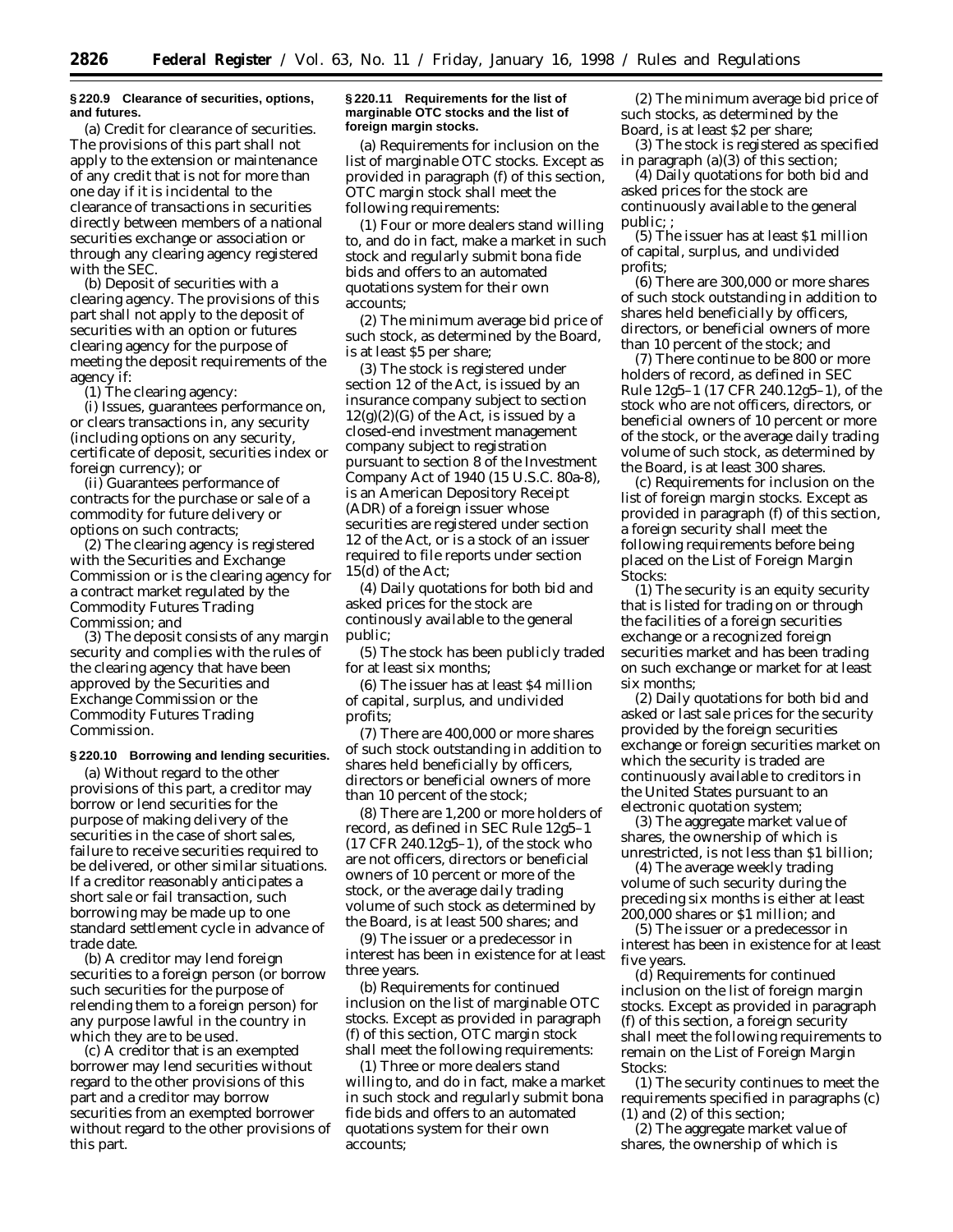unrestricted, is not less than \$500 million; and

(3) The average weekly trading volume of such security during the preceding six months is either at least 100,000 shares or \$500,000.

(e) *Removal from the list.* The Board shall periodically remove from the lists any stock that:

(1) Ceases to exist or of which the issuer ceases to exist; or

(2) No longer substantially meets the provisions of paragraphs (b) or (d) of this section or the definition of OTC margin stock.

(f) *Discretionary authority of Board.* Without regard to other paragraphs of this section, the Board may add to, or omit or remove from the list of marginable OTC stocks and the list of foreign margin stocks an equity security, if in the judgment of the Board, such action is necessary or appropriate in the public interest.

(g) *Unlawful representations.* It shall be unlawful for any creditor to make, or cause to be made, any representation to the effect that the inclusion of a security on the list of marginable OTC stocks or the list of foreign margin stocks is evidence that the Board or the SEC has in any way passed upon the merits of, or given approval to, such security or any transactions therein. Any statement in an advertisement or other similar communication containing a reference to the Board in connection with the lists or stocks on those lists shall be an unlawful representation.

## **§ 220.12 Supplement: Margin requirements.**

The required margin for each security position held in a margin account shall be as follows:

(a) Margin equity security, except for an exempted security, money market mutual fund or exempted securities mutual fund, warrant on a securities index or foreign currency or a long position in an option: 50 percent of the current market value of the security or the percentage set by the regulatory authority where the trade occurs, whichever is greater.

(b) Exempted security, non-equity security, money market mutual fund or exempted securities mutual fund: The margin required by the creditor in good faith or the percentage set by the regulatory authority where the trade occurs, whichever is greater.

(c) Short sale of a nonexempted security, except for a non-equity security:

(1) 150 percent of the current market value of the security; or

(2) 100 percent of the current market value if a security exchangeable or

convertible within 90 calendar days without restriction other than the payment of money into the security sold short is held in the account, provided that any long call to be used as margin in connection with a short sale of the underlying security is an Americanstyle option issued by a registered clearing corporation and listed or traded on a registered national securities exchange with an exercise price that does not exceed the price at which the underlying security was sold short.

(d) Short sale of an exempted security or non-equity security: 100 percent of the current market value of the security plus the margin required by the creditor in good faith.

(e) Nonmargin, nonexempted equity security: 100 percent of the current market value.

(f) Put or call on a security, certificate of deposit, securities index or foreign currency or a warrant on a securities index or foreign currency:

(1) In the case of puts and calls issued by a registered clearing corporation and listed or traded on a registered national securities exchange or a registered securities association and registered warrants on a securities index or foreign currency, the amount, or other position specified by the rules of the registered national securities exchange or the registered securities association authorized to trade the option or warrant, provided that all such rules have been approved or amended by the SEC; or

(2) In the case of all other puts and calls, the amount, or other position, specified by the maintenance rules of the creditor's examining authority.

#### **§§ 220.13—220.18 [Removed]**

4. Sections 220.13 through 220.18 are removed.

### **§ 220.126 [Removed and Reserved]**

5. Section 220.126 is removed and reserved.

6. Part 221 is revised to read as follows:

## **PART 221—CREDIT BY BANKS AND PERSONS OTHER THAN BROKERS OR DEALERS FOR THE PURPOSE OF PURCHASING OR CARRYING MARGIN STOCK (REGULATION U)**

Sec.<br>221.1

- 221.1 Authority, purpose, and scope.<br>221.2 Definitions.
- Definitions
- 221.3 General requirements.
- 221.4 Employee stock option, purchase, and ownership plans.
- 221.5 Special purpose loans to brokers and dealers.
- 221.6 Exempted transactions.
- 221.7 Supplement: Maximum loan value of margin stock and other collateral.

### **Interpretations**

- 221.101 Determination and effect of purpose of loan.
- 221.102 Application to committed credit where funds are disbursed thereafter.
- 221.103 Loans to brokers or dealers.
- 221.104 Federal credit unions.
- 221.105 Arranging for extensions of credit to be made by a bank.
- 221.106 Reliance in ''good faith'' on statement of purpose of loan.
- 221.107 Arranging loan to purchase openend investment company shares.
- 221.108 Effect of registration of stock subsequent to making of loan.
- 221.109 Loan to open-end investment company.
- 221.110 Questions arising under this part.
- 221.111 Contribution to joint venture as extension of credit when the contribution is disproportionate to the contributor's share in the venture's profits or losses.
- 221.112 Loans by bank in capacity as trustee.
- 221.113 Loan which is secured indirectly by stock.
- 221.114 Bank loans to purchase stock of American Telephone and Telegraph Company under Employees' Stock Plan.
- 221.115 Accepting a purpose statement through the mail without benefit of faceto-face interview.
- 221.116 Bank loans to replenish working capital used to purchase mutual fund shares.
- 221.117 When bank in ''good faith'' has not relied on stock as collateral.
- 221.118 Bank arranging for extension of credit by corporation.
- 221.119 Applicability of plan-lender provisions to financing of stock options and stock purchase rights qualified or restricted under Internal Revenue Code.
- 221.120 Allocation of stock collateral to purpose and nonpurpose credits to same customer.
- 221.121 Extension of credit in certain stock option and stock purchase plans.
- 221.122 Applicability of margin requirements to credit in connection with Insurance Premium Funding Programs.
- 221.123 Combined credit for exercising employee stock options and paying income taxes incurred as a result of such exercise.
- 221.124 Purchase of debt securities to finance corporate takeovers.

221.125 Credit to brokers and dealers. **Authority:** 15 U.S.C. 78c, 78g, 78q, and 78w.

#### **§ 221.1 Authority, purpose, and scope.**

(a) *Authority.* Regulation U (this part) is issued by the Board of Governors of the Federal Reserve System (the Board) pursuant to the Securities Exchange Act of 1934 (the Act) (15 U.S.C. 78a *et seq.*).

(b) *Purpose and scope.* (1) This part imposes credit restrictions upon persons other than brokers or dealers (hereinafter lenders) that extend credit for the purpose of buying or carrying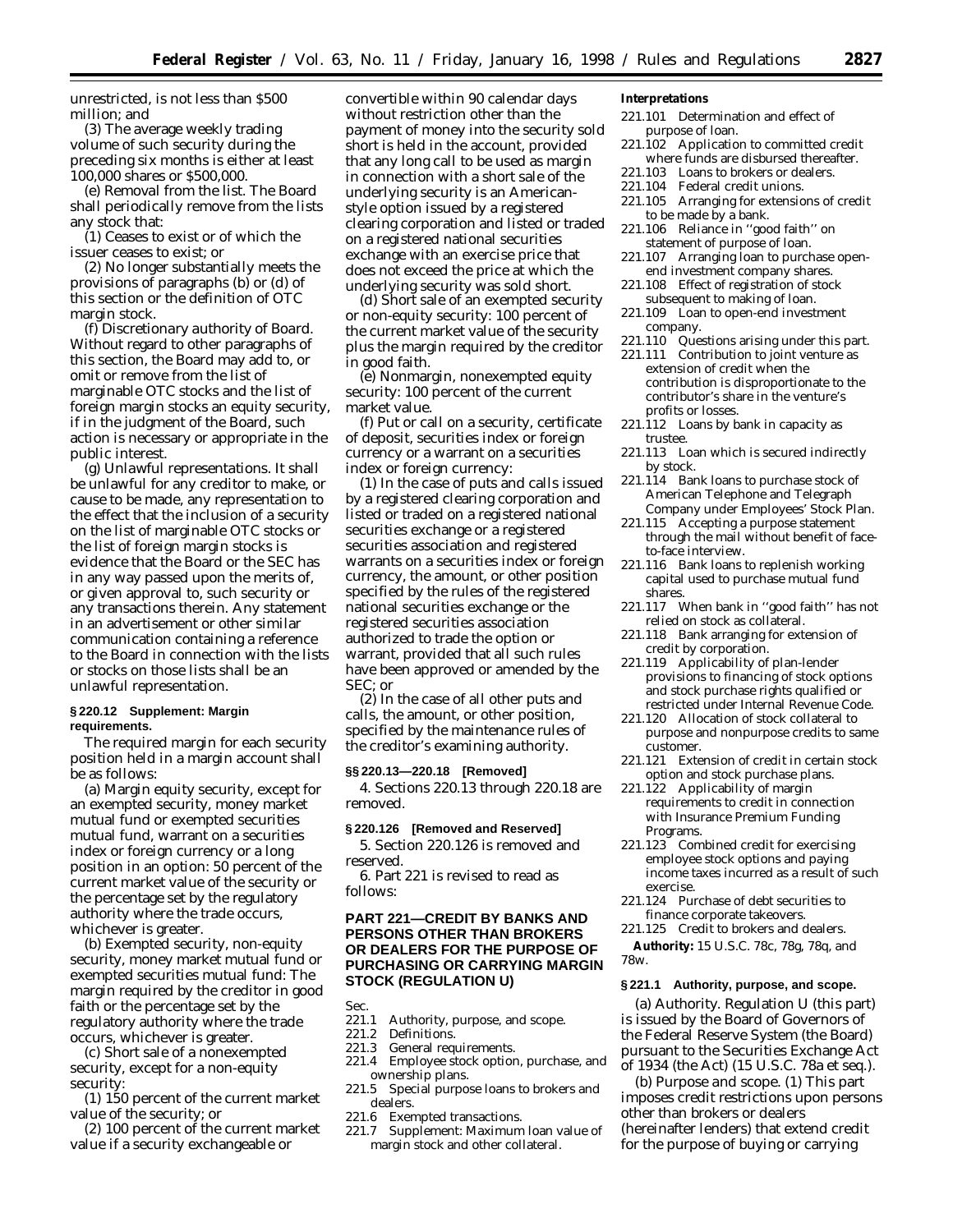margin stock if the credit is secured directly or indirectly by margin stock. Lenders include ''banks'' (as defined in § 221.2) and other persons who are required to register with the Board under § 221.3(b). Lenders may not extend more than the maximum loan value of the collateral securing such credit, as set by the Board in § 221.7 (the Supplement).

(2) This part does not apply to clearing agencies regulated by the Securities and Exchange Commission or the Commodity Futures Trading Commission that accept deposits of margin stock in connection with:

(i) The issuance of, or guarantee of, or the clearance of transactions in, any security (including options on any security, certificate of deposit, securities index or foreign currency); or

(ii) The guarantee of contracts for the purchase or sale of a commodity for future delivery or options on such contracts.

(3) This part does not apply to credit extended to an exempted borrower.

(c) *Availability of forms.* The forms referenced in this part are available from the Federal Reserve Banks.

#### **§ 221.2 Definitions.**

The terms used in this part have the meanings given them in section 3(a) of the Act or as defined in this section as follows:

- *Affiliate* means:
- (1) For banks:

(i) Any bank holding company of which a bank is a subsidiary within the meaning of the Bank Holding Company Act of 1956, as amended (12 U.S.C. 1841(d));

(ii) Any other subsidiary of such bank holding company; and

(iii) Any other corporation, business trust, association, or other similar organization that is an affiliate as defined in section 2(b) of the Banking Act of 1933 (12 U.S.C. 221a(c));

(2) For nonbank lenders, *affiliate* means any person who, directly or indirectly, through one or more intermediaries, controls, or is controlled by, or is under common control with the lender.

*Bank.* (1) *Bank.* Has the meaning given to it in section 3(a)(6) of the Act  $(15 \text{ U.S.C. } 78c(a)(6))$  and includes:

(i) Any subsidiary of a bank;

(ii) Any corporation organized under section 25(a) of the Federal Reserve Act (12 U.S.C. 611); and

(iii) Any agency or branch of a foreign bank located within the United States.

(2) *Bank* does not include:

(i) Any savings and loan association; (ii) Any credit union;

(iii) Any lending institution that is an instrumentality or agency of the United States; or

(iv) Any member of a national securities exchange.

*Carrying* credit is credit that enables a customer to maintain, reduce, or retire indebtedness originally incurred to purchase a security that is currently a margin stock.

*Current market value* of:

(1) A security means:

(i) If quotations are available, the closing sale price of the security on the preceding business day, as appearing on any regularly published reporting or quotation service; or

(ii) If there is no closing sale price, the lender may use any reasonable estimate of the market value of the security as of the close of business on the preceding business day; or

(iii) If the credit is used to finance the purchase of the security, the total cost of purchase, which may include any commissions charged.

(2) Any other collateral means a value determined by any reasonable method.

*Customer* excludes an exempted borrower and includes any person or persons acting jointly, to or for whom a lender extends or maintains credit.

*Examining authority* means:

(1) The national securities exchange or national securities association of which a broker or dealer is a member; or

(2) If a member of more than one selfregulatory organization, the organization designated by the Securities and Exchange Commission as the examining authority for the broker or dealer.

*Exempted borrower* means a member of a national securities exchange or a registered broker or dealer, a substantial portion of whose business consists of transactions with persons other than brokers or dealers, and includes a borrower who:

(1) Maintains at least 1000 active accounts on an annual basis for persons other than brokers, dealers, and persons associated with a broker or dealer;

(2) Earns at least \$10 million in gross revenues on an annual basis from transactions with persons other than brokers, dealers, and persons associated with a broker or dealer; or

(3) Earns at least 10 percent of its gross revenues on an annual basis from transactions with persons other than brokers, dealers, and persons associated with a broker-dealer.

*Good faith* with respect to:

(1) The loan value of collateral means that amount (not exceeding 100 per cent of the current market value of the collateral) which a lender, exercising sound credit judgment, would lend,

without regard to the customer's other assets held as collateral in connection with unrelated transactions.

(2) Making a determination or accepting a statement concerning a borrower means that the lender or its duly authorized representative is alert to the circumstances surrounding the credit, and if in possession of information that would cause a prudent person not to make the determination or accept the notice or certification without inquiry, investigates and is satisfied that it is correct;

*In the ordinary course of business* means occurring or reasonably expected to occur in carrying out or furthering any business purpose, or in the case of an individual, in the course of any activity for profit or the management or preservation of property.

*Indirectly secured.* (1) Includes any arrangement with the customer under which:

(i) The customer's right or ability to sell, pledge, or otherwise dispose of margin stock owned by the customer is in any way restricted while the credit remains outstanding; or

(ii) The exercise of such right is or may be cause for accelerating the maturity of the credit.

(2) Does not include such an arrangement if:

(i) After applying the proceeds of the credit, not more than 25 percent of the value (as determined by any reasonable method) of the assets subject to the arrangement is represented by margin stock;

(ii) It is a lending arrangement that permits accelerating the maturity of the credit as a result of a default or renegotiation of another credit to the customer by another lender that is not an affiliate of the lender;

(iii) The lender holds the margin stock only in the capacity of custodian, depositary, or trustee, or under similar circumstances, and, in good faith, has not relied upon the margin stock as collateral; or

(iv) The lender, in good faith, has not relied upon the margin stock as collateral in extending or maintaining the particular credit.

*Lender* means:

(1) Any bank; or

(2) Any person subject to the

registration requirements of this part. *Margin stock* means:

(1) Any equity security registered or having unlisted trading privileges on a national securities exchange;

(2) Any OTC security designated as qualified for trading in the National Market System under a designation plan approved by the Securities and Exchange Commission (NMS security);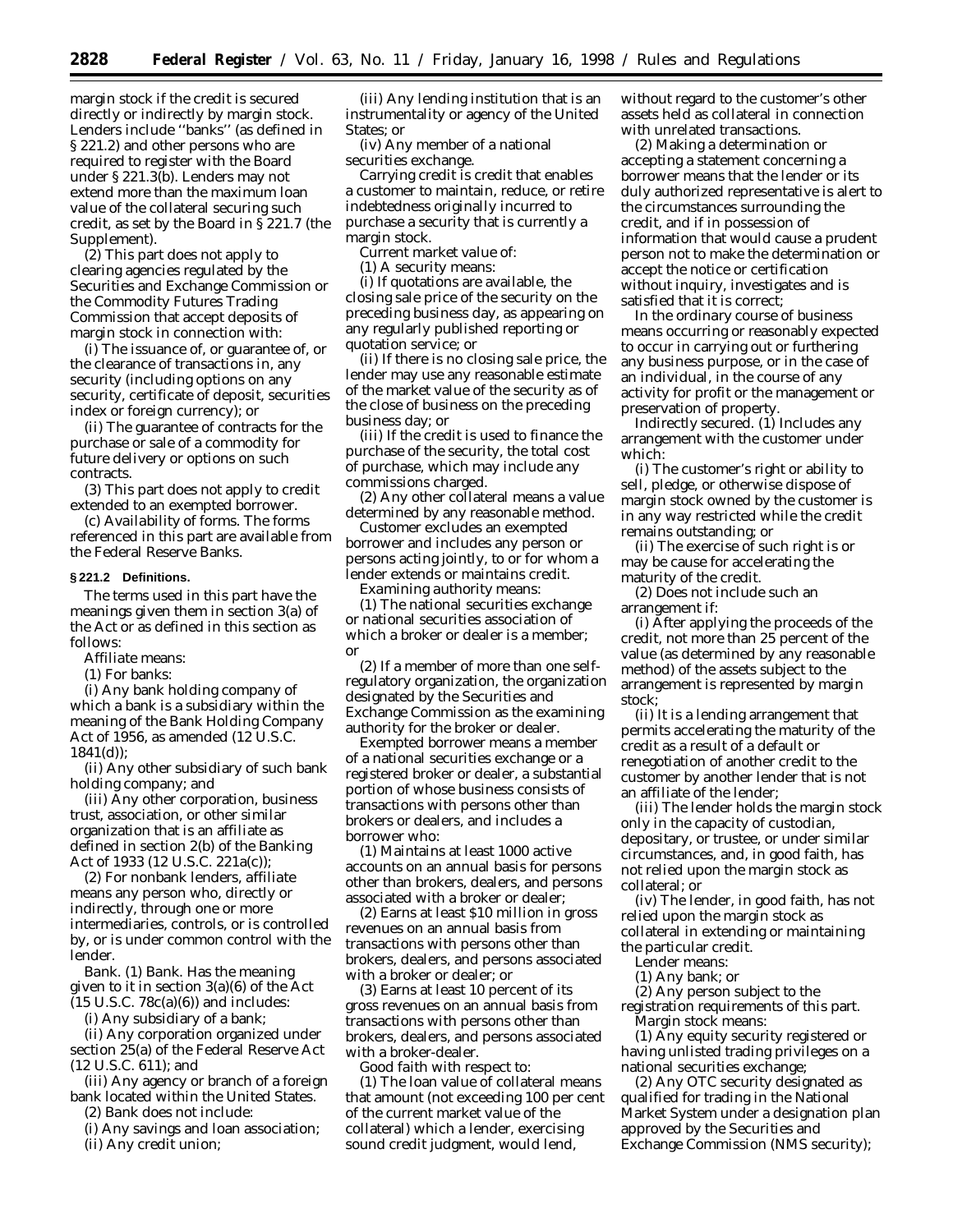(3) Any debt security convertible into a margin stock or carrying a warrant or right to subscribe to or purchase a margin stock;

 $(4)$  Any warrant or right to subscribe to or purchase a margin stock; or

(5) Any security issued by an investment company registered under section 8 of the Investment Company Act of 1940 (15 U.S.C. 80a–8), other than:

(i) A company licensed under the Small Business Investment Company Act of 1958, as amended (15 U.S.C. 661); or

(ii) A company which has at least 95 percent of its assets continuously invested in exempted securities (as defined in 15 U.S.C. 78c(a)(12)); or

(iii) A company which issues faceamount certificates as defined in 15 U.S.C.  $80a-2(a)(15)$ , but only with respect of such securities; or

(iv) A company which is considered a money market fund under SEC Rule 2a–7 (17 CFR 270.2a–7).

*Maximum loan value* is the percentage of current market value assigned by the Board under § 221.7 (the Supplement) to specified types of collateral. The maximum loan value of margin stock is stated as a percentage of its current market value. Puts, calls and combinations thereof that do not qualify as margin stock have no loan value. All other collateral has good faith loan value.

*Nonbank lender* means any person subject to the registration requirements of this part.

*Purpose credit* is any credit for the purpose, whether immediate, incidental, or ultimate, of buying or carrying margin stock.

#### **§ 221.3 General requirements.**

(a) *Extending, maintaining, and arranging credit—*(1) *Extending credit.* No lender, except a plan-lender, as defined in § 221.4(a), shall extend any purpose credit, secured directly or indirectly by margin stock, in an amount that exceeds the maximum loan value of the collateral securing the credit.

(2) *Maintaining credit.* A lender may continue to maintain any credit initially extended in compliance with this part, regardless of:

(i) Reduction in the customer's equity resulting from change in market prices;

(ii) Change in the maximum loan value prescribed by this part; or

(iii) Change in the status of the security (from nonmargin to margin) securing an existing purpose credit.

(3) *Arranging credit*. No lender may arrange for the extension or maintenance of any purpose credit,

except upon the same terms and conditions under which the lender itself may extend or maintain purpose credit under this part.

(b) *Registration of nonbank lenders; termination of registration; annual report*—(1) *Registration*. Every person other than a person subject to part 220 of this chapter or a bank who, in the ordinary course of business, extends or maintains credit secured, directly or indirectly, by any margin stock shall register on Federal Reserve Form FR G– 1 (OMB control number 7100–0011) within 30 days after the end of any calendar quarter during which:

(i) The amount of credit extended equals \$200,000 or more; or

(ii) The amount of credit outstanding at any time during that calendar quarter equals \$500,000 or more.

(2) *Deregistration*. A registered nonbank lender may apply to terminate its registration, by filing Federal Reserve Form FR G–2 (OMB control number 7100–0011), if the lender has not, during the preceding six calendar months, had more than \$200,000 of such credit outstanding. Registration shall be deemed terminated when the application is approved by the Board.

(3) *Annual report*. Every registered nonbank lender shall, within 30 days following June 30 of every year, file Form FR G–4 (OMB control number 7100–0011).

(4) *Where to register and file applications and reports*. Registration statements, applications to terminate registration, and annual reports shall be filed with the Federal Reserve Bank of the district in which the principal office of the lender is located.

(c) *Purpose statement*—(1) *General rule*—(i) *Banks*. Except for credit extended under paragraph (c)(2) of this section, whenever a bank extends credit secured directly or indirectly by any margin stock, in an amount exceeding \$100,000, the bank shall require its customer to execute Form FR U–1 (OMB No. 7100–0115), which shall be signed and accepted by a duly authorized officer of the bank acting in good faith.

(ii) *Nonbank lenders*. Except for credit extended under paragraph (c)(2) of this section or § 221.4, whenever a nonbank lender extends credit secured directly or indirectly by any margin stock, the nonbank lender shall require its customer to execute Form FR G–3 (OMB control number 7100–0018), which shall be signed and accepted by a duly authorized representative of the nonbank lender acting in good faith.

(2) *Purpose statement for revolvingcredit or multiple-draw agreements or financing of securities purchases on a payment-against-delivery basis*—(i)

*Banks*. If a bank extends credit, secured directly or indirectly by any margin stock, in an amount exceeding \$100,000, under a revolving-credit or other multiple-draw agreement, Form FR U–1 must be executed at the time the credit arrangement is originally established and must be amended as described in paragraph  $(c)(2)(iv)$  of this section for each disbursement if all of the collateral for the agreement is not pledged at the time the agreement is originally established.

(ii) *Nonbank lenders*. If a nonbank lender extends credit, secured directly or indirectly by any margin stock, under a revolving-credit or other multipledraw agreement, Form FR G–3 must be executed at the time the credit arrangement is originally established and must be amended as described in paragraph  $(c)(2)(iv)$  of this section for each disbursement if all of the collateral for the agreement is not pledged at the time the agreement is originally established.

(iii) *Collateral*. If a purpose statement executed at the time the credit arrangement is initially made indicates that the purpose is to purchase or carry margin stock, the credit will be deemed in compliance with this part if:

(A) The maximum loan value of the collateral at least equals the aggregate amount of funds actually disbursed; or

(B) At the end of any day on which credit is extended under the agreement, the lender calls for additional collateral sufficient to bring the credit into compliance with § 221.7 (the Supplement).

(iv) *Amendment of purpose statement*. For any purpose credit disbursed under the agreement, the lender shall obtain and attach to the executed Form FR U–1 or FR G–3 a current list of collateral which adequately supports all credit extended under the agreement.

(d) *Single credit rule*. (1) All purpose credit extended to a customer shall be treated as a single credit, and all the collateral securing such credit shall be considered in determining whether or not the credit complies with this part, except that syndicated loans need not be aggregated with other unrelated purpose credit extended by the same lender.

(2) A lender that has extended purpose credit secured by margin stock may not subsequently extend unsecured purpose credit to the same customer unless the combined credit does not exceed the maximum loan value of the collateral securing the prior credit.

(3) If a lender extended unsecured purpose credit to a customer prior to the extension of purpose credit secured by margin stock, the credits shall be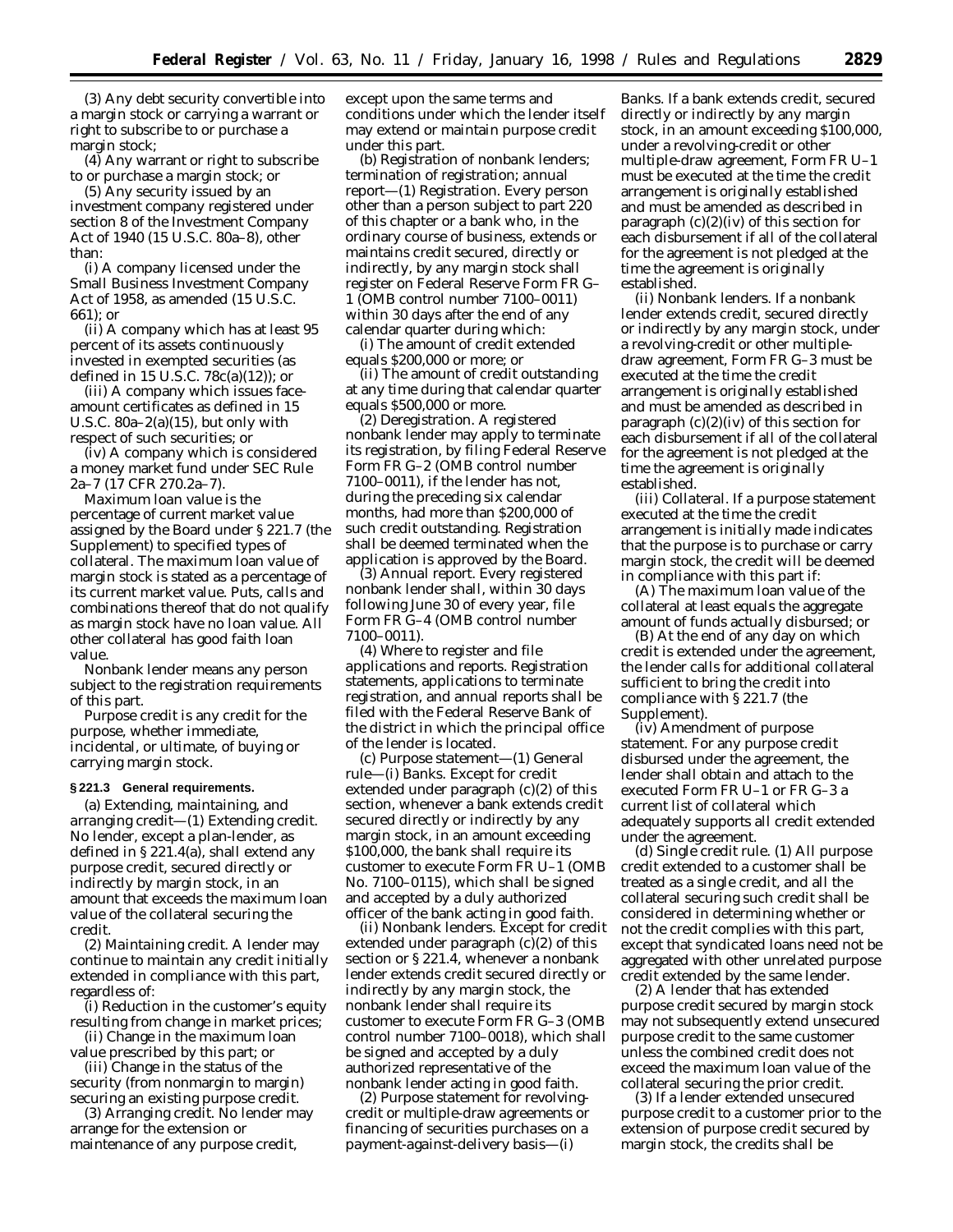combined and treated as a single credit solely for the purposes of the withdrawal and substitution provision of paragraph (f) of this section.

(4) If a lender extends purpose credit secured by any margin stock and nonpurpose credit to the same customer, the lender shall treat the credits as two separate loans and may not rely upon the required collateral securing the purpose credit for the nonpurpose credit.

(e) *Exempted borrowers*. (1) An exempted borrower that has been in existence for less than one year may meet the definition of exempted borrower based on a six-month period.

(2) Once a member of a national securities exchange or registered broker or dealer ceases to qualify as an exempted borrower, it shall notify its lenders of this fact. Any new extensions of credit to such a borrower, including rollovers, renewals, and additional draws on existing lines of credit, are subject to the provisions of this part.

(f) *Withdrawals and substitutions*. (1) A lender may permit any withdrawal or substitution of cash or collateral by the customer if the withdrawal or substitution would not:

(i) Cause the credit to exceed the maximum loan value of the collateral; or

(ii) Increase the amount by which the credit exceeds the maximum loan value of the collateral.

(2) For purposes of this section, the maximum loan value of the collateral on the day of the withdrawal or substitution shall be used.

(g) *Exchange offers*. To enable a customer to participate in a reorganization, recapitalization or exchange offer that is made to holders of an issue of margin stock, a lender may permit substitution of the securities received. A nonmargin, nonexempted security acquired in exchange for a margin stock shall be treated as if it is margin stock for a period of 60 days following the exchange.

(h) *Renewals and extensions of maturity*. A renewal or extension of maturity of a credit need not be considered a new extension of credit if the amount of the credit is increased only by the addition of interest, service charges, or taxes with respect to the credit.

(i) *Transfers of credit*. (1) A transfer of a credit between customers or between lenders shall not be considered a new extension of credit if:

(i) The original credit was extended by a lender in compliance with this part or by a lender subject to part 207 of this chapter in effect prior to April 1, 1998, (See part 207 appearing in the 12 CFR parts 200 to 219 edition revised as of

January 1, 1997), in a manner that would have complied with this part;

(ii) The transfer is not made to evade this part;

(iii) The amount of credit is not increased; and

(iv) The collateral for the credit is not changed.

(2) Any transfer between customers at the same lender shall be accompanied by a statement by the transferor customer describing the circumstances giving rise to the transfer and shall be accepted and signed by a representative of the lender acting in good faith. The lender shall keep such statement with its records of the transferee account.

(3) When a transfer is made between lenders, the transferee shall obtain a copy of the Form FR U–1 or Form FR G–3 originally filed with the transferor and retain the copy with its records of the transferee account. If no form was originally filed with the transferor, the transferee may accept in good faith a statement from the transferor describing the purpose of the loan and the collateral securing it.

(j) *Action for lender's protection.* Nothing in this part shall require a bank to waive or forego any lien or prevent a bank from taking any action it deems necessary in good faith for its protection.

(k) *Mistakes in good faith.* A mistake in good faith in connection with the extension or maintenance of credit shall not be a violation of this part.

#### **§ 221.4 Employee stock option, purchase, and ownership plans.**

(a) *Plan-lender; eligible plan.* (1) Planlender means any corporation, (including a wholly-owned subsidiary, or a lender that is a thrift organization whose membership is limited to employees and former employees of the corporation, its subsidiaries or affiliates) that extends or maintains credit to finance the acquisition of margin stock of the corporation, its subsidiaries or affiliates under an eligible plan.

(2) *Eligible plan.* An eligible plan means any employee stock option, purchase, or ownership plan adopted by a corporation and approved by its stockholders that provides for the purchase of margin stock of the corporation, its subsidiaries, or affiliates.

(b) *Credit to exercise rights under or finance an eligible plan.* (1) If a planlender extends or maintains credit under an eligible plan, any margin stock that directly or indirectly secured that credit shall have good faith loan value.

(2) Credit extended under this section shall be treated separately from credit

extended under any other section of this part except  $\S 221.3(b)(1)$  and  $(b)(3)$ .

(c) *Credit to ESOPs.* A nonbank lender may extend and maintain purpose credit without regard to the provisions of this part, except for  $\S 221.3(b)(1)$  and  $(b)(3)$ , if such credit is extended to an employee stock ownership plan (ESOP) qualified under section 401 of the Internal Revenue Code, as amended (26 U.S.C. 401).

### **§ 221.5 Special purpose loans to brokers and dealers.**

(a) *Special purpose loans.* A lender may extend and maintain purpose credit to brokers and dealers without regard to the limitations set forth in §§ 221.3 and 221.7, if the credit is for any of the specific purposes and meets the conditions set forth in paragraph (c) of this section.

(b) *Written notice.* Prior to extending credit for more than a day under this section, the lender shall obtain and accept in good faith a written notice or certification from the borrower as to the purposes of the loan. The written notice or certification shall be evidence of continued eligibility for the special credit provisions until the borrower notifies the lender that it is no longer eligible or the lender has information that would cause a reasonable person to question whether the credit is being used for the purpose specified.

(c) *Types of special purpose credit.* The types of credit that may be extended and maintained on a good faith basis are as follows:

(1) *Hypothecation loans.* Credit secured by hypothecated customer securities that, according to written notice received from the broker or dealer, may be hypothecated by the broker or dealer under Securities and Exchange Commission (SEC) rules.

(2) *Temporary advances in paymentagainst-delivery transactions.* Credit to finance the purchase or sale of securities for prompt delivery, if the credit is to be repaid upon completion of the transaction.

(3) *Loans for securities in transit or transfer.* Credit to finance securities in transit or surrendered for transfer, if the credit is to be repaid upon completion of the transaction.

(4) *Intra-day loans.* Credit to enable a broker or dealer to pay for securities, if the credit is to be repaid on the same day it is extended.

(5) *Arbitrage loans.* Credit to finance proprietary or customer bona fide arbitrage transactions. For the purpose of this section bona fide arbitrage means:

(i) Purchase or sale of a security in one market, together with an offsetting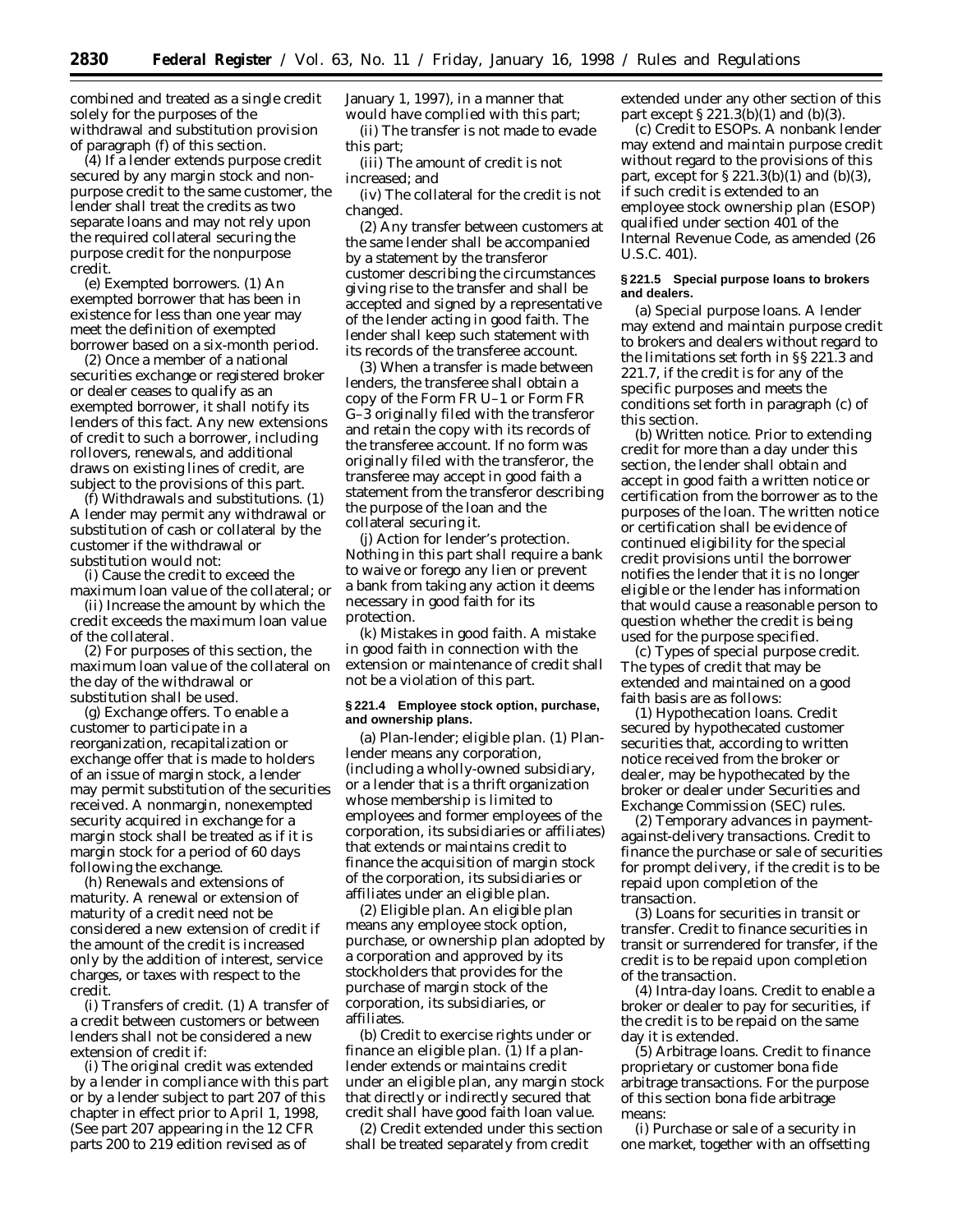sale or purchase of the same security in a different market at nearly the same time as practicable, for the purpose of taking advantage of a difference in prices in the two markets; or

(ii) Purchase of a security that is, without restriction other than the payment of money, exchangeable or convertible within 90 calendar days of the purchase into a second security, together with an offsetting sale of the second security at or about the same time, for the purpose of taking advantage of a concurrent disparity in the price of the two securities.

(6) *Market maker and specialist loans.* Credit to a member of a national securities exchange or registered broker or dealer to finance its activities as a market maker or specialist.

(7) *Underwriter loans.* Credit to a member of a national securities exchange or registered broker or dealer to finance its activities as an underwriter.

(8) *Emergency loans.* Credit that is essential to meet emergency needs of the broker-dealer business arising from exceptional circumstances.

(9) *Capital contribution loans.* Capital contribution loans include:

(i) Credit that Board has exempted by order upon a finding that the exemption is necessary or appropriate in the public interest or for the protection of investors, provided the Securities Investor Protection Corporation certifies to the Board that the exemption is appropriate; or

(ii) Credit to a customer for the purpose of making a subordinated loan or capital contribution to a broker or dealer in conformity with the SEC's net capital rules and the rules of the broker's or dealer's examining authority, provided:

(A) The customer reduces the credit by the amount of any reduction in the loan or contribution to the broker or dealer; and

(B) The credit is not used to purchase securities issued by the broker or dealer in a public distribution.

(10) Credit to clearing brokers or dealers. Credit to a member of a national securities exchange or registered broker or dealer whose nonproprietary business is limited to financing and carrying the accounts of registered market makers.

## **§ 221.6 Exempted transactions.**

A bank may extend and maintain purpose credit without regard to the provisions of this part if such credit is extended:

- (a) To any bank;
- (b) To any foreign banking institution;
- (c) Outside the United States;

(d) To an employee stock ownership plan (ESOP) qualified under section 401 of the Internal Revenue Code (26 U.S.C. 401);

(e) To any plan lender as defined in § 221.4(a) to finance an eligible plan as defined in § 221.4(b), provided the bank has no recourse to any securities purchased pursuant to the plan;

(f) To any customer, other than a broker or dealer, to temporarily finance the purchase or sale of securities for prompt delivery, if the credit is to be repaid in the ordinary course of business upon completion of the transaction and is not extended to enable the customer to pay for securities purchased in an account subject to part 220 of this chapter;

(g) Against securities in transit, if the credit is not extended to enable the customer to pay for securities purchased in an account subject to part 220 of this chapter; or

(h) To enable a customer to meet emergency expenses not reasonably foreseeable, and if the extension of credit is supported by a statement executed by the customer and accepted and signed by an officer of the bank acting in good faith. For this purpose, emergency expenses include expenses arising from circumstances such as the death or disability of the customer, or some other change in circumstances involving extreme hardship, not reasonably foreseeable at the time the credit was extended. The opportunity to realize monetary gain or to avoid loss is not a ''change in circumstances'' for this purpose.

## **§ 221.7 Supplement: Maximum loan value of margin stock and other collateral.**

(a) *Maximum loan value of margin stock.* The maximum loan value of any margin stock is fifty per cent of its current market value.

(b) *Maximum loan value of nonmargin stock and all other collateral.* The maximum loan value of nonmargin stock and all other collateral except puts, calls, or combinations thereof is their good faith loan value.

(c) *Maximum loan value of options.* Except for options that qualify as margin stock, puts, calls, and combinations thereof have no loan value.

#### **Interpretations**

### **§ 221.101 Determination and effect of purpose of loan.**

(a) Under this part the original purpose of a loan is controlling. In other words, if a loan originally is not for the purpose of purchasing or carrying margin stock, changes in the collateral for the loan do not change its exempted character.

(b) However, a so-called increase in the loan is necessarily on an entirely different basis. So far as the purpose of the credit is concerned, it is a new loan, and the question of whether or not it is subject to this part must be determined accordingly.

(c) Certain facts should also be mentioned regarding the determination of the purpose of a loan. Section 221.3(c) provides in that whenever a lender is required to have its customer execute a ''Statement of Purpose for an Extension of Credit Secured by Margin Stock,'' the statement must be accepted by the lender ''acting in good faith.'' The requirement of ''good faith'' is of vital importance here. Its application will necessarily vary with the facts of the particular case, but it is clear that the bank must be alert to the circumstances surrounding the loan. For example, if the loan is to be made to a customer who is not a broker or dealer in securities, but such a broker or dealer is to deliver margin stock to secure the loan or is to receive the proceeds of the loan, the bank would be put on notice that the loan would probably be subject to this part. It could not accept in good faith a statement to the contrary without obtaining a reliable and satisfactory explanation of the situation.

(d) Furthermore, the purpose of a loan means just that. It cannot be altered by some temporary application of the proceeds. For example, if a borrower is to purchase Government securities with the proceeds of a loan, but is soon thereafter to sell such securities and replace them with margin stock, the loan is clearly for the purpose of purchasing or carrying margin stock.

### **§ 221.102 Application to committed credit where funds are disbursed thereafter.**

The Board has concluded that the date a commitment to extend credit becomes binding should be regarded as the date when the credit is extended, since:

(a) On that date the parties should be aware of law and facts surrounding the transaction; and

(b) Generally, the date of contract is controlling for purposes of margin regulations and Federal securities law, regardless of the delivery of cash or securities.

## **§ 221.103 Loans to brokers or dealers.**

Questions have arisen as to the adequacy of statements received by lending banks under § 221.3(c), ''Purpose Statement,'' in the case of loans to brokers or dealers secured by margin stock where the proceeds of the loans are to be used to finance customer transactions involving the purchasing or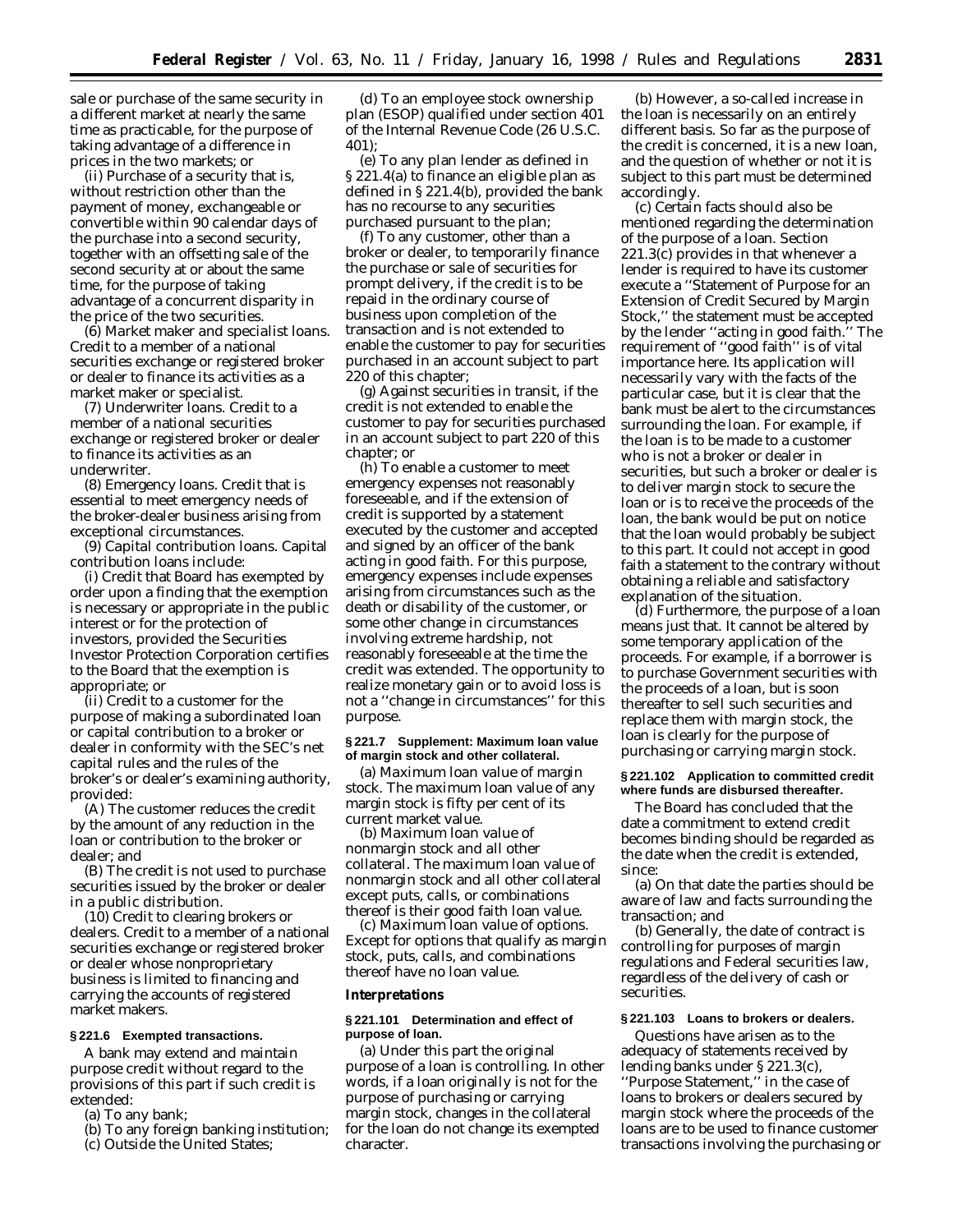carrying of margin stock. While some such loans may qualify for exemption under §§ 221.1(b)(2), 221.4, 221.5 or 221.6, unless they do qualify for such an exemption they are subject to this part. For example, if a loan so secured is made to a broker to furnish cash working capital for the conduct of his brokerage business (i.e., for purchasing and carrying securities for the account of customers), the maximum loan value prescribed in § 221.7 (the Supplement) would be applicable unless the loan should be of a kind exempted under this part. This result would not be affected by the fact that the margin stock given as security for the loan was or included margin stock owned by the brokerage firm. In view of the foregoing, the statement referred to in § 221.3(c) which the lending bank must accept in good faith in determining the purpose of the loan would be inadequate if the form of statement accepted or used by the bank failed to call for answers which would indicate whether or not the loan was of the kind discussed elsewhere in this section.

## **§ 221.104 Federal credit unions.**

For text of the interpretation on Federal credit unions, see 12 CFR 220.110.

### **§ 221.105 Arranging for extensions of credit to be made by a bank.**

For text of the interpretation on Arranging for extensions of credit to be made by a bank, see 12 CFR 220.111.

### **§ 221.106 Reliance in ''good faith'' on statement of purpose of loan.**

(a) Certain situations have arisen from time to time under this part wherein it appeared doubtful that, in the circumstances, the lending banks may have been entitled to rely upon the statements accepted by them in determining whether the purposes of certain loans were such as to cause the loans to be not subject to the part.

(b) The use by a lending bank of a statement in determining the purpose of a particular loan is, of course, provided for by § 221.3(c). However, under that paragraph a lending bank may accept such statement only if it is ''acting in good faith.'' As the Board stated in the interpretation contained in § 221.101, the ''requirement of 'good faith' is of vital importance''; and, to fulfill such requirement, ''it is clear that the bank must be alert to the circumstances surrounding the loan.''

(c) Obviously, such a statement would not be accepted by the bank in ''good faith'' if at the time the loan was made the bank had knowledge, from any source, of facts or circumstances which

were contrary to the natural purport of the statement, or which were sufficient reasonably to put the bank on notice of the questionable reliability or completeness of the statement.

(d) Furthermore, the same requirement of ''good faith'' is to be applied whether the statement accepted by the bank is signed by the borrower or by an officer of the bank. In either case, ''good faith'' requires the exercise of special diligence in any instance in which the borrower is not personally known to the bank or to the officer who processes the loan.

(e) The interpretation set forth in § 221.101 contains an example of the application of the ''good faith'' test. There it was stated that ''if the loan is to be made to a customer who is not a broker or dealer in securities, but such a broker or dealer is to deliver margin stock to secure the loan or is to receive the proceeds of the loan, the bank would be put on notice that the loan would probably be subject to this part. It could not accept in good faith a statement to the contrary without obtaining a reliable and satisfactory explanation of the situation''.

(f) Moreover, and as also stated by the interpretation contained in § 221.101, the purpose of a loan, of course, ''cannot be altered by some temporary application of the proceeds. For example, if a borrower is to purchase Government securities with the proceeds of a loan, but is soon thereafter to sell such securities and replace them with margin stock, the loan is clearly for the purpose of purchasing or carrying margin stock''. The purpose of a loan therefore, should not be determined upon a narrow analysis of the immediate use to which the proceeds of the loan are put. Accordingly, a bank acting in ''good faith'' should carefully scrutinize cases in which there is any indication that the borrower is concealing the true purpose of the loan, and there would be reason for special vigilance if margin stock is substituted for bonds or nonmargin stock soon after the loan is made, or on more than one occasion.

(g) Similarly, the fact that a loan made on the borrower's signature only, for example, becomes secured by margin stock shortly after the disbursement of the loan usually would afford reasonable grounds for questioning the bank's apparent reliance upon merely a statement that the purpose of the loan was not to purchase or carry margin stock.

(h) The examples in this section are, of course, by no means exhaustive. They simply illustrate the fundamental fact that no statement accepted by a lender

is of any value for the purposes of this part unless the lender accepting the statement is ''acting in good faith'', and that ''good faith'' requires, among other things, reasonable diligence to learn the truth.

### **§ 221.107 Arranging loan to purchase open-end investment company shares.**

For text of the interpretation on Arranging loan to purchase open-end investment company shares, see 12 CFR 220.112.

### **§ 221.108 Effect of registration of stock subsequent to making of loan.**

(a) The Board recently was asked whether a loan by a bank to enable the borrower to purchase a newly issued nonmargin stock during the initial overthe-counter trading period prior to the stock becoming registered (listed) on a national securities exchange would be subject to this part. The Board replied that, until such stock qualifies as margin stock, this would not be applicable to such a loan.

(b) The Board has now been asked what the position of the lending bank would be under this part if, after the date on which the stock should become registered, such bank continued to hold a loan of the kind just described. It is assumed that the loan was in an amount greater than the maximum loan value for the collateral specified in this part.

(c) If the stock should become registered, the loan would then be for the purpose of purchasing or carrying a margin stock, and, if secured directly or indirectly by any margin stock, would be subject to this part as from the date the stock was registered. Under this part, this does not mean that the bank would have to obtain reduction of the loan in order to reduce it to an amount no more than the specified maximum loan value. It does mean, however, that so long as the loan balance exceeded the specified maximum loan value, the bank could not permit any withdrawals or substitutions of collateral that would increase such excess; nor could the bank increase the amount of the loan balance unless there was provided additional collateral having a maximum loan value at least equal to the amount of the increase. In other words, as from the date the stock should become a margin stock, the loan would be subject to this part in exactly the same way, for example, as a loan subject to this part that became under-margined because of a decline in the current market value of the loan collateral or because of a decrease by the Board in the maximum loan value of the loan collateral.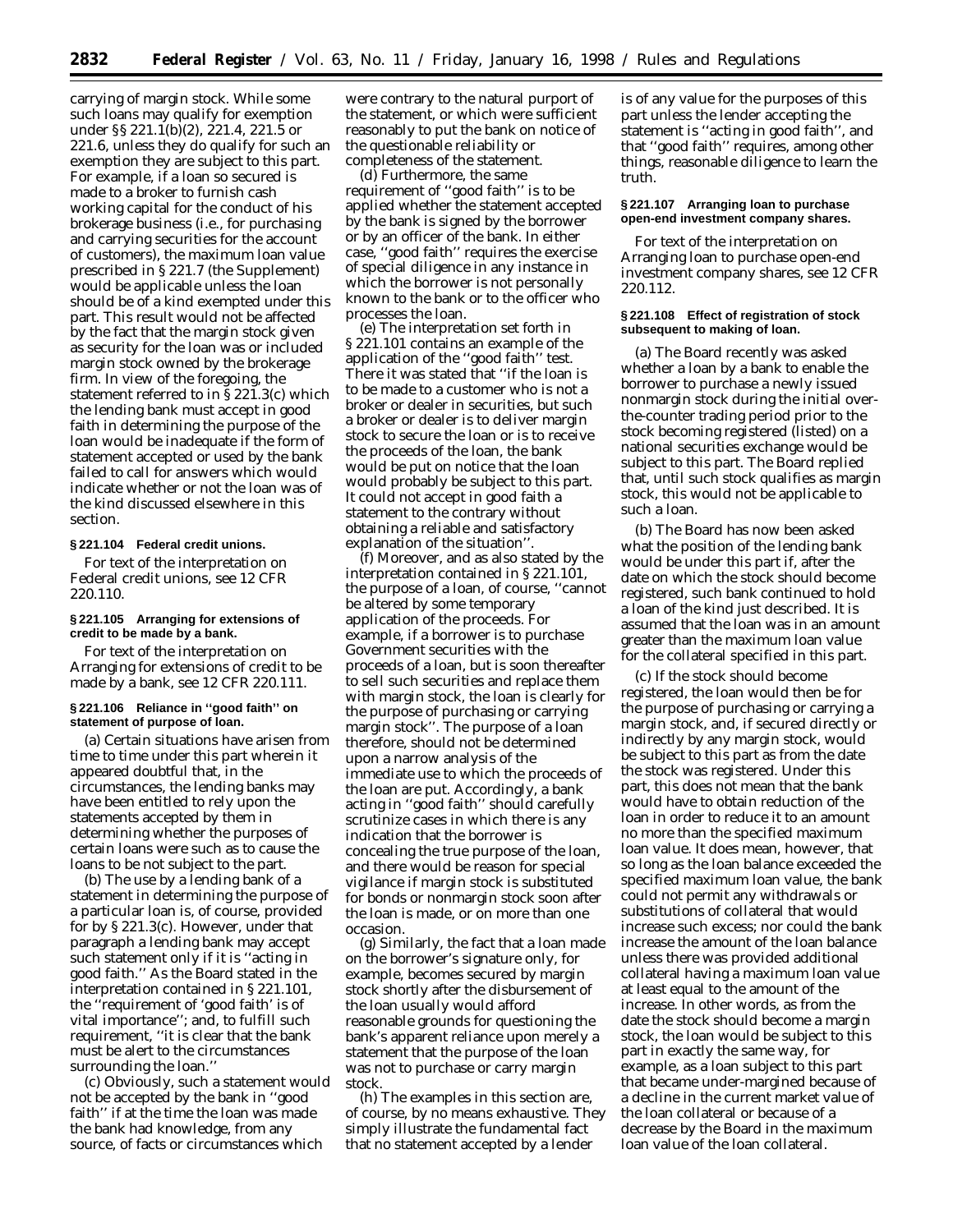### **§ 221.109 Loan to open-end investment company.**

In response to a question regarding a possible loan by a bank to an open-end investment company that customarily purchases stocks registered on a national securities exchange, the Board stated that in view of the general nature and operations of such a company, any loan by a bank to such a company should be presumed to be subject to this part as a loan for the purpose of purchasing or carrying margin stock. This would not be altered by the fact that the open-end company had used, or proposed to use, its own funds or proceeds of the loan to redeem some of its own shares, since mere application of the proceeds of a loan to some other use cannot prevent the ultimate purpose of a loan from being to purchase or carry registered stocks.

## **§ 221.110 Questions arising under this part.**

(a) This part governs ''any purpose credit'' extended by a lender ''secured directly or indirectly by margin stock'' and defines ''purpose credit'' as ''any credit for the purpose, whether immediate, incidental, or ultimate, of buying or carrying margin stock, '' with certain exceptions, and provides that the maximum loan value of such margin stock shall be a fixed percentage ''of its current market value.''

(b) The Board of Governors has had occasion to consider the application of the language in paragraph (a) of this section to the two following questions:

(1) *Loan secured by stock.* First, is a loan to purchase or carry margin stock subject to this part where made in unsecured form, if margin stock is subsequently deposited as security with the lender, and surrounding circumstances indicate that the parties originally contemplated that the loan should be so secured? The Board answered that in a case of this kind, the loan would be subject to this part, for the following reasons:

(i) The Board has long held, in the closely related purpose area, that the original purpose of a loan should not be determined upon a narrow analysis of the technical circumstances under which a loan is made. Instead, the fundamental purpose of the loan is considered to be controlling. Indeed, ''the fact that a loan made on the borrower's signature only, for example, becomes secured by registered stock shortly after the disbursement of the loan'' affords reasonable grounds for questioning whether the bank was entitled to rely upon the borrower's statement as to the purpose of the loan.

1953 Fed. Res. Bull. 951 (*See,* § 221.106).

(ii) Where security is involved, standards of interpretation should be equally searching. If, for example, the original agreement between borrower and lender contemplated that the loan should be secured by margin stock, and such stock is in fact delivered to the bank when available, the transaction must be regarded as fundamentally a secured loan. This view is strengthened by the fact that this part applies to a loan ''secured directly or indirectly by margin stock.''

(2) *Loan to acquire controlling shares.* (i) The second question is whether this part governs a margin stock-secured loan made for the business purpose of purchasing a controlling interest in a corporation, or whether such a loan would be exempt on the ground that this part is directed solely toward purchases of stock for speculative or investment purposes. The Board answered that a margin stock-secured loan for the purpose of purchasing or carrying margin stock is subject to this part, regardless of the reason for which the purchase is made.

(ii) The answer is required, in the Board's view, since the language of this part is explicitly inclusive, covering 'any purpose credit, secured directly or indirectly by margin stock.'' Moreover, the withdrawal in 1945 of the original section 2(e) of this part, which exempted ''any loan for the purpose of purchasing a stock from or through a person who is not a member of a national securities exchange . . . plainly implies that transactions of the sort described are now subject to the general prohibition of § 221.3(a).

### **§ 221.111 Contribution to joint venture as extension of credit when the contribution is disproportionate to the contributor's share in the venture's profits or losses.**

(a) The Board considered the question whether a joint venture, structured so that the amount of capital contribution to the venture would be disproportionate to the right of participation in profits or losses, constitutes an ''extension of credit'' for the purpose of this part.

(b) An individual and a corporation plan to establish a joint venture to engage in the business of buying and selling securities, including margin stock. The individual would contribute 20 percent of the capital and receive 80 percent of the profits or losses; the corporate share would be the reverse. In computing profits or losses, each participant would first receive interest at the rate of 8 percent on his respective capital contribution. Although

purchases and sales would be mutually agreed upon, the corporation could liquidate the joint portfolio if the individual's share of the losses equaled or exceeded his 20 percent contribution to the venture. The corporation would hold the securities, and upon termination of the venture, the assets would first be applied to repayment of capital contributions.

(c) In general, the relationship of joint venture is created when two or more persons combine their money, property, or time in the conduct of some particular line of trade or some particular business and agree to share jointly, or in proportion to capital contributed, the profits and losses of the undertaking.

(d) The incidents of the joint venture described in paragraph (b) of this section, however, closely parallel those of an extension of margin credit, with the corporation as lender and the individual as borrower. The corporation supplies 80 percent of the purchase price of securities in exchange for a net return of 8 percent of the amount advanced plus 20 percent of any gain. Like a lender of securities credit, the corporation is insulated against loss by retaining the right to liquidate the collateral before the securities decline in price below the amount of its contribution. Conversely, the individual—like a customer who borrows to purchase securities—puts up only 20 percent of their cost, is entitled to the principal portion of any appreciation in their value, bears the principal risk of loss should that value decline, and does not stand to gain or lose except through a change in value of the securities purchased.

(e) The Board is of the opinion that where the right of an individual to share in profits and losses of such a joint venture is disproportionate to his contribution to the venture:

(1) The joint venture involves an extension of credit by the corporation to the individual;

(2) The extension of credit is to purchase or carry margin stock, and is collateralized by such margin stock; and

(3) If the corporation is not a broker or dealer subject to Regulation T (12 CFR part 220), the credit is of the kind described by § 221.3(a).

### **§ 221.112 Loans by bank in capacity as trustee.**

(a) The Board's advice has been requested whether a bank's activities in connection with the administration of an employees' savings plan are subject to this part.

(b) Under the plan, any regular, fulltime employee may participate by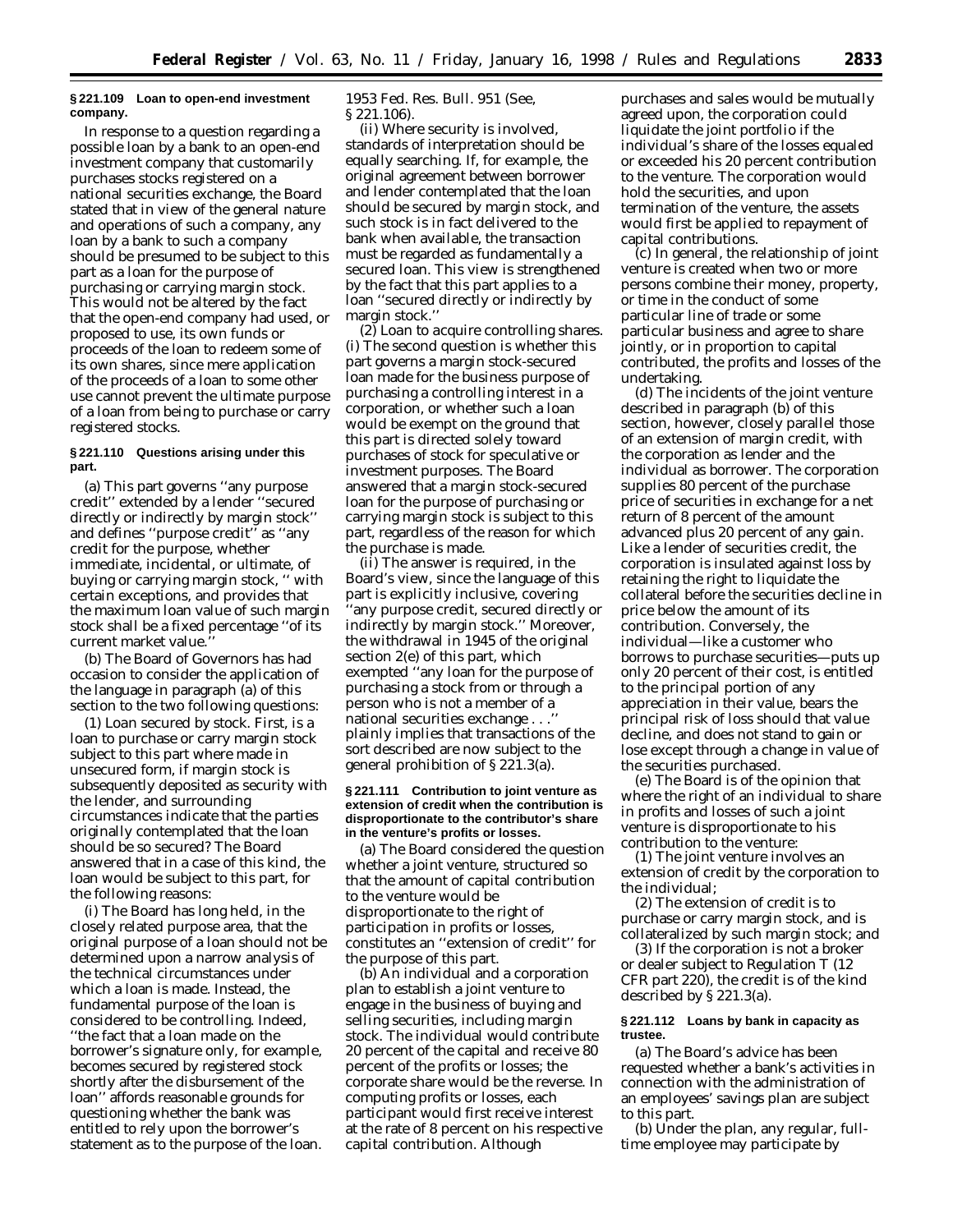authorizing the sponsoring company to deduct a percentage of his salary and wages and transmit the same to the bank as trustee. Voluntary contributions by the company are allocated among the participants. A participant may direct that funds held for him be invested by the trustee in insurance, annuity contracts, Series E Bonds, or in one or more of three specified securities which are listed on a stock exchange. Loans to purchase the stocks may be made to participants from funds of the trust, subject to approval of the administrative committee, which is composed of five participants, and of the trustee. The bank's right to approve is said to be restricted to the mechanics of making the loan, the purpose being to avoid cumbersome procedures.

(c) Loans are secured by the credit balance of the borrowing participants in the savings fund, including stock, but excluding (in practice) insurance and annuity contracts and government securities. Additional stocks may be, but, in practice, have not been pledged as collateral for loans. Loans are not made, under the plan, from bank funds, and participants do not borrow from the bank upon assignment of the participants' accounts in the trust.

(d) It is urged that loans under the plan are not subject to this part because a loan should not be considered as having been made by a bank where the bank acts solely in its capacity of trustee, without exercise of any discretion.

(e) The Board reviewed this question upon at least one other occasion, and full consideration has again been given to the matter. After considering the arguments on both sides, the Board has reaffirmed its earlier view that, in conformity with an interpretation not published in the Code of Federal Regulations which was published at page 874 of the 1946 Federal Reserve Bulletin (*See* 12 CFR 261.10(f) for information on how to obtain Board publications.), this part applies to the activities of a bank when it is acting in its capacity as trustee. Although the bank in that case had at best a limited discretion with respect to loans made by it in its capacity as trustee, the Board concluded that this fact did not affect the application of the regulation to such loans.

## **§ 221.113 Loan which is secured indirectly by stock.**

(a) A question has been presented to the Board as to whether a loan by a bank to a mutual investment fund is ''secured \* \* \* indirectly by margin stock'' within the meaning of  $\S 221.(3)(a)$ , so that the

loan should be treated as subject to this part.

(b) Briefly, the facts are as follows. Fund X, an open-end investment company, entered into a loan agreement with Bank Y, which was (and still is) custodian of the securities which comprise the portfolio of Fund X. The agreement includes the following terms, which are material to the question before the Board:

(1) Fund X agrees to have an ''asset coverage'' (as defined in the agreements) of 400 percent of all its borrowings, including the proposed borrowing, at the time when it takes down any part of the loan.

(2) Fund X agrees to maintain an ''asset coverage'' of at least 300 percent of its borrowings at all times.

(3) Fund X agrees not to amend its custody agreement with Bank Y, or to substitute another custodian without Bank Y's consent.

(4) Fund X agrees not to mortgage, pledge, or otherwise encumber any of its assets elsewhere than with Bank Y.

(c) In § 221.109 the Board stated that because of ''the general nature and operations of such a company'', any ''loan by a bank to an open-end investment company that customarily purchases margin stock \* \* \* should be presumed to be subject to this part as a loan for the purpose of purchasing or carrying margin stock'' (purpose credit). The Board's interpretation went on to say that: ''this would not be altered by the fact that the open-end company had used, or proposed to use, its own funds or proceeds of the loan to redeem some of its own shares \* \* \*.''

(d) Accordingly, the loan by Bank Y to Fund X was and is a ''purpose credit''. However, a loan by a bank is not subject to this part unless: it is a purpose credit; and it is ''secured directly or indirectly by margin stock''. In the present case, the loan is not ''secured directly'' by stock in the ordinary sense, since the portfolio of Fund X is not pledged to secure the credit from Bank Y. But the word ''indirectly'' must signify some form of security arrangement other than the ''direct'' security which arises from the ordinary ''transaction that gives recourse against a particular chattel or land or against a third party on an obligation'' described in the American Law Institute's Restatement of the Law of Security, page 1. Otherwise the word ''indirectly'' would be superfluous, and a regulation, like a statute, must be construed if possible to give meaning to every word.

(e) The Board has indicated its view that any arrangement under which margin stock is more readily available as security to the lending bank than to other creditors of the borrower may amount to indirect security within the meaning of this part. In an interpretation published at § 221.110 it stated: ''The Board has long held, in the \* \* \* purpose area, that the original purpose of a loan should not be determined upon a narrow analysis of the technical circumstances under which a loan is made \* \* \* \* . Where security is involved, standards of interpretation should be equally searching.'' In its pamphlet issued for the benefit and guidance of banks and bank examiners, entitled ''Questions and Answers Illustrating Application of Regulation U'', the Board said: ''In determining whether a loan is "indirectly" secured, it should be borne in mind that the reason the Board has thus far refrained \* \* \* from regulating loans not secured by stock has been to simplify operations under the regulation. This objective of simplifying operations does not apply to loans in which arrangements are made to retain the substance of stock collateral while sacrificing only the form''.

(f) A wide variety of arrangements as to collateral can be made between bank and borrower which will serve, to some extent, to protect the interest of the bank in seeing that the loan is repaid, without giving the bank a conventional direct 'security'' interest in the collateral. Among such arrangements which have come to the Board's attention are the following:

(1) The borrower may deposit margin stock in the custody of the bank. An arrangement of this kind may not, it is true, place the bank in the position of a secured creditor in case of bankruptcy, or even of conflicting claims, but it is likely effectively to strengthen the bank's position. The definition of *indirectly secured* in § 221.2, which provides that a loan is not indirectly secured if the lender ''holds the margin stock only in the capacity of custodian, depositary or trustee, or under similar circumstances, and, in good faith has not relied upon the margin stock as collateral,'' does not exempt a deposit of this kind from the impact of the regulation unless it is clear that the bank ''has not relied'' upon the margin stock deposited with it.

(2) A borrower may not deposit his margin stock with the bank, but agree not to pledge or encumber his assets elsewhere while the loan is outstanding. Such an agreement may be difficult to police, yet it serves to some extent to protect the interest of the bank if only because the future credit standing and business reputation of the borrower will depend upon his keeping his word. If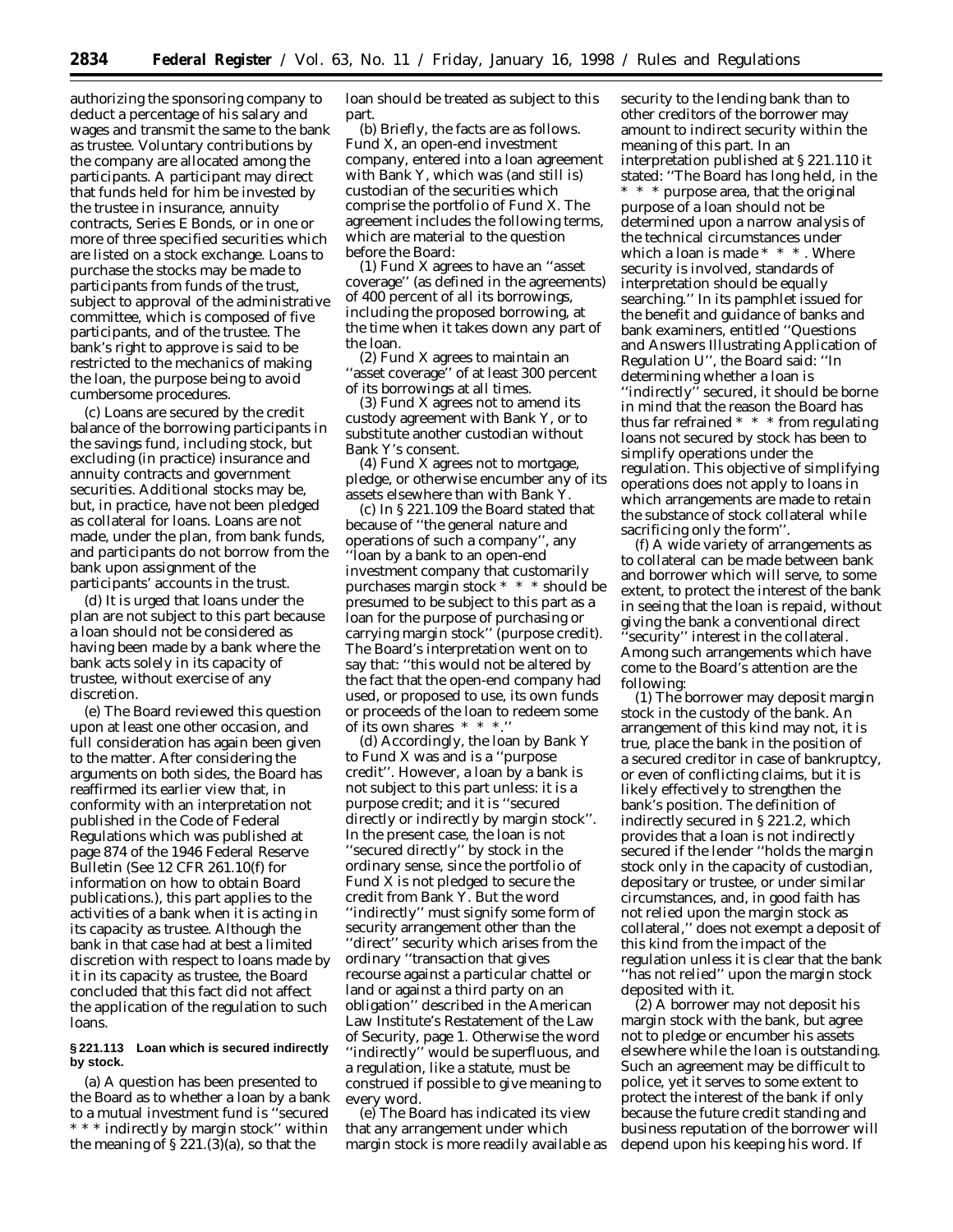the assets covered by such an agreement include margin stock, then, the credit is ''indirectly secured'' by the margin stock within the meaning of this part.

(3) The borrower may deposit margin stock with a third party who agrees to hold the stock until the loan has been paid off. Here, even though the parties may purport to provide that the stock is not ''security'' for the loan (for example, by agreeing that the stock may not be sold and the proceeds applied to the debt if the borrower fails to pay), the mere fact that the stock is out of the borrower's control for the duration of the loan serves to some extent to protect the bank.

(g) The three instances described in paragraph (f) of this section are merely illustrative. Other methods, or combinations of methods, may serve a similar purpose. The conclusion that any given arrangement makes a credit ''indirectly secured'' by margin stock may, but need not, be reinforced by facts such as that the stock in question was purchased with proceeds of the loan, that the lender suggests or insists upon the arrangement, or that the loan would probably be subject to criticism by supervisory authorities were it not for the protective arrangement.

(h) Accordingly, the Board concludes that the loan by Bank Y to Fund X is indirectly secured by the portfolio of the fund and must be treated by the bank as a regulated loan.

### **§ 221.114 Bank loans to purchase stock of American Telephone and Telegraph Company under Employees' Stock Plan.**

(a) The Board of Governors interpreted this part in connection with proposed loans by a bank to persons who are purchasing shares of stock of American Telephone and Telegraph Company pursuant to its Employees' Stock Plan.

(b) According to the current offering under the Plan, an employee of the AT&T system may purchase shares through regular deductions from his pay over a period of 24 months. At the end of that period, a certificate for the appropriate number of shares will be issued to the participating employee by AT&T. Each employee is entitled to purchase, as a maximum, shares that will cost him approximately threefourths of his annual base pay. Since the program extends over two years, it follows that the payroll deductions for this purpose may be in the neighborhood of 38 percent of base pay and a larger percentage of ''take-home pay.'' Deductions of this magnitude are in excess of the saving rate of many employees.

(c) Certain AT&T employees, who wish to take advantage of the current offering under the Plan, are the owners of shares of AT&T stock that they purchased under previous offerings. A bank proposed to receive such stock as collateral for a ''living expenses'' loan that will be advanced to the employee in monthly installments over the 24 month period, each installment being in the amount of the employee's monthly payroll deduction under the Plan. The aggregate amount of the advances over the 24-month period would be substantially greater than the maximum loan value of the collateral as prescribed in § 221.7 (the Supplement).

(d) In the opinion of the Board of Governors, a loan of the kind described would violate this part if it exceeded the maximum loan value of the collateral. The regulation applies to any margin stock-secured loan for the purpose of purchasing or carrying margin stock (§ 221.3(a)). Although the proposed loan would purport to be for living expenses, it seems quite clear, in view of the relationship of the loan to the Employees' Stock Plan, that its actual purpose would be to enable the borrower to purchase AT&T stock, which is margin stock. At the end of the 24-month period the borrower would acquire a certain number of shares of that stock and would be indebted to the lending bank in an amount approximately equal to the amount he would pay for such shares. In these circumstances, the loan by the bank must be regarded as a loan ''for the purpose of purchasing'' the stock, and therefore it is subject to the limitations prescribed by this part. This conclusion follows from the provisions of this part, and it may also be observed that a contrary conclusion could largely defeat the basic purpose of the margin regulations.

(e) Accordingly, the Board concluded that a loan of the kind described may not be made in an amount exceeding the maximum loan value of the collateral, as prescribed by the current § 221.7 (the Supplement).

### **§ 221.115 Accepting a purpose statement through the mail without benefit of face-toface interview.**

(a) The Board has been asked whether the acceptance of a purpose statement submitted through the mail by a lender subject to the provisions of this part will meet the good faith requirement of § 221.3(c). Section 221.3(c) states that in connection with any credit secured by collateral which includes any margin stock, a nonbank lender must obtain a purpose statement executed by the borrower and accepted by the lender in

good faith. Such acceptance requires that the lender be alert to the circumstances surrounding the credit and if further information suggests inquiry, he must investigate and be satisfied that the statement is truthful.

(b) The lender is a subsidiary of a holding company which also has another subsidiary which serves as underwriter and investment advisor to various mutual funds. The sole business of the lender will be to make ''nonpurpose'' consumer loans to shareholders of the mutual funds, such loans to be collateralized by the fund shares. Most mutual funds shares are margin stock for purposes of this part. Solicitation and acceptance of these consumer loans will be done principally through the mail and the lender wishes to obtain the required purpose statement by mail rather than by a face-to-face interview. Personal interviews are not practicable for the lender because shareholders of the funds are scattered throughout the country. In order to provide the same safeguards inherent in face-to-face interviews, the lender has developed certain procedures designed to satisfy the good faith acceptance requirement of this part.

(c) The purpose statement will be supplemented with several additional questions relevant to the prospective borrower's investment activities such as purchases of any security within the last 6 months, dollar amount, and obligations to purchase or pay for previous purchases; present plans to purchase securities in the near future, participations in securities purchase plans, list of unpaid debts, and present income level. Some questions have been modified to facilitate understanding but no questions have been deleted. If additional inquiry is indicated by the answers on the form, a loan officer of the lender will interview the borrower by telephone to make sure the loan is ''non-purpose''. Whenever the loan exceeds the ''maximum loan value'' of the collateral for a regulated loan, a telephone interview will be done as a matter of course.

(d) One of the stated purposes of Regulation X (12 CFR part 224) was to prevent the infusion of unregulated credit into the securities markets by borrowers falsely certifying the purpose of a loan. The Board is of the view that the existence of Regulation X (12 CFR part 224), which makes the borrower liable for willful violations of the margin regulations, will allow a lender subject to this part to meet the good faith acceptance requirement of § 221.3(c) without a face-to-face interview if the lender adopts a program, such as the one described in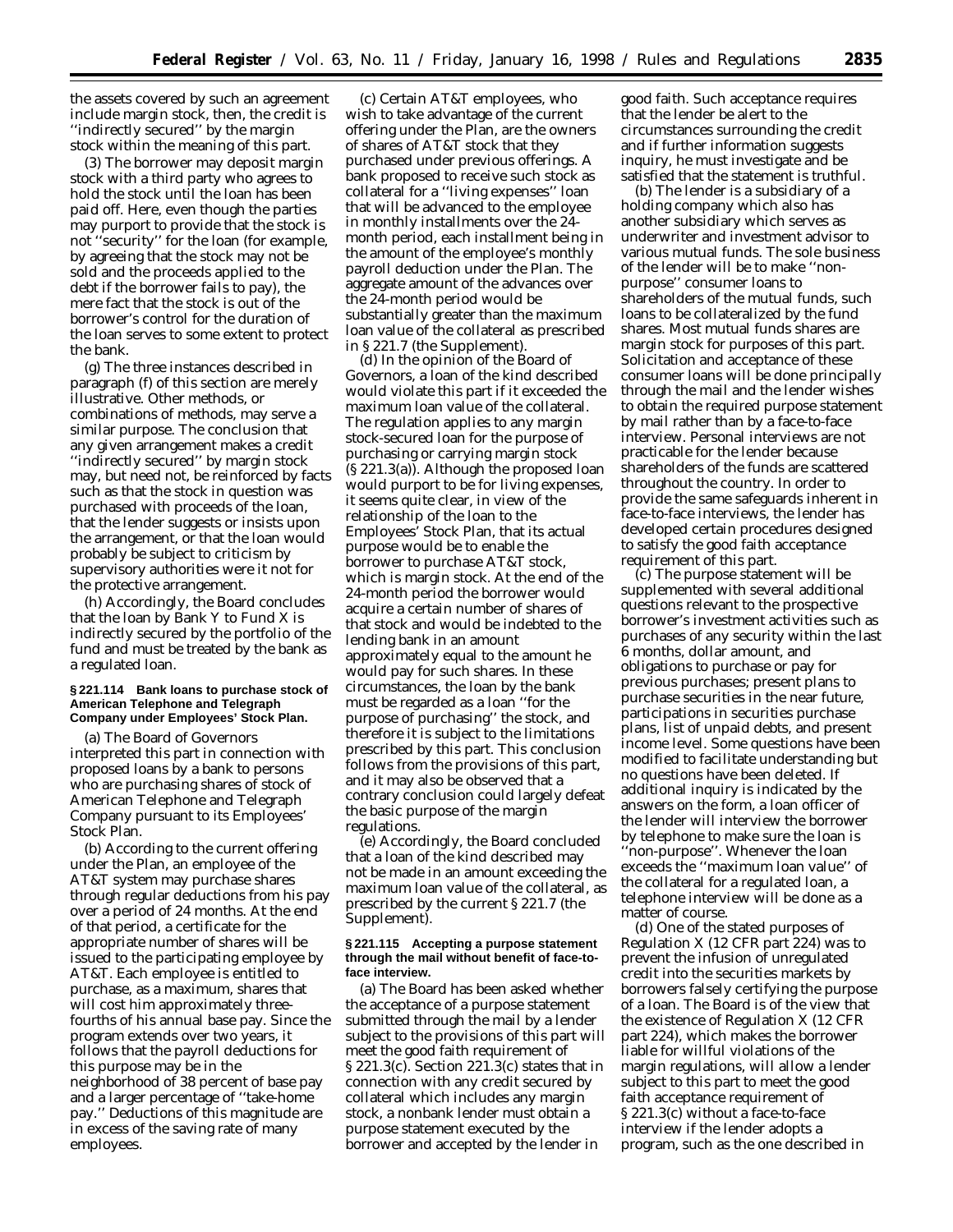paragraph (c) of this section, which requires additional detailed information from the borrower and proper procedures are instituted to verify the truth of the information received. Lenders intending to embark on a similar program should discuss proposed plans with their district Federal Reserve Bank. Lenders may have existing or future loans with the prospective customers which could complicate the efforts to determine the true purpose of the loan.

#### **§ 221.116 Bank loans to replenish working capital used to purchase mutual fund shares.**

(a) In a situation considered by the Board of Governors, a business concern (X) proposed to purchase mutual fund shares, from time to time, with proceeds from its accounts receivable, then pledge the shares with a bank in order to secure working capital. The bank was prepared to lend amounts equal to 70 percent of the current value of the shares as they were purchased by X. If the loans were subject to this part, only 50 percent of the current market value of the shares could be lent.

(b) The immediate purpose of the loans would be to replenish X's working capital. However, as time went on, X would be acquiring mutual fund shares at a cost that would exceed the net earnings it would normally have accumulated, and would become indebted to the lending bank in an amount approximately 70 percent of the prices of said shares.

(c) The Board held that the loans were for the purpose of purchasing the shares, and therefore subject to the limitations prescribed by this part. As pointed out in § 221.114 with respect to a similar program for putting a high proportion of cash income into stock, the borrowing against the margin stock to meet needs for which the cash would otherwise have been required, a contrary conclusion could largely defeat the basic purpose of the margin regulations.

(d) Also considered was an alternative proposal under which X would deposit proceeds from accounts receivable in a time account for 1 year, before using those funds to purchase mutual fund shares. The Board held that this procedure would not change the situation in any significant way. Once the arrangement was established, the proceeds would be flowing into the time account at the same time that similar amounts were released to purchase the shares, and over any extended period of time the result would be the same. Accordingly, the Board concluded that bank loans made under the alternative

proposal would similarly be subject to this part.

### **§ 221.117 When bank in ''good faith'' has not relied on stock as collateral.**

(a) The Board has received questions regarding the circumstances in which an extension or maintenance of credit will not be deemed to be ''indirectly secured'' by stock as indicated by the phrase, ''if the lender, in good faith, has not relied upon the margin stock as collateral,'' contained in paragraph (2)(iv) of the definition of *indirectly secured* in § 221.2.

(b) In response, the Board noted that in amending this portion of the regulation in 1968 it was indicated that one of the purposes of the change was to make clear that the definition of *indirectly secured* does not apply to certain routine negative covenants in loan agreements. Also, while the question of whether or not a bank has relied upon particular stock as collateral is necessarily a question of fact to be determined in each case in the light of all relevant circumstances, some indication that the bank had not relied upon stock as collateral would seem to be afforded by such circumstances as the fact that:

(1) The bank had obtained a reasonably current financial statement of the borrower and this statement could reasonably support the loan; and

(2) The loan was not payable on demand or because of fluctuations in market value of the stock, but instead was payable on one or more fixed maturities which were typical of maturities applied by the bank to loans otherwise similar except for not involving any possible question of stock collateral.

### **§ 221.118 Bank arranging for extension of credit by corporation.**

(a) The Board considered the questions whether:

(1) The guaranty by a corporation of an ''unsecured'' bank loan to exercise an option to purchase stock of the corporation is an ''extension of credit'' for the purpose of this part;

(2) Such a guaranty is given ''in the ordinary course of business'' of the corporation, as defined in § 221.2; and

(3) The bank involved took part in arranging for such credit on better terms than it could extend under the provisions of this part.

(b) The Board understood that any officer or employee included under the corporation's stock option plan who wished to exercise his option could obtain a loan for the purchase price of the stock by executing an unsecured note to the bank. The corporation would issue to the bank a guaranty of the loan and hold the purchased shares as collateral to secure it against loss on the guaranty. Stock of the corporation is registered on a national securities exchange and therefore qualifies as ''margin stock'' under this part.

(c) A nonbank lender is subject to the registration and other requirements of this part if, in the ordinary course of his business, he extends credit on collateral that includes any margin stock in the amount of \$200,000 or more in any calendar quarter, or has such credit outstanding in any calendar quarter in the amount of \$500,000 or more. The Board understood that the corporation in question had sufficient guaranties outstanding during the applicable calendar quarter to meet the dollar thresholds for registration.

(d) In the Board's judgment a person who guarantees a loan, and thereby becomes liable for the amount of the loan in the event the borrower should default, is lending his credit to the borrower. In the circumstances described, such a lending of credit must be considered an ''extension of credit'' under this part in order to prevent circumvention of the regulation's limitation on the amount of credit that can be extended on the security of margin stock.

(e) Under § 221.2, the term *in the ordinary course of business means* ''occurring or reasonably expected to occur in carrying out or furthering any business purpose. \* \* \*'' In general, stock option plans are designed to provide a company's employees with a proprietary interest in the company in the form of ownership of the company's stock. Such plans increase the company's ability to attract and retain able personnel and, accordingly, promote the interest of the company and its stockholders, while at the same time providing the company's employees with additional incentive to work toward the company's future success. An arrangement whereby participating employees may finance the exercise of their options through an unsecured bank loan guaranteed by the company, thereby facilitating the employees' acquisition of company stock, is likewise designed to promote the company's interest and is, therefore, in furtherance of a business purpose.

(f) For the reasons indicated, the Board concluded that under the circumstances described a guaranty by the corporation constitutes credit extended in the ordinary course of business under this part, that the corporation is required to register pursuant to § 221.3(b), and that such guaranties may not be given in excess of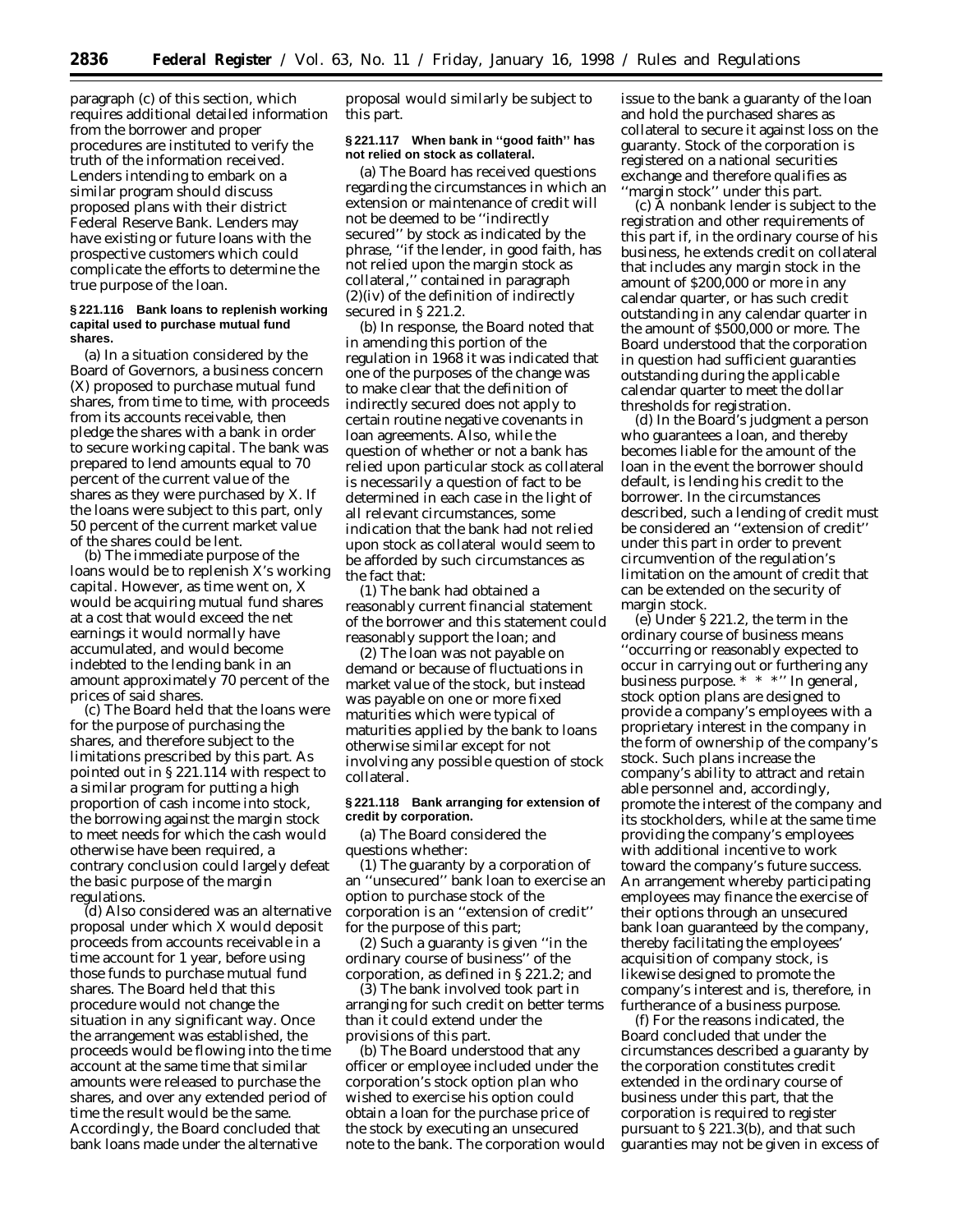the maximum loan value of the collateral pledged to secure the guaranty.

(g) Section 221.3(a)(3) provides that ''no lender may arrange for the extension or maintenance of any purpose credit, except upon the same terms and conditions on which the lender itself may extend or maintain purpose credit under this part''. Since the Board concluded that the giving of a guaranty by the corporation to secure the loan described above constitutes an extension of credit, and since the use of a guaranty in the manner described could not be effectuated without the concurrence of the bank involved, the Board further concluded that the bank took part in ''arranging'' for the extension of credit in excess of the maximum loan value of the margin stock pledged to secure the guaranties.

### **§ 221.119 Applicability of plan-lender provisions to financing of stock options and stock purchase rights qualified or restricted under Internal Revenue Code.**

(a) The Board has been asked whether the plan-lender provisions of § 221.4(a) and (b) were intended to apply to the financing of stock options restricted or qualified under the Internal Revenue Code where such options or the option plan do not provide for such financing.

(b) It is the Board's experience that in some nonqualified plans, particularly stock purchase plans, the credit arrangement is distinct from the plan. So long as the credit extended, and particularly, the character of the planlender, conforms with the requirements of the regulation, the fact that option and credit are provided for in separate documents is immaterial. It should be emphasized that the Board does not express any view on the preferability of qualified as opposed to nonqualified options; its role is merely to prevent excessive credit in this area.

(c) Section 221.4(a) provides that a plan-lender may include a whollyowned subsidiary of the issuer of the collateral (taking as a whole, corporate groups including subsidiaries and affiliates). This clarifies the Board's intent that, to qualify for special treatment under that section, the lender must stand in a special employeremployee relationship with the borrower, and a special relationship of issuer with regard to the collateral. The fact that the Board, for convenience and practical reasons, permitted the employing corporation to act through a subsidiary or other entity should not be interpreted to mean the Board intended the lender to be other than an entity whose overriding interests were coextensive with the issuer. An

independent corporation, with independent interests was never intended, regardless of form, to be at the base of exempt stock-plan lending.

### **§ 221.120 Allocation of stock collateral to purpose and nonpurpose credits to same customer.**

(a) A bank proposes to extend two credits (Credits A and B) to its customer. Although the two credits are proposed to be extended at the same time, each would be evidenced by a separate agreement. Credit A would be extended for the purpose of providing the customer with working capital (nonpurpose credit), collateralized by margin stock. Credit B would be extended for the purpose of purchasing or carrying margin stock (purpose credit), without collateral or on collateral other than stock.

(b) This part allows a bank to extend purpose and nonpurpose credits simultaneously or successively to the same customer. This rule is expressed in § 221.3(d)(4) which provides in substance that for any nonpurpose credit to the same customer, the lender shall in good faith require as much collateral not already identified to the customer's purpose credit as the lender would require if it held neither the purpose loan nor the identified collateral. This rule in § 221.3(d)(4) also takes into account that the lender would not necessarily be required to hold collateral for the nonpurpose credit if, consistent with good faith banking practices, it would normally make this kind of nonpurpose loan without collateral.

(c) The Board views  $\S 221.3(d)(4)$ , when read in conjunction with § 221.3(c) and (f), as requiring that whenever a lender extends two credits to the same customer, one a purpose credit and the other nonpurpose, any margin stock collateral must first be identified with and attributed to the purpose loan by taking into account the maximum loan value of such collateral as prescribed in § 221.7 (the Supplement).

(d) The Board is further of the opinion that under the foregoing circumstances Credit B would be indirectly secured by stock, despite the fact that there would be separate loan agreements for both credits. This conclusion flows from the circumstance that the lender would hold in its possession stock collateral to which it would have access with respect to Credit B, despite any ostensible allocation of such collateral to Credit A.

## **§ 221.121 Extension of credit in certain stock option and stock purchase plans.**

Questions have been raised as to whether certain stock option and stock purchase plans involve extensions of credit subject to this part when the participant is free to cancel his participation at any time prior to full payment, but in the event of cancellation the participant remains liable for damages. It thus appears that the participant has the opportunity to gain and bears the risk of loss from the time the transaction is executed and payment is deferred. In some cases brought to the Board's attention damages are related to the market price of the stock, but in others, there may be no such relationship. In either of these circumstances, it is the Board's view that such plans involve extensions of credit. Accordingly, where the security being purchased is a margin security and the credit is secured, directly or indirectly, by any margin security, the creditor must register and the credit must conform with either the regular margin requirements of § 221.3(a) or the special ''plan-lender'' provisions set forth in § 221.4, whichever is applicable. This assumes, of course, that the amount of credit extended is such that the creditor is subject to the registration requirements of § 221.3(b).

### **§ 221.122 Applicability of margin requirements to credit in connection with Insurance Premium Funding Programs.**

(a) The Board has been asked numerous questions regarding purpose credit in connection with insurance premium funding programs. The inquiries are included in a set of guidelines in the format of questions and answers. (The guidelines are available pursuant to the Board's Rules Regarding Availability of Information, 12 CFR part 261.) A glossary of terms customarily used in connection with insurance premium funding credit activities is included in the guidelines. Under a typical insurance premium funding program, a borrower acquires mutual fund shares for cash, or takes fund shares which he already owns, and then uses the loan value (currently 50 percent as set by the Board) to buy insurance. Usually, a funding company (the issuer) will sell both the fund shares and the insurance through either independent broker/dealers or subsidiaries or affiliates of the issuer. A typical plan may run for 10 or 15 years with annual insurance premiums due. To illustrate, assuming an annual insurance premium of \$300, the participant is required to put up mutual fund shares equivalent to 250 percent of the premium or \$600 (\$600 x 50 percent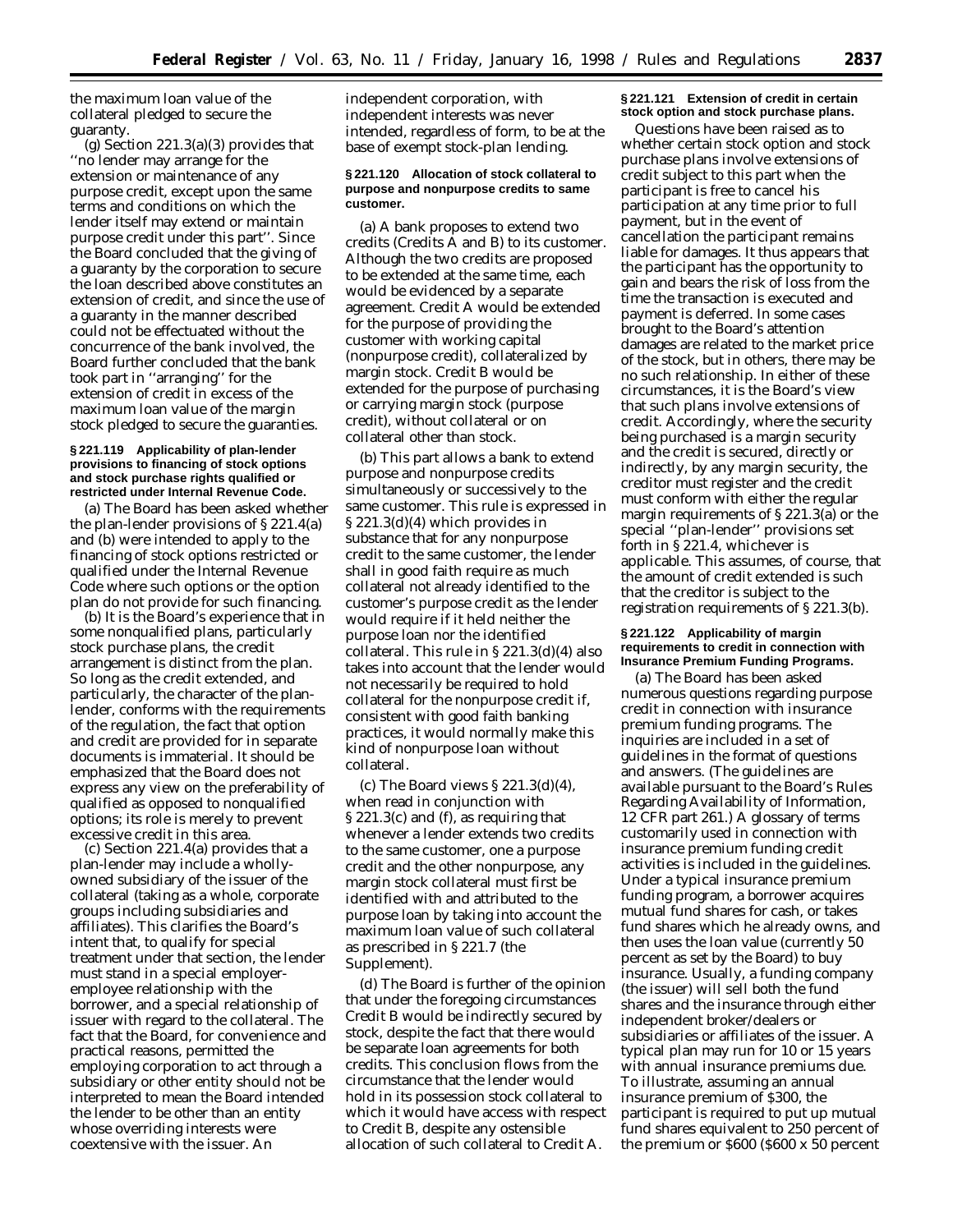loan value equals \$300 the amount of the insurance premium which is also the amount of the credit extended).

(b) The guidelines referenced in paragraph (a) of this section also:

(1) Clarify an earlier 1969 Board interpretation to show that the public offering price of mutual fund shares (which includes the front load, or sales commission) may be used as a measure of their current market value when the shares serve as collateral on a purpose credit throughout the day of the purchase of the fund shares; and

(2) Relax a 1965 Board position in connection with accepting purpose statements by mail.

(c) It is the Board's view that when it is clearly established that a purpose statement supports a purpose credit then such statement executed by the borrower may be accepted by mail, provided it is received and also executed by the lender before the credit is extended.

### **§ 221.123 Combined credit for exercising employee stock options and paying income taxes incurred as a result of such exercise.**

(a) Section 221.4(a) and (b), which provides special treatment for credit extended under employee stock option plans, was designed to encourage their use in recognition of their value in giving an employee a proprietary interest in the business. Taking a position that might discourage the exercise of options because of tax complications would conflict with the purpose of § 221.4(a) and (b).

(b) Accordingly, the Board has concluded that the combined loans for the exercise of the option and the payment of the taxes in connection therewith under plans complying with § 221.4(a)(2) may be regarded as *purpose credit* within the meaning of § 221.2.

### **§ 221.124 Purchase of debt securities to finance corporate takeovers.**

(a) Petitions have been filed with the Board raising questions as to whether the margin requirements in this part apply to two types of corporate acquisitions in which debt securities are issued to finance the acquisition of margin stock of a target company.

(b) In the first situation, the acquiring company, Company A, controls a shell corporation that would make a tender offer for the stock of Company B, which is margin stock (as defined in § 221.2). The shell corporation has virtually no operations, has no significant business function other than to acquire and hold the stock of Company B, and has substantially no assets other than the margin stock to be acquired. To finance the tender offer, the shell corporation

would issue debt securities which, by their terms, would be unsecured. If the tender offer is successful, the shell corporation would seek to merge with Company B. However, the tender offer seeks to acquire fewer shares of Company B than is necessary under state law to effect a short form merger with Company B, which could be consummated without the approval of shareholders or the board of directors of Company B.

(c) The purchase of the debt securities issued by the shell corporation to finance the acquisition clearly involves purpose credit (as defined in § 221.2). In addition, such debt securities would be purchased only by sophisticated investors in very large minimum denominations, so that the purchasers may be lenders for purposes of this part. *See* § 221.3(b). Since the debt securities contain no direct security agreement involving the margin stock, applicability of the lending restrictions of this part turns on whether the arrangement constitutes an extension of credit that is secured indirectly by margin stock.

(d) As the Board has recognized, indirect security can encompass a wide variety of arrangements between lenders and borrowers with respect to margin stock collateral that serve to protect the lenders' interest in assuring that a credit is repaid where the lenders do not have a conventional direct security interest in the collateral. *See* § 221.124. However, credit is not ''indirectly secured'' by margin stock if the lender in good faith has not relied on the margin stock as collateral extending or maintaining credit. *See* § 221.2.

(e) The Board is of the view that, in the situation described in paragraph (b) of this section, the debt securities would be presumed to be indirectly secured by the margin stock to be acquired by the shell acquisition vehicle. The staff has previously expressed the view that nominally unsecured credit extended to an investment company, a substantial portion of whose assets consist of margin stock, is indirectly secured by the margin stock. *See* Federal Reserve Regulatory Service 5–917.12. (*See* 12 CFR 261.10(f) for information on how to obtain Board publications.) This opinion notes that the investment company has substantially no assets other than margin stock to support indebtedness and thus credit could not be extended to such a company in good faith without reliance on the margin stock as collateral.

(f) The Board believes that this rationale applies to the debt securities issued by the shell corporation described in paragraph (b) of this section. At the time the debt securities

are issued, the shell corporation has substantially no assets to support the credit other than the margin stock that it has acquired or intends to acquire and has no significant business function other than to hold the stock of the target company in order to facilitate the acquisition. Moreover, it is possible that the shell may hold the margin stock for a significant and indefinite period of time, if defensive measures by the target prevent consummation of the acquisition. Because of the difficulty in predicting the outcome of a contested takeover at the time that credit is committed to the shell corporation, the Board believes that the purchasers of the debt securities could not, in good faith, lend without reliance on the margin stock as collateral. The presumption that the debt securities are indirectly secured by margin stock would not apply if there is specific evidence that lenders could in good faith rely on assets other than margin stock as collateral, such as a guaranty of the debt securities by the shell corporation's parent company or another company that has substantial non-margin stock assets or cash flow. This presumption would also not apply if there is a merger agreement between the acquiring and target companies entered into at the time the commitment is made to purchase the debt securities or in any event before loan funds are advanced. In addition, the presumption would not apply if the obligation of the purchasers of the debt securities to advance funds to the shell corporation is contingent on the shell's acquisition of the minimum number of shares necessary under applicable state law to effect a merger between the acquiring and target companies without the approval of either the shareholders or directors of the target company. In these two situations where the merger will take place promptly, the Board believes the lenders could reasonably be presumed to be relying on the assets of the target for repayment.

(g) In addition, the Board is of the view that the debt securities described in paragraph (b) of this section are indirectly secured by margin stock because there is a practical restriction on the ability of the shell corporation to dispose of the margin stock of the target company. Indirectly secured is defined in § 221.2 to include any arrangement under which the customer's right or ability to sell, pledge, or otherwise dispose of margin stock owned by the customer is in any way restricted while the credit remains outstanding. The purchasers of the debt securities issued by a shell corporation to finance a